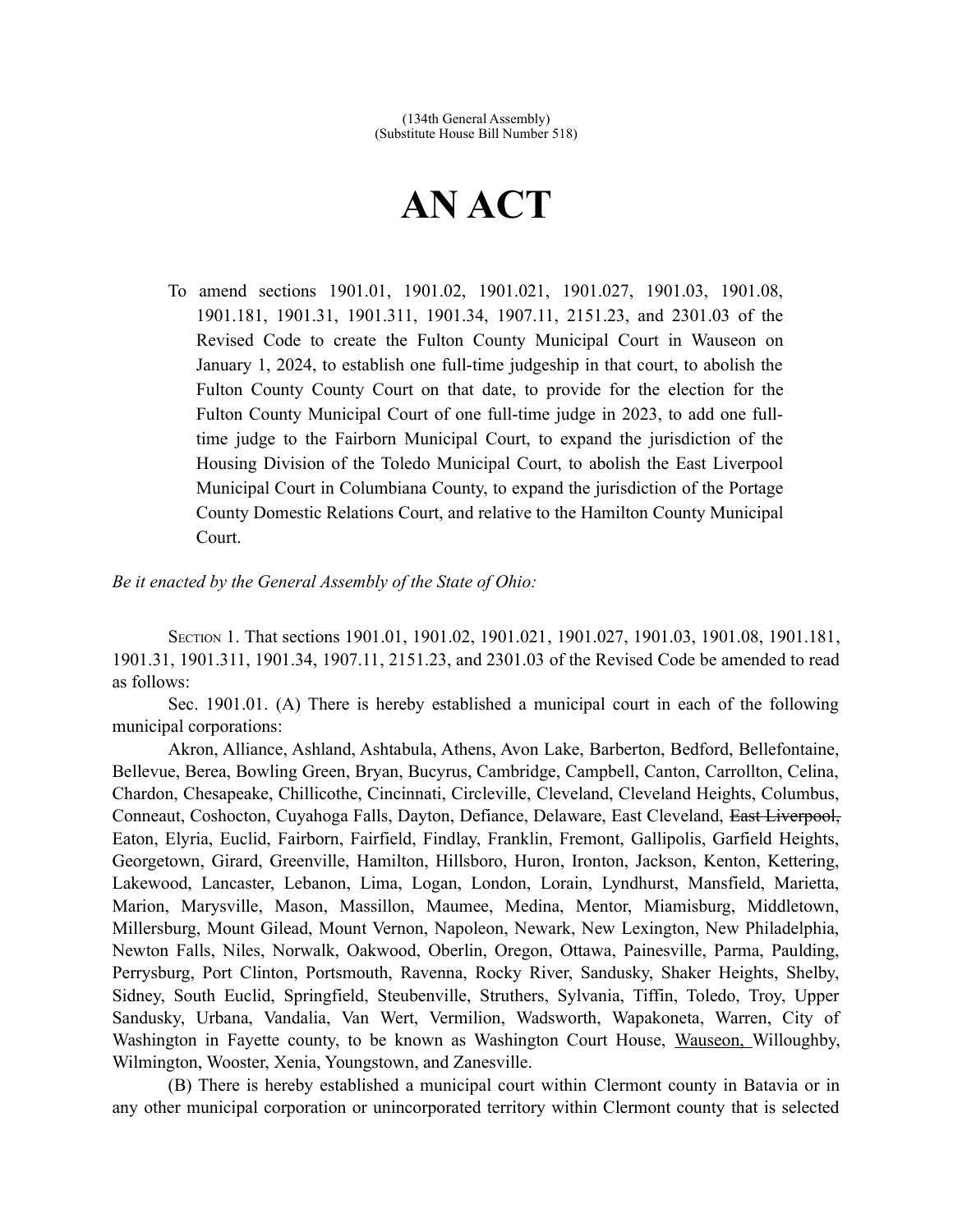by the legislative authority of the Clermont county municipal court. The municipal court established by this division is a continuation of the municipal court previously established in Batavia by this section before the enactment of this division.

(C) There is hereby established a municipal court within Columbiana county in Lisbon or in any other municipal corporation or unincorporated territory within Columbiana county, except the municipal corporation of East Liverpool or Liverpool or St. Clair township, that is selected by the judges of the municipal court pursuant to division (I) of section 1901.021 of the Revised Code.

(D) Effective January 1, 2008, there is hereby established a municipal court within Erie county in Milan or in any other municipal corporation or unincorporated territory within Erie county that is within the territorial jurisdiction of the Erie county municipal court and is selected by the legislative authority of that court.

(E) The Cuyahoga Falls municipal court shall remain in existence until December 31, 2008, and shall be replaced by the Stow municipal court on January 1, 2009.

(F) Effective January 1, 2009, there is hereby established a municipal court in the municipal corporation of Stow.

(G) Effective July 1, 2010, there is hereby established a municipal court within Montgomery county in any municipal corporation or unincorporated territory within Montgomery county, except the municipal corporations of Centerville, Clayton, Dayton, Englewood, Germantown, Kettering, Miamisburg, Moraine, Oakwood, Union, Vandalia, and West Carrollton and Butler, German, Harrison, Miami, and Washington townships, that is selected by the legislative authority of that court.

(H) Effective January 1, 2013, there is hereby established a municipal court within Sandusky county in any municipal corporation or unincorporated territory within Sandusky county, except the municipal corporations of Bellevue and Fremont and Ballville, Sandusky, and York townships, that is selected by the legislative authority of that court.

Sec. 1901.02. (A) The municipal courts established by section 1901.01 of the Revised Code have jurisdiction within the corporate limits of their respective municipal corporations, or, for the Clermont county municipal court, the Columbiana county municipal court, and, effective January 1, 2008, the Erie county municipal court, within the municipal corporation or unincorporated territory in which they are established, and are courts of record. Each of the courts shall be styled municipal court," inserting the name of the municipal

corporation, except the following courts, which shall be styled as set forth below:

(1) The municipal court established in Chesapeake that shall be styled and known as the "Lawrence county municipal court";

(2) The municipal court established in Cincinnati that shall be styled and known as the "Hamilton county municipal court";

(3) The municipal court established in Ravenna that shall be styled and known as the "Portage county municipal court";

(4) The municipal court established in Athens that shall be styled and known as the "Athens county municipal court";

(5) The municipal court established in Columbus that shall be styled and known as the "Franklin county municipal court";

(6) The municipal court established in London that shall be styled and known as the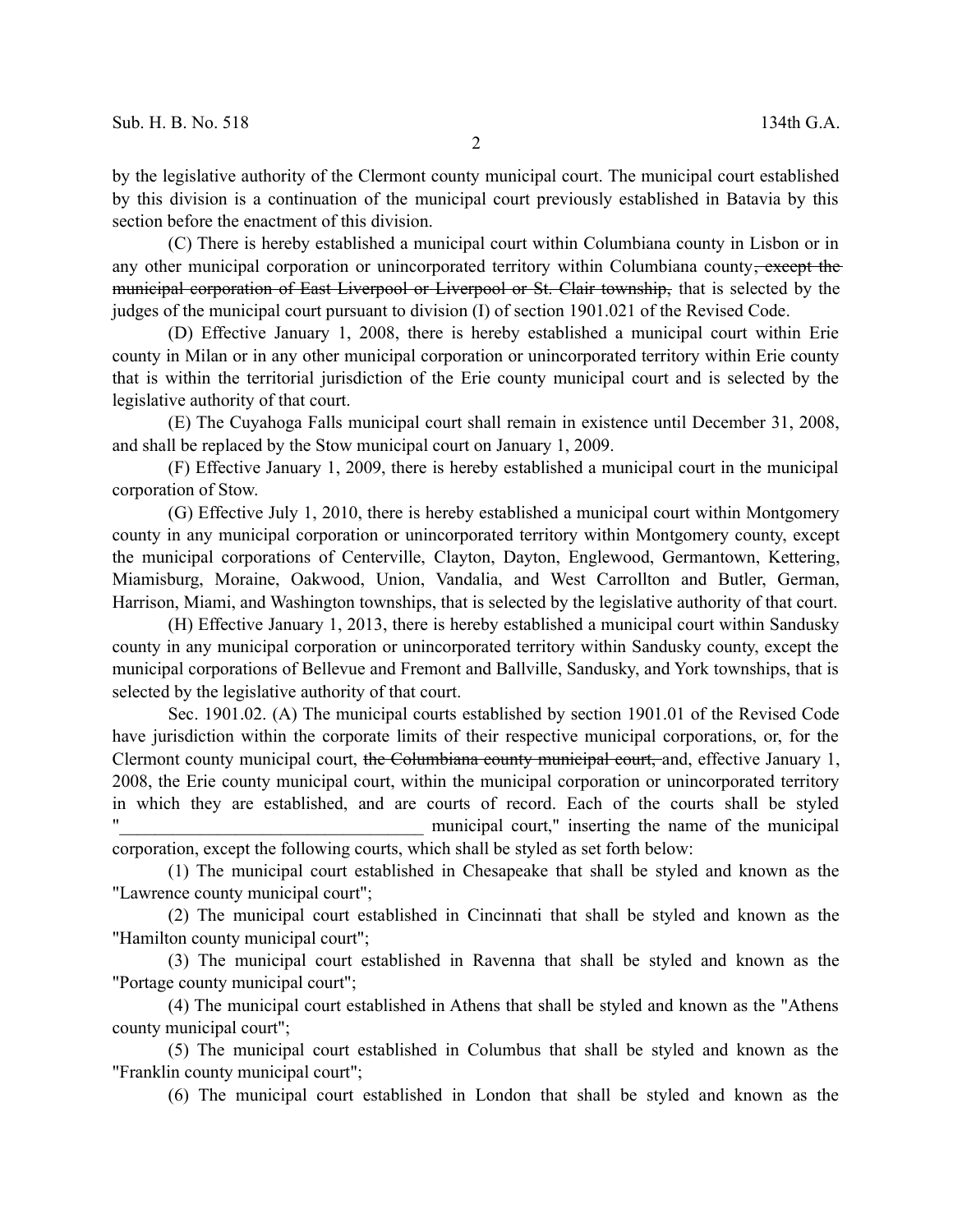"Madison county municipal court";

(7) The municipal court established in Newark that shall be styled and known as the "Licking county municipal court";

(8) The municipal court established in Wooster that shall be styled and known as the "Wayne county municipal court";

(9) The municipal court established in Wapakoneta that shall be styled and known as the "Auglaize county municipal court";

(10) The municipal court established in Troy that shall be styled and known as the "Miami county municipal court";

(11) The municipal court established in Bucyrus that shall be styled and known as the "Crawford county municipal court";

(12) The municipal court established in Logan that shall be styled and known as the "Hocking county municipal court";

(13) The municipal court established in Urbana that shall be styled and known as the "Champaign county municipal court";

(14) The municipal court established in Jackson that shall be styled and known as the "Jackson county municipal court";

(15) The municipal court established in Springfield that shall be styled and known as the "Clark county municipal court";

(16) The municipal court established in Kenton that shall be styled and known as the "Hardin county municipal court";

(17) The municipal court established within Clermont county in Batavia or in any other municipal corporation or unincorporated territory within Clermont county that is selected by the legislative authority of that court that shall be styled and known as the "Clermont county municipal court";

(18) The municipal court established in Wilmington that, beginning July 1, 1992, shall be styled and known as the "Clinton county municipal court";

(19) The municipal court established in Port Clinton that shall be styled and known as the "Ottawa county municipal court";

(20) The municipal court established in Lancaster that, beginning January 2, 2000, shall be styled and known as the "Fairfield county municipal court";

(21) The municipal court established within Columbiana county in Lisbon or in any other municipal corporation or unincorporated territory selected pursuant to division (I) of section 1901.021 of the Revised Code, that shall be styled and known as the "Columbiana county municipal court";

(22) The municipal court established in Georgetown that, beginning February 9, 2003, shall be styled and known as the "Brown county municipal court";

(23) The municipal court established in Mount Gilead that, beginning January 1, 2003, shall be styled and known as the "Morrow county municipal court";

(24) The municipal court established in Greenville that, beginning January 1, 2005, shall be styled and known as the "Darke county municipal court";

(25) The municipal court established in Millersburg that, beginning January 1, 2007, shall be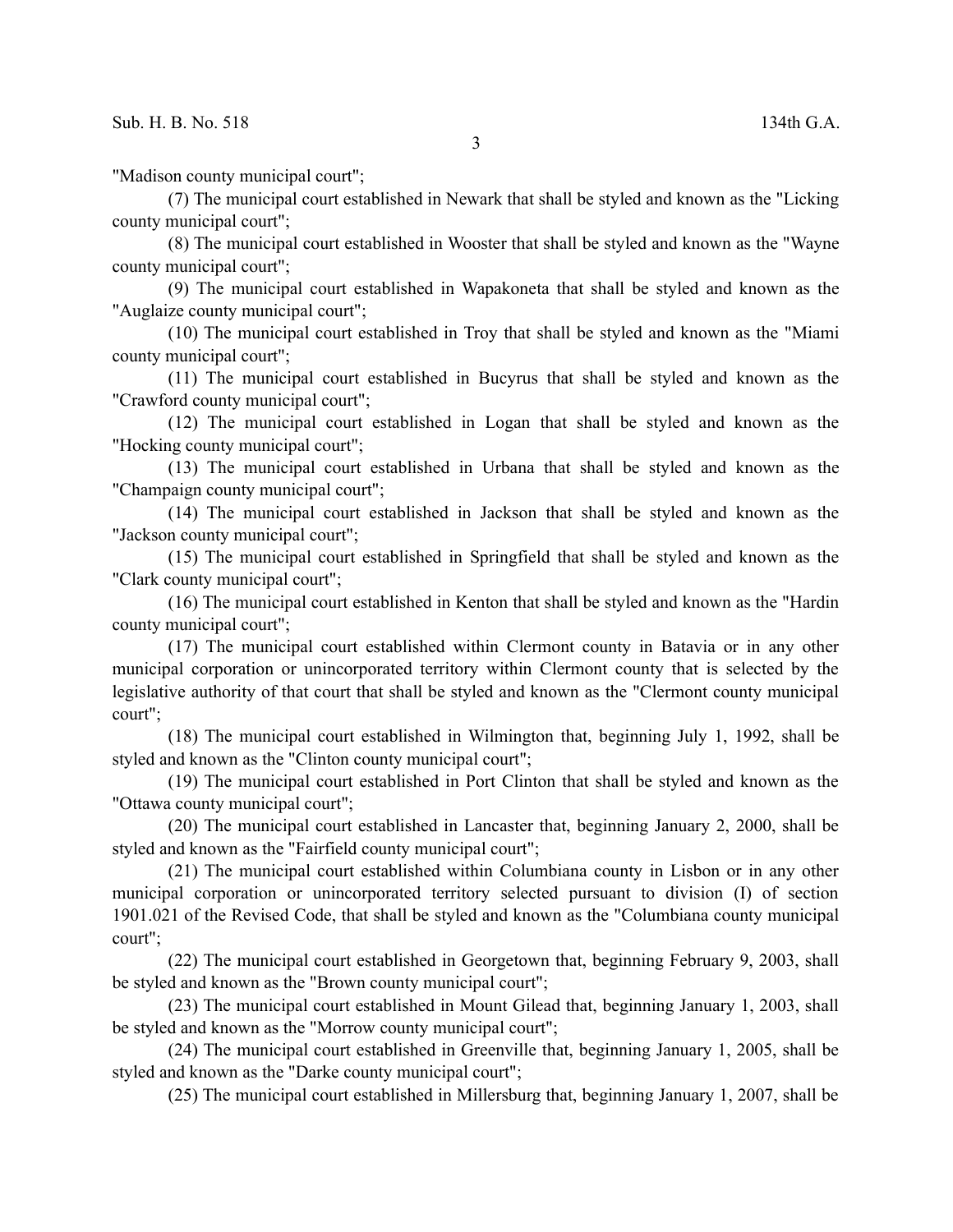4

styled and known as the "Holmes county municipal court";

(26) The municipal court established in Carrollton that, beginning January 1, 2007, shall be styled and known as the "Carroll county municipal court";

(27) The municipal court established within Erie county in Milan or established in any other municipal corporation or unincorporated territory that is within Erie county, is within the territorial jurisdiction of that court, and is selected by the legislative authority of that court that, beginning January 1, 2008, shall be styled and known as the "Erie county municipal court";

(28) The municipal court established in Ottawa that, beginning January 1, 2011, shall be styled and known as the "Putnam county municipal court";

(29) The municipal court established within Montgomery county in any municipal corporation or unincorporated territory within Montgomery county, except the municipal corporations of Centerville, Clayton, Dayton, Englewood, Germantown, Kettering, Miamisburg, Moraine, Oakwood, Union, Vandalia, and West Carrollton and Butler, German, Harrison, Miami, and Washington townships, that is selected by the legislative authority of that court and that, beginning July 1, 2010, shall be styled and known as the "Montgomery county municipal court";

(30) The municipal court established within Sandusky county in any municipal corporation or unincorporated territory within Sandusky county, except the municipal corporations of Bellevue and Fremont and Ballville, Sandusky, and York townships, that is selected by the legislative authority of that court and that, beginning January 1, 2013, shall be styled and known as the "Sandusky county municipal court";

(31) The municipal court established in Tiffin that, beginning January 1, 2014, shall be styled and known as the "Tiffin-Fostoria municipal court";

(32) The municipal court established in New Lexington that, beginning January 1, 2018, shall be styled and known as the "Perry county municipal court";

(33) The municipal court established in Paulding that, beginning January 1, 2020, shall be styled and known as the "Paulding county municipal court";

(34) The municipal court established in Wauseon that, beginning January 1, 2024, shall be styled and known as the "Fulton county municipal court."

(B) In addition to the jurisdiction set forth in division (A) of this section, the municipal courts established by section 1901.01 of the Revised Code have jurisdiction as follows:

The Akron municipal court has jurisdiction within Bath, Richfield, and Springfield townships, and within the municipal corporations of Fairlawn, Lakemore, and Mogadore, in Summit county.

The Alliance municipal court has jurisdiction within Lexington, Marlboro, Paris, and Washington townships in Stark county.

The Ashland municipal court has jurisdiction within Ashland county.

The Ashtabula municipal court has jurisdiction within Ashtabula, Plymouth, and Saybrook townships in Ashtabula county.

The Athens county municipal court has jurisdiction within Athens county.

The Auglaize county municipal court has jurisdiction within Auglaize county.

The Avon Lake municipal court has jurisdiction within the municipal corporations of Avon and Sheffield in Lorain county.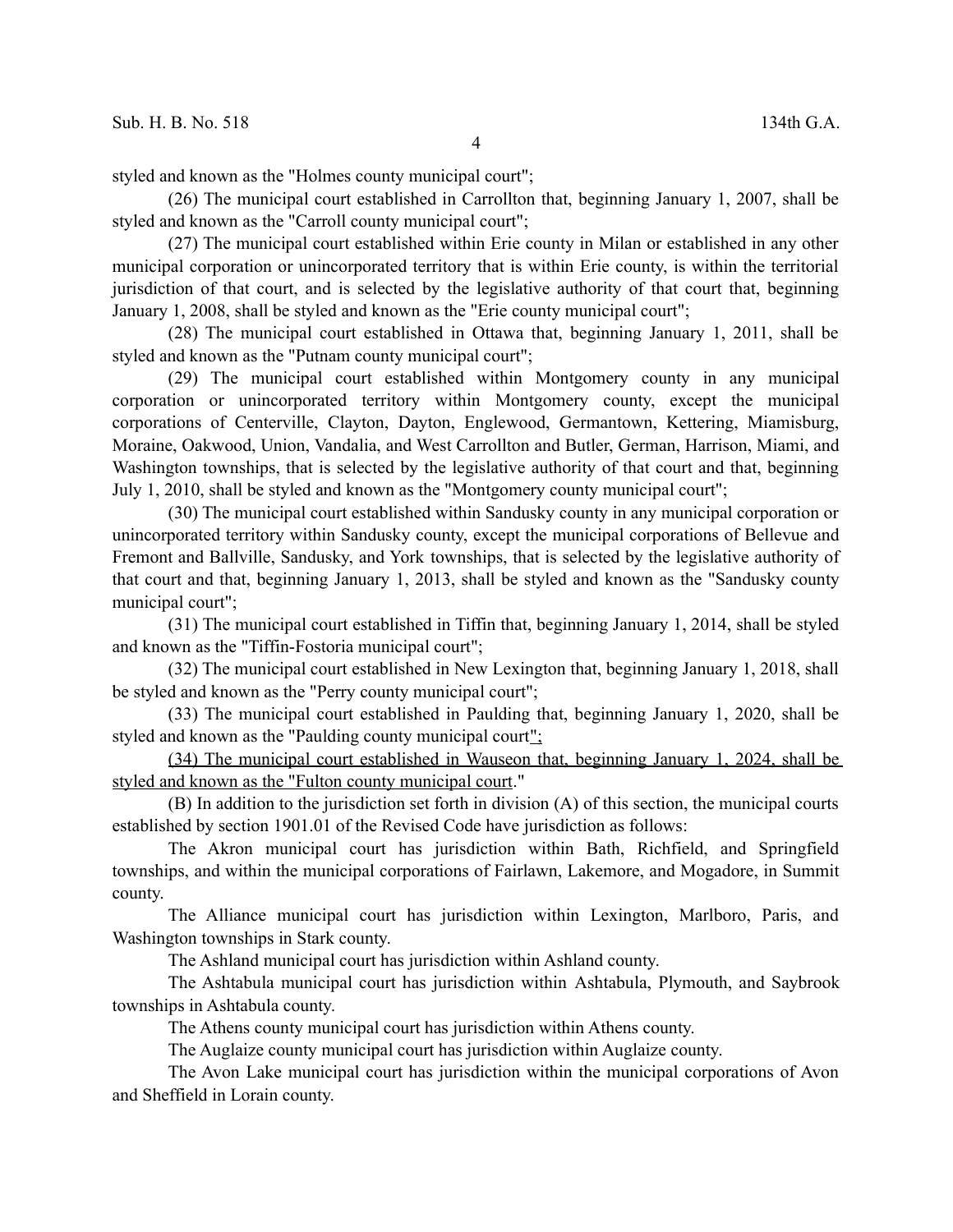The Barberton municipal court has jurisdiction within Coventry, Franklin, and Green townships, within all of Copley township except within the municipal corporation of Fairlawn, and within the municipal corporations of Clinton and Norton, in Summit county.

The Bedford municipal court has jurisdiction within the municipal corporations of Bedford Heights, Oakwood, Glenwillow, Solon, Bentleyville, Chagrin Falls, Moreland Hills, Orange, Warrensville Heights, North Randall, and Woodmere, and within Warrensville and Chagrin Falls townships, in Cuyahoga county.

The Bellefontaine municipal court has jurisdiction within Logan county.

The Bellevue municipal court has jurisdiction within Lyme and Sherman townships in Huron county and within York township in Sandusky county.

The Berea municipal court has jurisdiction within the municipal corporations of Strongsville, Middleburgh Heights, Brook Park, Westview, and Olmsted Falls, and within Olmsted township, in Cuyahoga county.

The Bowling Green municipal court has jurisdiction within the municipal corporations of Bairdstown, Bloomdale, Bradner, Custar, Cygnet, Grand Rapids, Haskins, Hoytville, Jerry City, Milton Center, North Baltimore, Pemberville, Portage, Rising Sun, Tontogany, Wayne, West Millgrove, and Weston, and within Bloom, Center, Freedom, Grand Rapids, Henry, Jackson, Liberty, Middleton, Milton, Montgomery, Plain, Portage, Washington, Webster, and Weston townships in Wood county.

Beginning February 9, 2003, the Brown county municipal court has jurisdiction within Brown county.

The Bryan municipal court has jurisdiction within Williams county.

The Cambridge municipal court has jurisdiction within Guernsey county.

The Campbell municipal court has jurisdiction within Coitsville township in Mahoning county.

The Canton municipal court has jurisdiction within Canton, Lake, Nimishillen, Osnaburg, Pike, Plain, and Sandy townships in Stark county.

The Carroll county municipal court has jurisdiction within Carroll county.

The Celina municipal court has jurisdiction within Mercer county.

The Champaign county municipal court has jurisdiction within Champaign county.

The Chardon municipal court has jurisdiction within Geauga county.

The Chillicothe municipal court has jurisdiction within Ross county.

The Circleville municipal court has jurisdiction within Pickaway county.

The Clark county municipal court has jurisdiction within Clark county.

The Clermont county municipal court has jurisdiction within Clermont county.

The Cleveland municipal court has jurisdiction within the municipal corporation of Bratenahl in Cuyahoga county.

Beginning July 1, 1992, the Clinton county municipal court has jurisdiction within Clinton county.

The Columbiana county municipal court has jurisdiction within all of Columbiana county except within the municipal corporation of East Liverpool and except within Liverpool and St. Clair townships.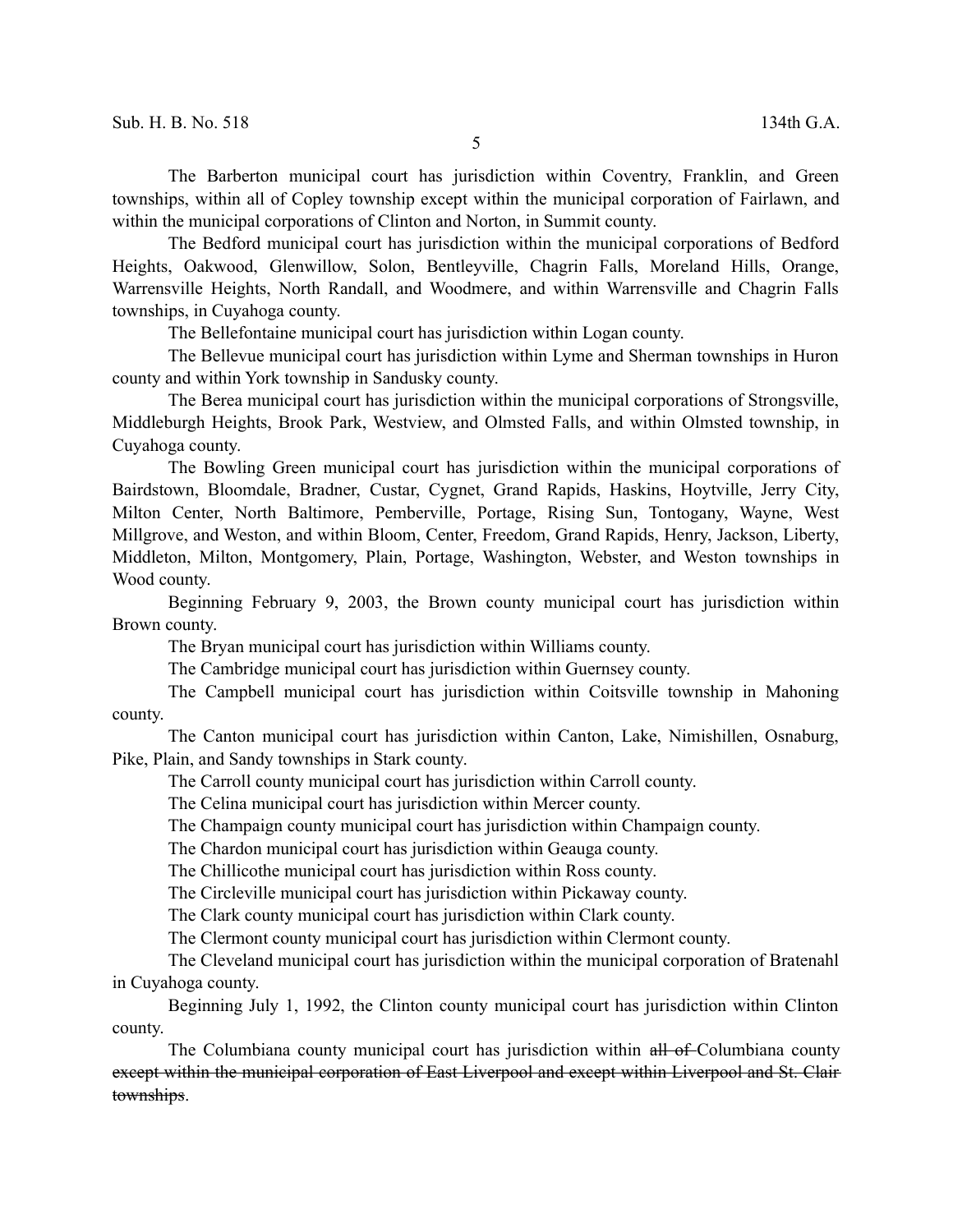The Coshocton municipal court has jurisdiction within Coshocton county.

The Crawford county municipal court has jurisdiction within Crawford county.

Until December 31, 2008, the Cuyahoga Falls municipal court has jurisdiction within Boston, Hudson, Northfield Center, Sagamore Hills, and Twinsburg townships, and within the municipal corporations of Boston Heights, Hudson, Munroe Falls, Northfield, Peninsula, Reminderville, Silver Lake, Stow, Tallmadge, Twinsburg, and Macedonia, in Summit county.

Beginning January 1, 2005, the Darke county municipal court has jurisdiction within Darke county except within the municipal corporation of Bradford.

The Defiance municipal court has jurisdiction within Defiance county.

The Delaware municipal court has jurisdiction within Delaware county.

The East Liverpool municipal court has jurisdiction within Liverpool and St. Clair townships in Columbiana county.

The Eaton municipal court has jurisdiction within Preble county.

The Elyria municipal court has jurisdiction within the municipal corporations of Grafton, LaGrange, and North Ridgeville, and within Elyria, Carlisle, Eaton, Columbia, Grafton, and LaGrange townships, in Lorain county.

Beginning January 1, 2008, the Erie county municipal court has jurisdiction within Erie county except within the townships of Florence, Huron, Perkins, and Vermilion and the municipal corporations of Bay View, Castalia, Huron, Sandusky, and Vermilion.

The Fairborn municipal court has jurisdiction within the municipal corporation of Beavercreek and within Bath and Beavercreek townships in Greene county.

Beginning January 2, 2000, the Fairfield county municipal court has jurisdiction within Fairfield county.

The Findlay municipal court has jurisdiction within all of Hancock county except within Washington township.

The Franklin municipal court has jurisdiction within Franklin township in Warren county.

The Franklin county municipal court has jurisdiction within Franklin county.

The Fremont municipal court has jurisdiction within Ballville and Sandusky townships in Sandusky county.

Beginning January 1, 2024, the Fulton county municipal court has jurisdiction within Fulton county.

The Gallipolis municipal court has jurisdiction within Gallia county.

The Garfield Heights municipal court has jurisdiction within the municipal corporations of Maple Heights, Walton Hills, Valley View, Cuyahoga Heights, Newburgh Heights, Independence, and Brecksville in Cuyahoga county.

The Girard municipal court has jurisdiction within Liberty, Vienna, and Hubbard townships in Trumbull county.

The Hamilton municipal court has jurisdiction within Ross and St. Clair townships in Butler county.

The Hamilton county municipal court has jurisdiction within Hamilton county.

The Hardin county municipal court has jurisdiction within Hardin county.

The Hillsboro municipal court has jurisdiction within all of Highland county except within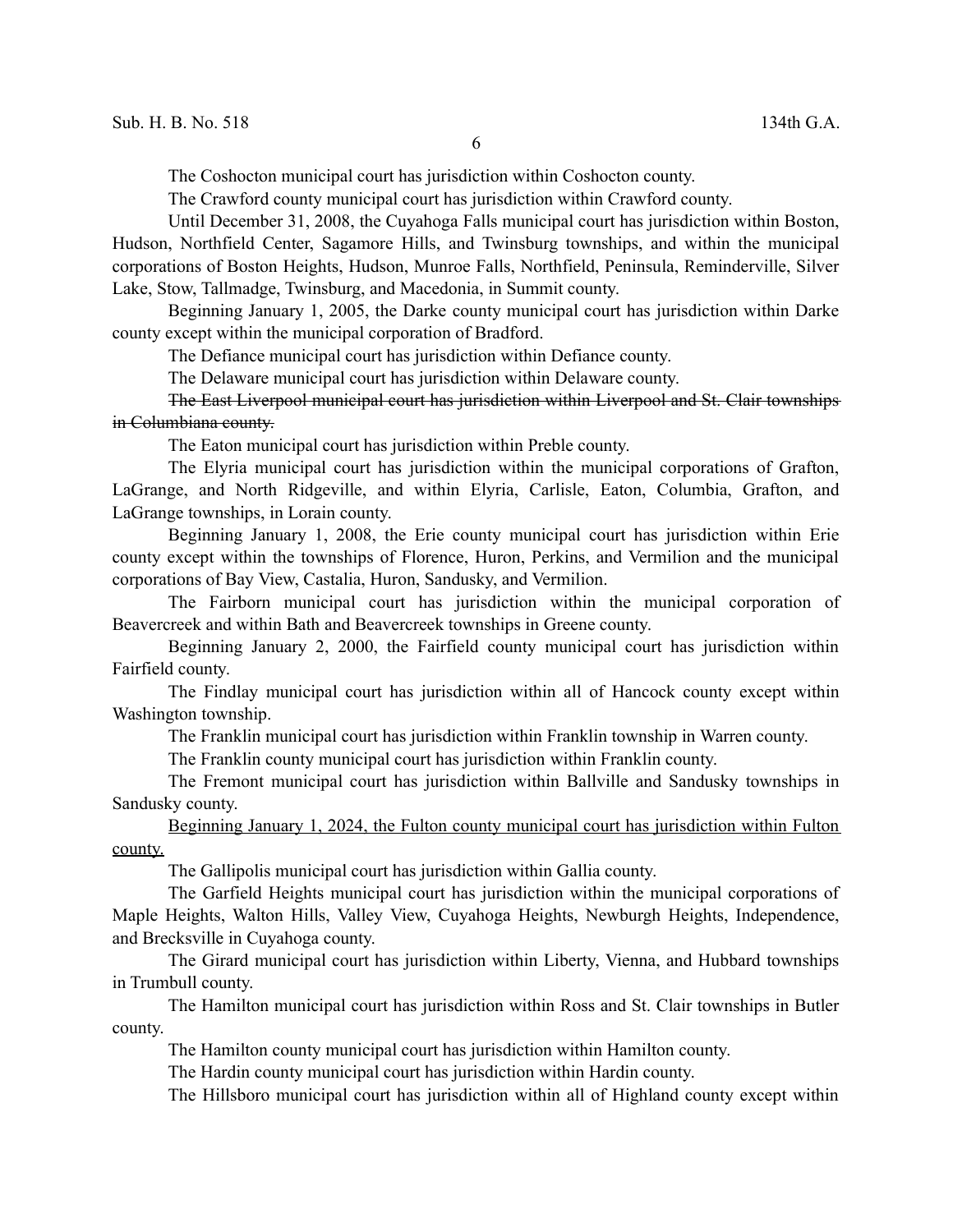Madison township.

The Hocking county municipal court has jurisdiction within Hocking county.

The Holmes county municipal court has jurisdiction within Holmes county.

The Huron municipal court has jurisdiction within all of Huron township in Erie county except within the municipal corporation of Sandusky.

The Ironton municipal court has jurisdiction within Aid, Decatur, Elizabeth, Hamilton, Lawrence, Upper, and Washington townships in Lawrence county.

The Jackson county municipal court has jurisdiction within Jackson county.

The Kettering municipal court has jurisdiction within the municipal corporations of Centerville and Moraine, and within Washington township, in Montgomery county.

Until January 2, 2000, the Lancaster municipal court has jurisdiction within Fairfield county.

The Lawrence county municipal court has jurisdiction within the townships of Fayette, Mason, Perry, Rome, Symmes, Union, and Windsor in Lawrence county.

The Lebanon municipal court has jurisdiction within Turtlecreek township in Warren county.

The Licking county municipal court has jurisdiction within Licking county.

The Lima municipal court has jurisdiction within Allen county.

The Lorain municipal court has jurisdiction within the municipal corporation of Sheffield Lake, and within Sheffield township, in Lorain county.

The Lyndhurst municipal court has jurisdiction within the municipal corporations of Mayfield Heights, Gates Mills, Mayfield, Highland Heights, and Richmond Heights in Cuyahoga county.

The Madison county municipal court has jurisdiction within Madison county.

The Mansfield municipal court has jurisdiction within Madison, Springfield, Sandusky, Franklin, Weller, Mifflin, Troy, Washington, Monroe, Perry, Jefferson, and Worthington townships, and within sections 35-36-31 and 32 of Butler township, in Richland county.

The Marietta municipal court has jurisdiction within Washington county.

The Marion municipal court has jurisdiction within Marion county.

The Marysville municipal court has jurisdiction within Union county.

The Mason municipal court has jurisdiction within Deerfield township in Warren county.

The Massillon municipal court has jurisdiction within Bethlehem, Perry, Sugar Creek, Tuscarawas, Lawrence, and Jackson townships in Stark county.

The Maumee municipal court has jurisdiction within the municipal corporations of Waterville and Whitehouse, within Waterville and Providence townships, and within those portions of Springfield, Monclova, and Swanton townships lying south of the northerly boundary line of the Ohio turnpike, in Lucas county.

The Medina municipal court has jurisdiction within the municipal corporations of Briarwood Beach, Brunswick, Chippewa-on-the-Lake, and Spencer and within the townships of Brunswick Hills, Chatham, Granger, Hinckley, Lafayette, Litchfield, Liverpool, Medina, Montville, Spencer, and York townships, in Medina county.

The Mentor municipal court has jurisdiction within the municipal corporation of Mentor-onthe-Lake in Lake county.

The Miami county municipal court has jurisdiction within Miami county and within the part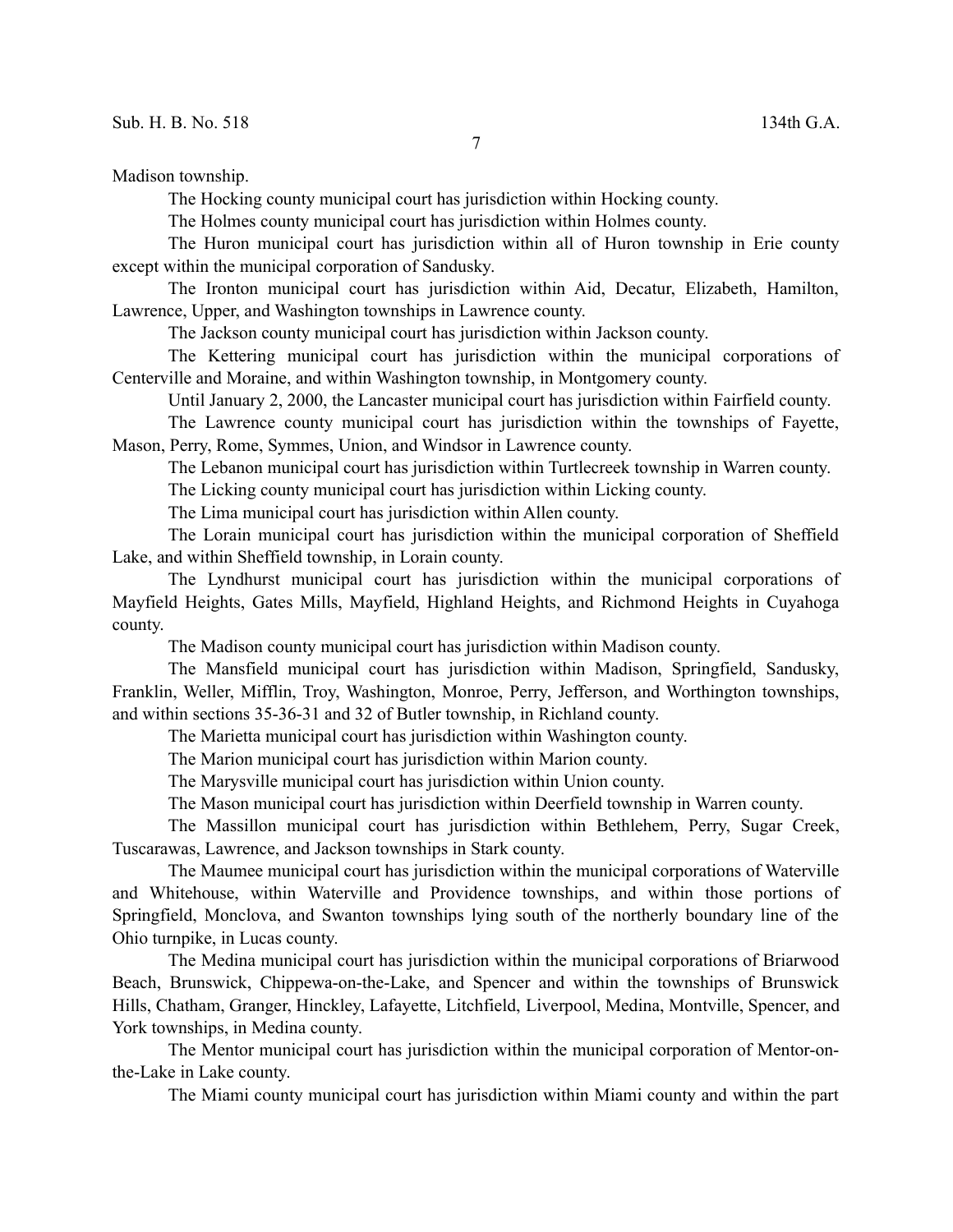8

of the municipal corporation of Bradford that is located in Darke county.

The Miamisburg municipal court has jurisdiction within the municipal corporations of Germantown and West Carrollton, and within German and Miami townships in Montgomery county.

The Middletown municipal court has jurisdiction within Madison township, and within all of Lemon township, except within the municipal corporation of Monroe, in Butler county.

Beginning July 1, 2010, the Montgomery county municipal court has jurisdiction within all of Montgomery county except for the municipal corporations of Centerville, Clayton, Dayton, Englewood, Germantown, Kettering, Miamisburg, Moraine, Oakwood, Union, Vandalia, and West Carrollton and Butler, German, Harrison, Miami, and Washington townships.

Beginning January 1, 2003, the Morrow county municipal court has jurisdiction within Morrow county.

The Mount Vernon municipal court has jurisdiction within Knox county.

The Napoleon municipal court has jurisdiction within Henry county.

The New Philadelphia municipal court has jurisdiction within the municipal corporation of Dover, and within Auburn, Bucks, Fairfield, Goshen, Jefferson, Warren, York, Dover, Franklin, Lawrence, Sandy, Sugarcreek, and Wayne townships in Tuscarawas county.

The Newton Falls municipal court has jurisdiction within Bristol, Bloomfield, Lordstown, Newton, Braceville, Southington, Farmington, and Mesopotamia townships in Trumbull county.

The Niles municipal court has jurisdiction within the municipal corporation of McDonald, and within Weathersfield township in Trumbull county.

The Norwalk municipal court has jurisdiction within all of Huron county except within the municipal corporation of Bellevue and except within Lyme and Sherman townships.

The Oberlin municipal court has jurisdiction within the municipal corporations of Amherst, Kipton, Rochester, South Amherst, and Wellington, and within Henrietta, Russia, Camden, Pittsfield, Brighton, Wellington, Penfield, Rochester, and Huntington townships, and within all of Amherst township except within the municipal corporation of Lorain, in Lorain county.

The Oregon municipal court has jurisdiction within the municipal corporation of Harbor View, and within Jerusalem township, in Lucas county, and north within Maumee Bay and Lake Erie to the boundary line between Ohio and Michigan between the easterly boundary of the court and the easterly boundary of the Toledo municipal court.

The Ottawa county municipal court has jurisdiction within Ottawa county.

The Painesville municipal court has jurisdiction within Painesville, Perry, Leroy, Concord, and Madison townships in Lake county.

The Parma municipal court has jurisdiction within the municipal corporations of Parma Heights, Brooklyn, Linndale, North Royalton, Broadview Heights, Seven Hills, and Brooklyn Heights in Cuyahoga county.

Beginning January 1, 2018, the Perry county municipal court has jurisdiction within Perry county.

Beginning January 1, 2020, the Paulding county municipal court has jurisdiction within Paulding county.

The Perrysburg municipal court has jurisdiction within the municipal corporations of Luckey, Millbury, Northwood, Rossford, and Walbridge, and within Perrysburg, Lake, and Troy townships, in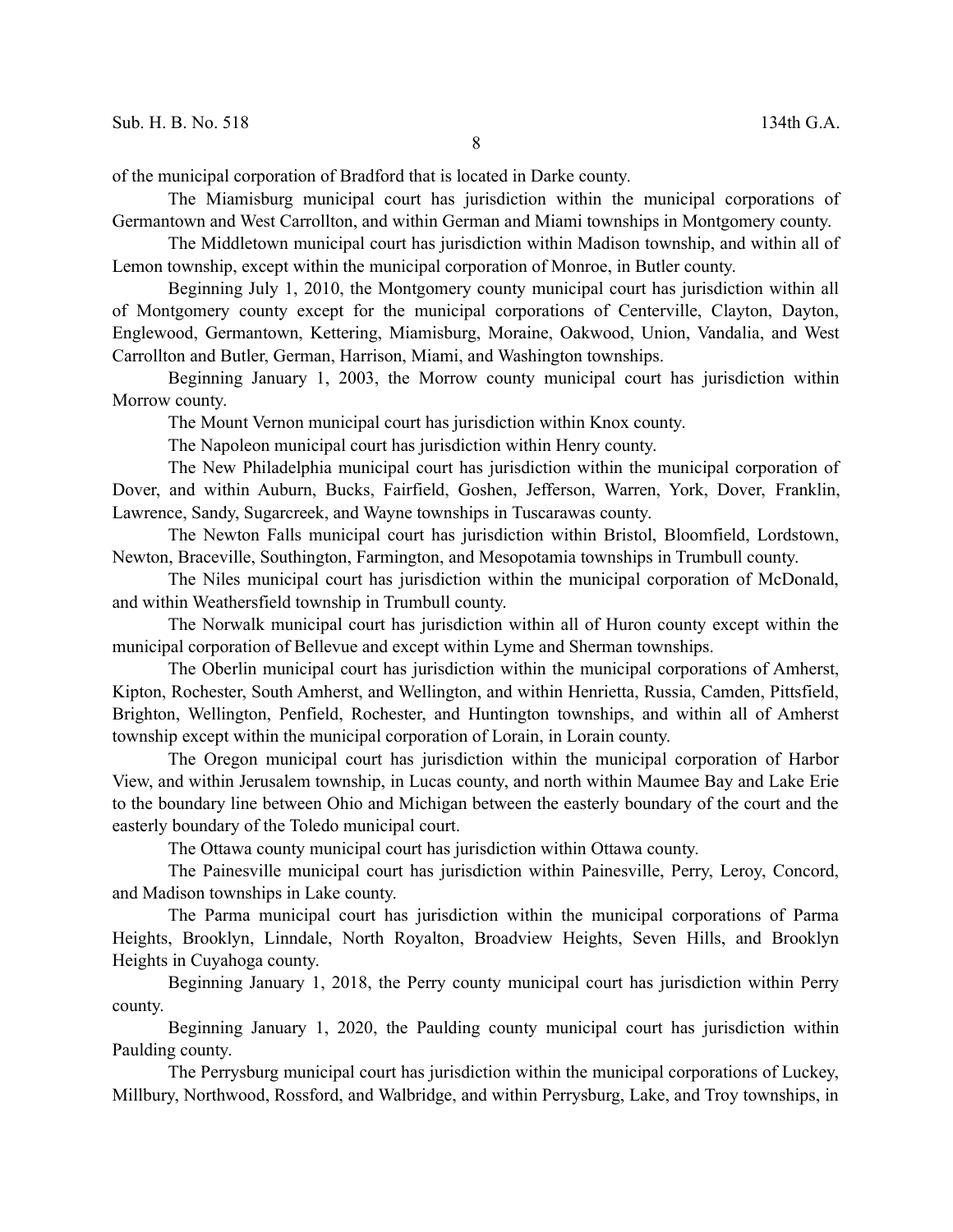Wood county.

The Portage county municipal court has jurisdiction within Portage county.

The Portsmouth municipal court has jurisdiction within Scioto county.

The Putnam county municipal court has jurisdiction within Putnam county.

The Rocky River municipal court has jurisdiction within the municipal corporations of Bay Village, Westlake, Fairview Park, and North Olmsted, and within Riveredge township, in Cuyahoga county.

The Sandusky municipal court has jurisdiction within the municipal corporations of Castalia and Bay View, and within Perkins township, in Erie county.

Beginning January 1, 2013, the Sandusky county municipal court has jurisdiction within all of Sandusky county except within the municipal corporations of Bellevue and Fremont and Ballville, Sandusky, and York townships.

The Shaker Heights municipal court has jurisdiction within the municipal corporations of University Heights, Beachwood, Pepper Pike, and Hunting Valley in Cuyahoga county.

The Shelby municipal court has jurisdiction within Sharon, Jackson, Cass, Plymouth, and Blooming Grove townships, and within all of Butler township except sections 35-36-31 and 32, in Richland county.

The Sidney municipal court has jurisdiction within Shelby county.

Beginning January 1, 2009, the Stow municipal court has jurisdiction within Boston, Hudson, Northfield Center, Sagamore Hills, and Twinsburg townships, and within the municipal corporations of Boston Heights, Cuyahoga Falls, Hudson, Munroe Falls, Northfield, Peninsula, Reminderville, Silver Lake, Stow, Tallmadge, Twinsburg, and Macedonia, in Summit county.

The Struthers municipal court has jurisdiction within the municipal corporations of Lowellville, New Middleton, and Poland, and within Poland and Springfield townships in Mahoning county.

The Sylvania municipal court has jurisdiction within the municipal corporations of Berkey and Holland, and within Sylvania, Richfield, Spencer, and Harding townships, and within those portions of Swanton, Monclova, and Springfield townships lying north of the northerly boundary line of the Ohio turnpike, in Lucas county.

Beginning January 1, 2014, the Tiffin-Fostoria municipal court has jurisdiction within Adams, Big Spring, Bloom, Clinton, Eden, Hopewell, Jackson, Liberty, Loudon, Pleasant, Reed, Scipio, Seneca, Thompson, and Venice townships in Seneca county, within Washington township in Hancock county, and within Perry township, except within the municipal corporation of West Millgrove, in Wood county.

The Toledo municipal court has jurisdiction within Washington township, and within the municipal corporation of Ottawa Hills, in Lucas county.

The Upper Sandusky municipal court has jurisdiction within Wyandot county.

The Vandalia municipal court has jurisdiction within the municipal corporations of Clayton, Englewood, and Union, and within Butler, Harrison, and Randolph townships, in Montgomery county.

The Van Wert municipal court has jurisdiction within Van Wert county.

The Vermilion municipal court has jurisdiction within the townships of Vermilion and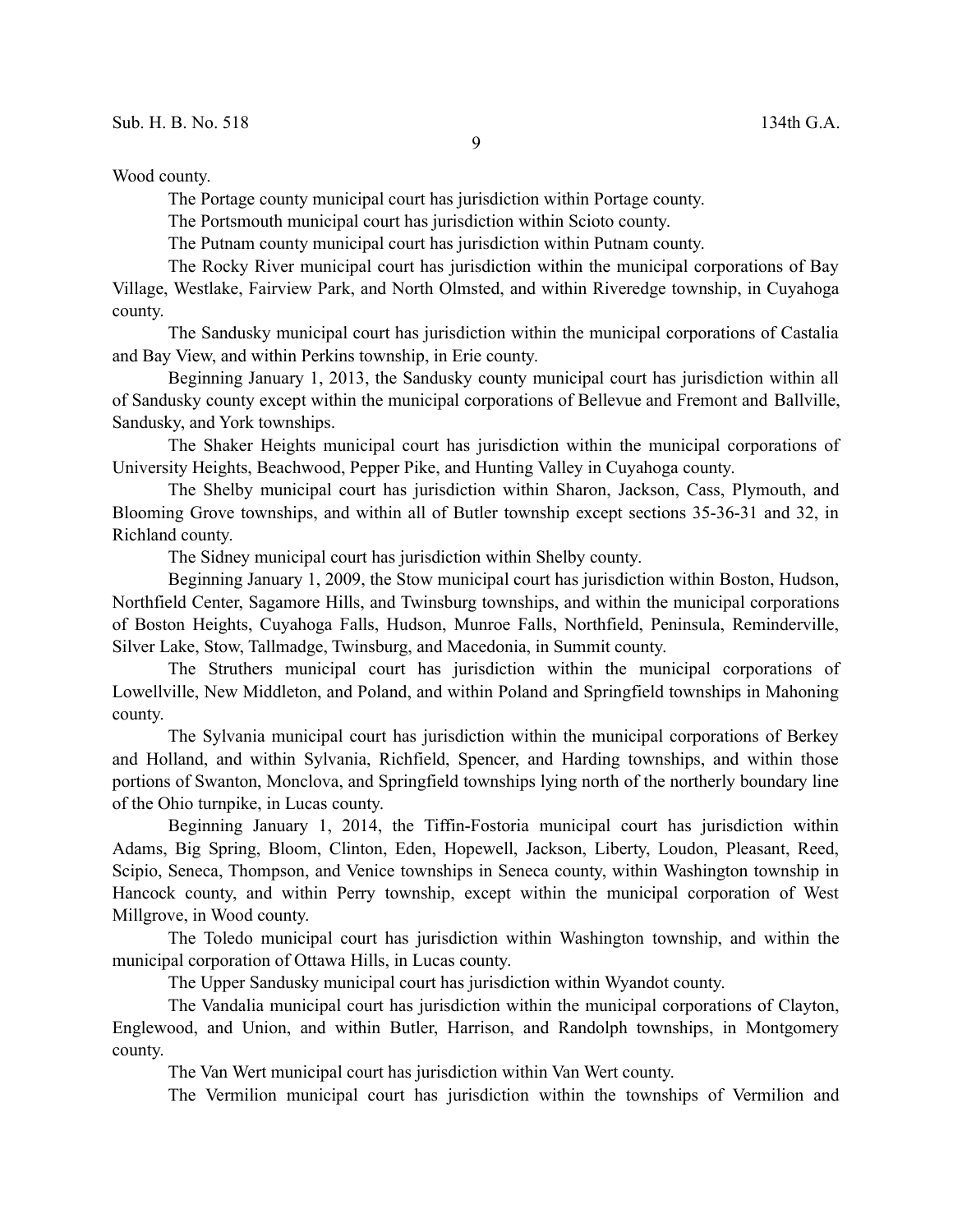Florence in Erie county and within all of Brownhelm township except within the municipal corporation of Lorain, in Lorain county.

The Wadsworth municipal court has jurisdiction within the municipal corporations of Gloria Glens Park, Lodi, Seville, and Westfield Center, and within Guilford, Harrisville, Homer, Sharon, Wadsworth, and Westfield townships in Medina county.

The Warren municipal court has jurisdiction within Warren and Champion townships, and within all of Howland township except within the municipal corporation of Niles, in Trumbull county.

The Washington Court House municipal court has jurisdiction within Fayette county.

The Wayne county municipal court has jurisdiction within Wayne county.

The Willoughby municipal court has jurisdiction within the municipal corporations of Eastlake, Wickliffe, Willowick, Willoughby Hills, Kirtland, Kirtland Hills, Waite Hill, Timberlake, and Lakeline, and within Kirtland township, in Lake county.

Through June 30, 1992, the Wilmington municipal court has jurisdiction within Clinton county.

The Xenia municipal court has jurisdiction within Caesarcreek, Cedarville, Jefferson, Miami, New Jasper, Ross, Silvercreek, Spring Valley, Sugarcreek, and Xenia townships in Greene county.

(C) As used in this section:

(1) "Within a township" includes all land, including, but not limited to, any part of any municipal corporation, that is physically located within the territorial boundaries of that township, whether or not that land or municipal corporation is governmentally a part of the township.

(2) "Within a municipal corporation" includes all land within the territorial boundaries of the municipal corporation and any townships that are coextensive with the municipal corporation.

Sec. 1901.021. (A) Except as otherwise provided in division (M) of this section, the judge or judges of any municipal court established under division (A) of section 1901.01 of the Revised Code having territorial jurisdiction outside the corporate limits of the municipal corporation in which it is located may sit outside the corporate limits of the municipal corporation within the area of its territorial jurisdiction.

(B) Two or more of the judges of the Hamilton county municipal court shall may be assigned by the presiding judge of the court to sit outside the municipal corporation of Cincinnati.

(C) Two of the judges of the Portage county municipal court shall sit within the municipal corporation of Ravenna, and one of the judges shall sit within the municipal corporation of Kent. The judges may sit in other incorporated areas of Portage county.

(D) The judges of the Wayne county municipal court shall sit within the municipal corporation of Wooster and may sit in other incorporated areas of Wayne county.

(E) The judge of the Auglaize county municipal court shall sit within the municipal corporations of Wapakoneta and St. Marys and may sit in other incorporated areas in Auglaize county.

(F) At least one of the judges of the Miami county municipal court shall sit within the municipal corporations of Troy, Piqua, and Tipp City, and the judges may sit in other incorporated areas of Miami county.

(G) The judge of the Crawford county municipal court shall sit within the municipal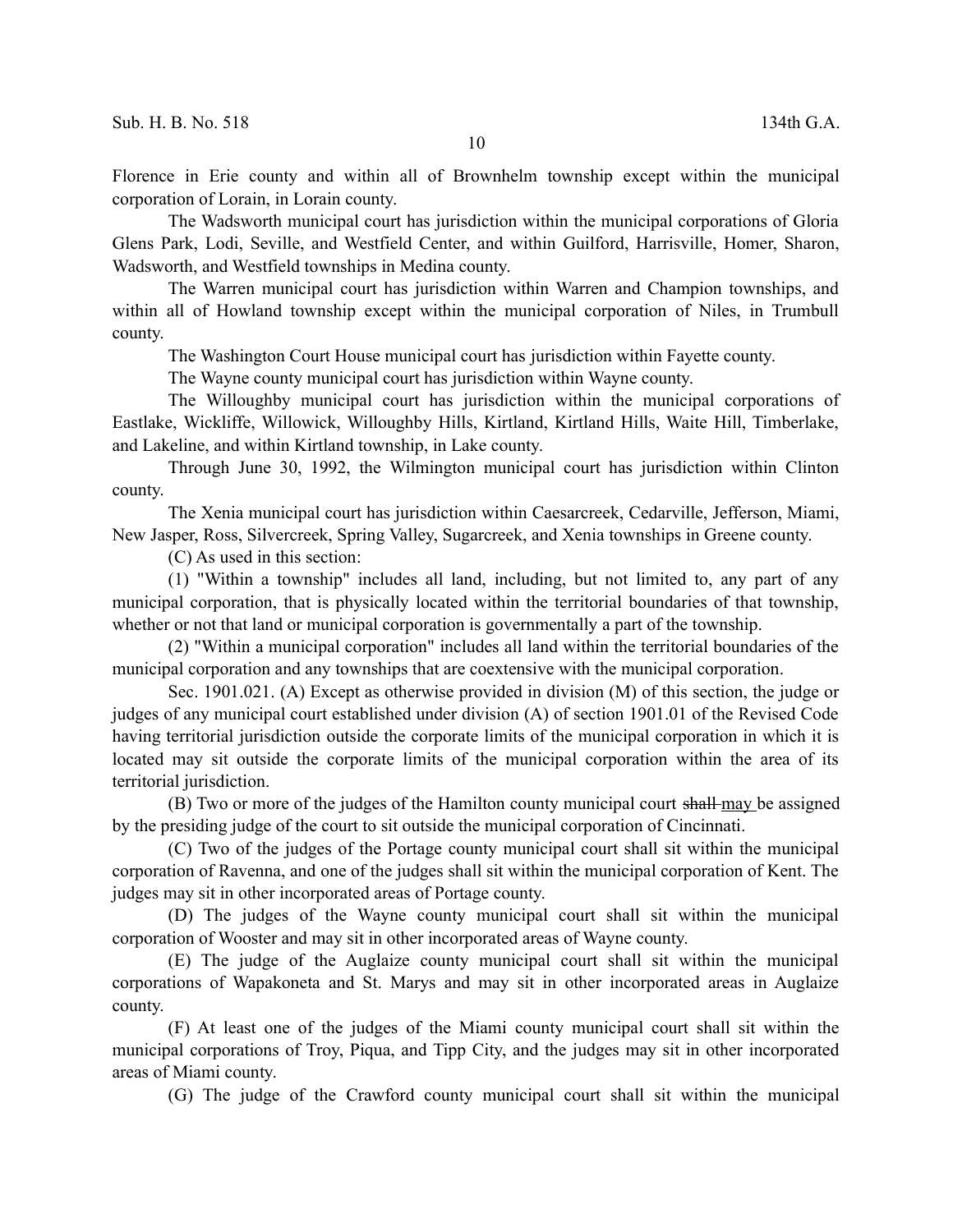corporations of Bucyrus and Galion and may sit in other incorporated areas in Crawford county.

(H) The judge of the Jackson county municipal court shall sit within the municipal corporations of Jackson and Wellston and may sit in other incorporated areas in Jackson county.

(I) Each judge of the Columbiana county municipal court may sit within the municipal corporation of Lisbon, Salem, or East Palestine until the judges jointly select a central location within the territorial jurisdiction of the court. When the judges select a central location, the judges shall sit at that location.

(J) In any municipal court, other than the Hamilton county municipal court and the Montgomery county municipal court, that has more than one judge, the decision for one or more judges to sit outside the corporate limits of the municipal corporation shall be made by rule of the court as provided in division (C) of sections 1901.14 and 1901.16 of the Revised Code.

(K) The assignment of a judge to sit in a municipal corporation other than that in which the court is located does not affect the jurisdiction of the mayor except as provided in section 1905.01 of the Revised Code.

(L) The judges of the Clermont county municipal court may sit in any municipal corporation or unincorporated territory within Clermont county.

(M) Beginning July 1, 2010, the judges of the Montgomery county municipal court shall sit in the same locations as the judges of the Montgomery county county court sat before the county court was abolished on that date. The legislative authority of the Montgomery county municipal court may determine after that date that the judges of the Montgomery county municipal court shall sit in any municipal corporation or unincorporated territory within Montgomery county.

(N) The judge of the Tiffin-Fostoria municipal court shall sit within each of the municipal corporations of Tiffin and Fostoria on a weekly basis. Cases that arise within the municipal corporation of Tiffin and within Adams, Big Spring, Bloom, Clinton, Eden, Hopewell, Liberty, Pleasant, Reed, Scioto, Seneca, Thompson, and Venice townships in Seneca county shall be filed in the office of the clerk of the court located in the municipal corporation of Tiffin. Cases that arise in the municipal corporation of Fostoria and within Loudon and Jackson townships in Seneca county, within Washington township in Hancock county, and within Perry township, except within the municipal corporation of West Millgrove, in Wood county, shall be filed in the office of the special deputy clerk located in the municipal corporation of Fostoria.

(O) The judge of the Fulton county municipal court shall sit within each of the municipal corporations of Wauseon and Swanton on a weekly basis. Cases that arise within the municipal corporation of Wauseon and within Chesterfield, Clinton, Dover, Franklin, German, and Gorham townships in Fulton county shall be filed in the office of the clerk of the court located in the municipal corporation of Wauseon. Cases that arise in the municipal corporation of Swanton and within Amboy, Fulton, Pike, Swan Creek, Royalton, and York townships shall be filed in the office of the special deputy clerk located in the municipal corporation of Swanton.

Sec. 1901.027. In addition to the territorial jurisdiction conferred by section 1901.02 of the Revised Code, the municipal courts established in Athens, Batavia, East Liverpool, Gallipolis, Georgetown, Cincinnati, Ironton, Chesapeake, Marietta, Portsmouth, and Steubenville and the municipal court established within Columbiana county that is described in division (C) of section 1901.01 of the Revised Code have jurisdiction beyond the north or northwest shore of the Ohio river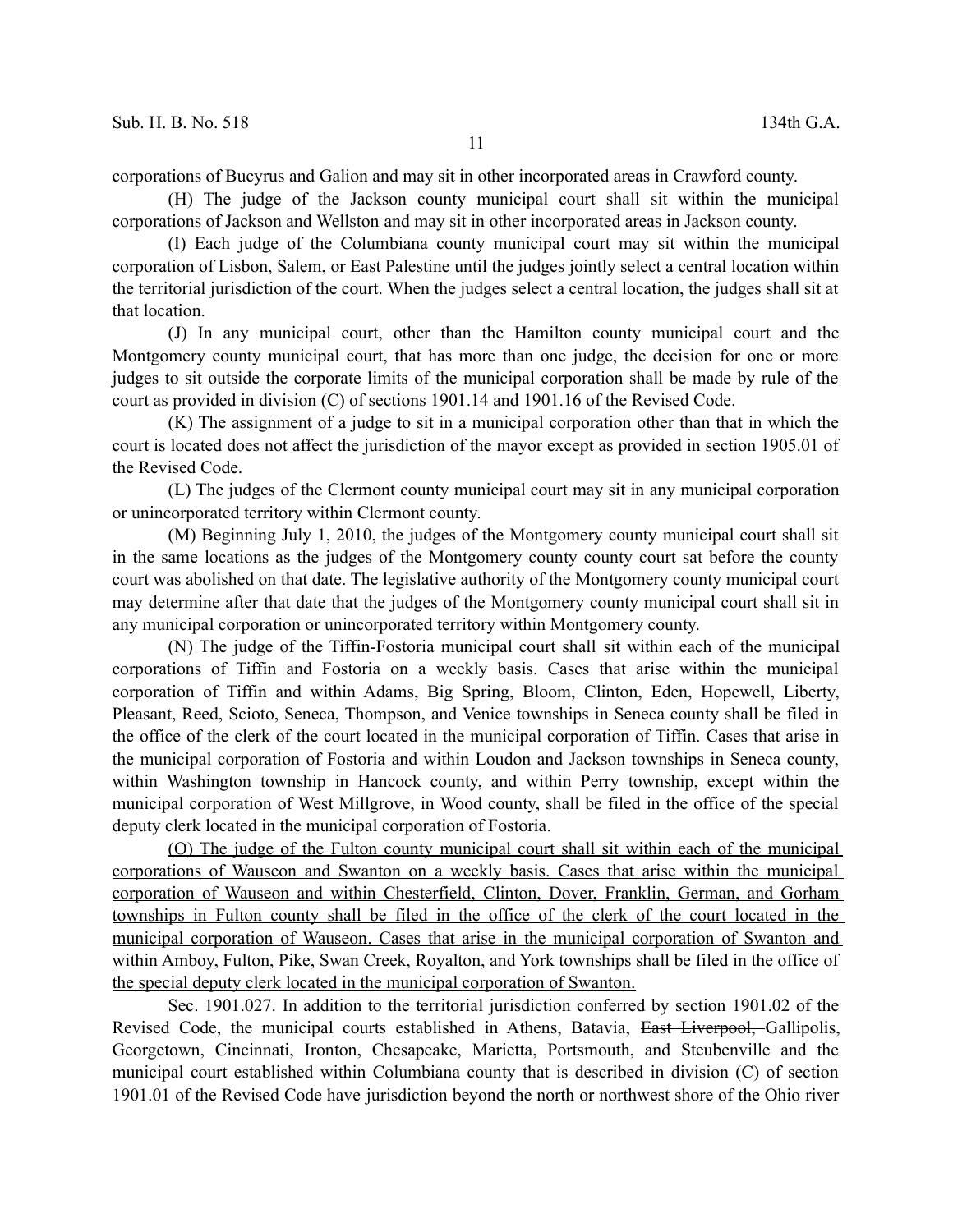extending to the opposite shore line, between the extended boundary lines of any adjacent municipal courts or adjacent county courts. Each of the municipal courts that is given jurisdiction on the Ohio river by this section has concurrent jurisdiction on the Ohio river with any adjacent municipal courts or adjacent county courts that border on that river and with any court of Kentucky or of West Virginia that borders on the Ohio river and that has jurisdiction on the Ohio river under the law of Kentucky or the law of West Virginia, whichever is applicable, or under federal law.

Sec. 1901.03. As used in this chapter:

(A) "Territory" means the geographical areas within which municipal courts have jurisdiction as provided in sections 1901.01 and 1901.02 of the Revised Code.

(B) "Legislative authority" means the legislative authority of the municipal corporation in which a municipal court, other than a county-operated municipal court, is located, and means the respective board of county commissioners of the county in which a county-operated municipal court is located.

(C) "Chief executive" means the chief executive of the municipal corporation in which a municipal court, other than a county-operated municipal court, is located, and means the respective chairman of the board of county commissioners of the county in which a county-operated municipal court is located.

(D) "City treasury" means the treasury of the municipal corporation in which a municipal court, other than a county-operated municipal court, is located.

(E) "City treasurer" means the treasurer of the municipal corporation in which a municipal court, other than a county-operated municipal court, is located.

(F) "County-operated municipal court" means the Auglaize county, Brown county, Carroll county, Clermont county, Columbiana county, Crawford county, Darke county, Erie county, Hamilton county, Hocking county, Holmes county, Jackson county, Lawrence county, Madison county, Miami county, Montgomery county, Morrow county, Ottawa county, Portage county, Putnam county, or Wayne county municipal court and, effective January 1, 2018, also includes the Perry county municipal court, and, effective January 1, 2020, also includes the Paulding county municipal court, and, effective January 1, 2024, also includes the Fulton county municipal court.

(G) "A municipal corporation in which a municipal court is located" includes each municipal corporation named in section 1901.01 of the Revised Code, but does not include one in which a judge sits pursuant to any provision of section 1901.021 of the Revised Code except division (M) of that section.

Sec. 1901.08. The number of, and the time for election of, judges of the following municipal courts and the beginning of their terms shall be as follows:

In the Akron municipal court, two full-time judges shall be elected in 1951, two full-time judges shall be elected in 1953, one full-time judge shall be elected in 1967, and one full-time judge shall be elected in 1975.

In the Alliance municipal court, one full-time judge shall be elected in 1953.

In the Ashland municipal court, one full-time judge shall be elected in 1951.

In the Ashtabula municipal court, one full-time judge shall be elected in 1953.

In the Athens county municipal court, one full-time judge shall be elected in 1967.

In the Auglaize county municipal court, one full-time judge shall be elected in 1975.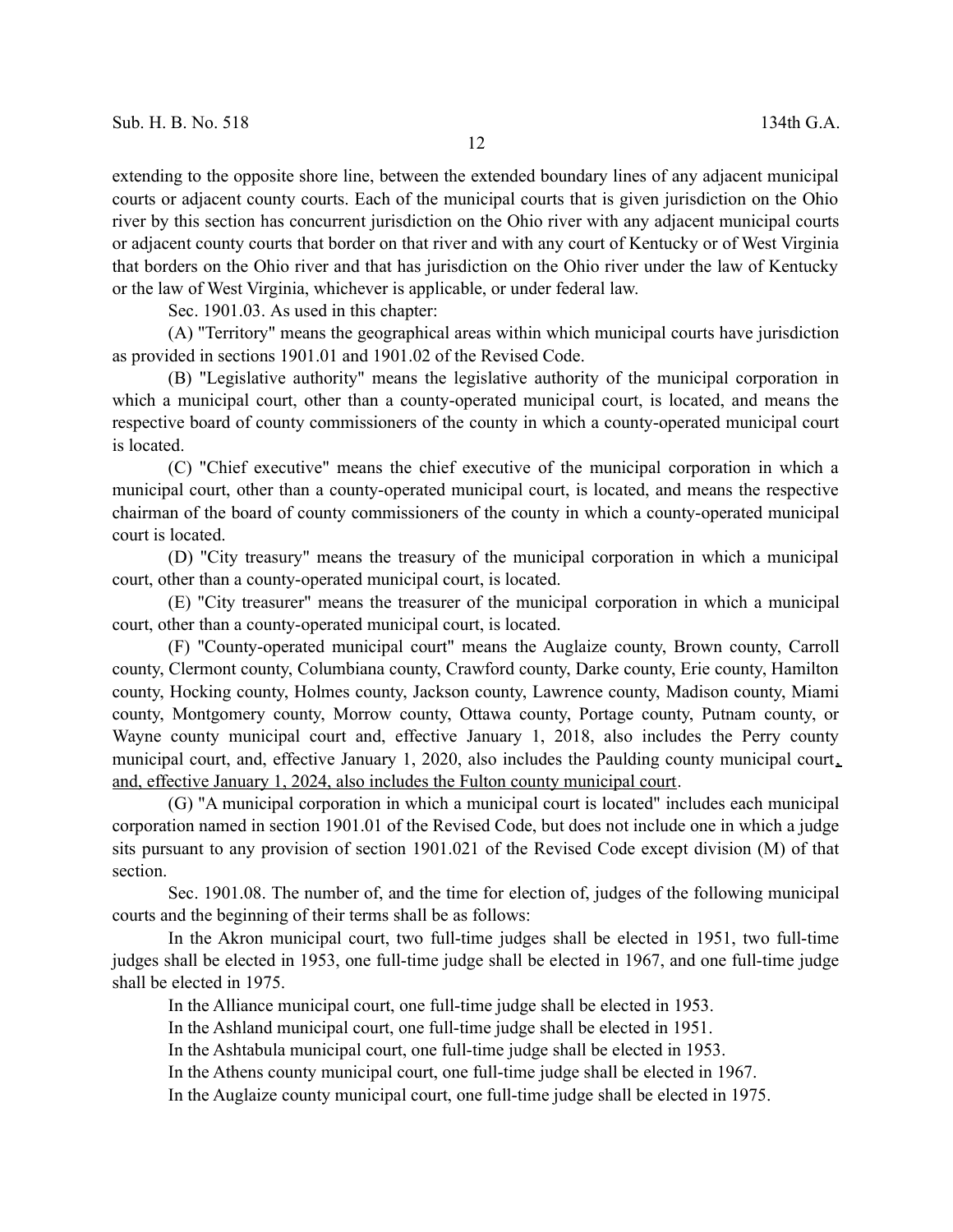In the Avon Lake municipal court, one full-time judge shall be elected in 2017. On and after September 15, 2014, the part-time judge of the Avon Lake municipal court who was elected in 2011 shall serve as a full-time judge of the court until the end of that judge's term on December 31, 2017.

In the Barberton municipal court, one full-time judge shall be elected in 1969, and one fulltime judge shall be elected in 1971.

In the Bedford municipal court, one full-time judge shall be elected in 1975, and one fulltime judge shall be elected in 1979.

In the Bellefontaine municipal court, one full-time judge shall be elected in 1993.

In the Bellevue municipal court, one part-time judge shall be elected in 1951.

In the Berea municipal court, one full-time judge shall be elected in 2005.

In the Bowling Green municipal court, one full-time judge shall be elected in 1983.

In the Brown county municipal court, one full-time judge shall be elected in 2005. Beginning February 9, 2003, the part-time judge of the Brown county county court that existed prior to that date whose term commenced on January 2, 2001, shall serve as the full-time judge of the Brown county municipal court until December 31, 2005.

In the Bryan municipal court, one full-time judge shall be elected in 1965.

In the Cambridge municipal court, one full-time judge shall be elected in 1951.

In the Campbell municipal court, one part-time judge shall be elected in 1963.

In the Canton municipal court, one full-time judge shall be elected in 1951, one full-time judge shall be elected in 1969, and two full-time judges shall be elected in 1977.

In the Carroll county municipal court, one full-time judge shall be elected in 2009. Beginning January 1, 2007, the judge elected in 2006 to the part-time judgeship of the Carroll county county court that existed prior to that date shall serve as the full-time judge of the Carroll county municipal court until December 31, 2009.

In the Celina municipal court, one full-time judge shall be elected in 1957.

In the Champaign county municipal court, one full-time judge shall be elected in 2001.

In the Chardon municipal court, one full-time judge shall be elected in 1963.

In the Chillicothe municipal court, one full-time judge shall be elected in 1951, and one fulltime judge shall be elected in 1977.

In the Circleville municipal court, one full-time judge shall be elected in 1953.

In the Clark county municipal court, one full-time judge shall be elected in 1989, and two full-time judges shall be elected in 1991. The full-time judges of the Springfield municipal court who were elected in 1983 and 1985 shall serve as the judges of the Clark county municipal court from January 1, 1988, until the end of their respective terms.

In the Clermont county municipal court, two full-time judges shall be elected in 1991, and one full-time judge shall be elected in 1999.

In the Cleveland municipal court, six full-time judges shall be elected in 1975, three full-time judges shall be elected in 1953, and four full-time judges shall be elected in 1955.

In the Cleveland Heights municipal court, one full-time judge shall be elected in 1957.

In the Clinton county municipal court, one full-time judge shall be elected in 1997. The fulltime judge of the Wilmington municipal court who was elected in 1991 shall serve as the judge of the Clinton county municipal court from July 1, 1992, until the end of that judge's term on December 31,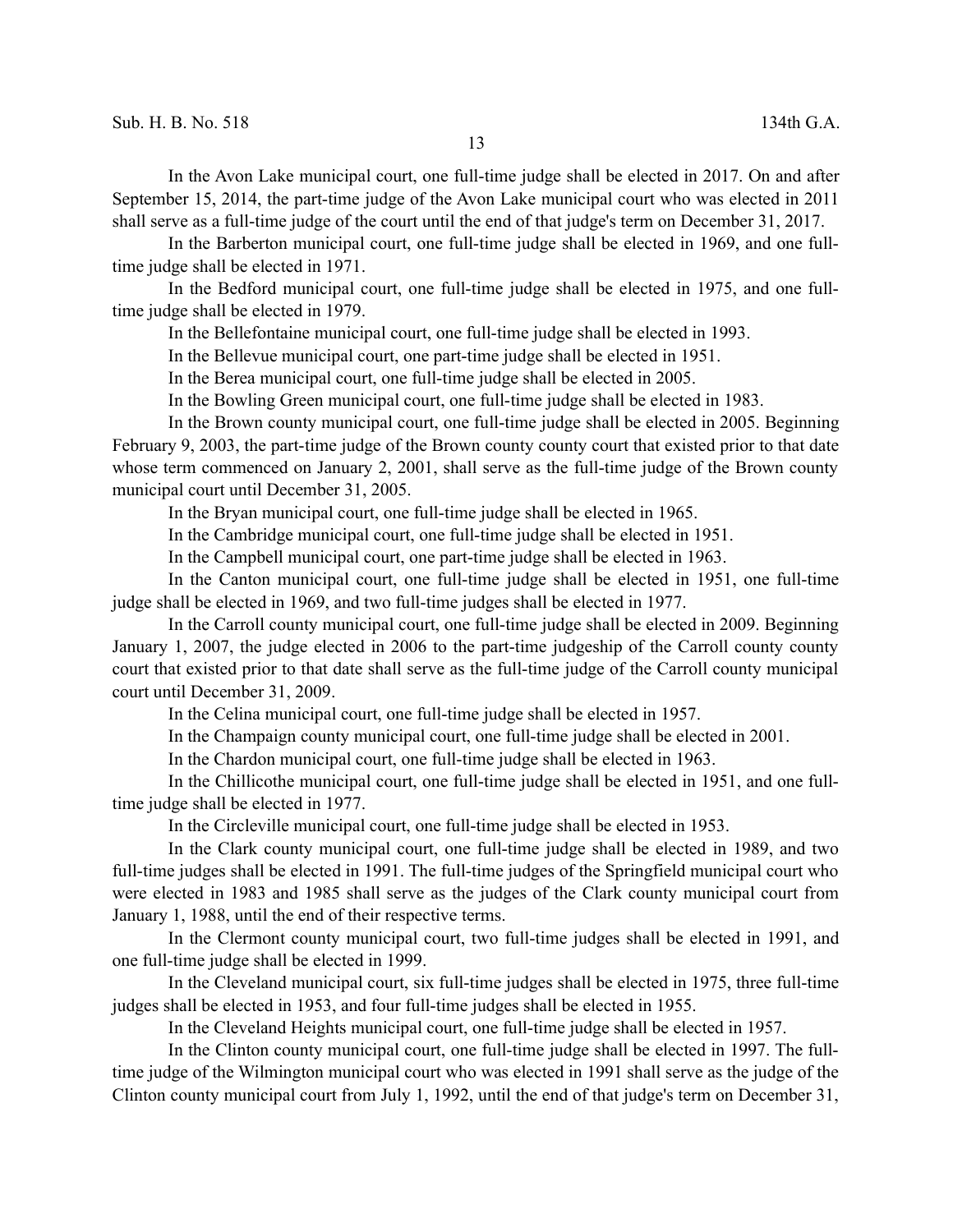1997.

In the Columbiana county municipal court, two full-time judges shall be elected in 2001.

In the Conneaut municipal court, one full-time judge shall be elected in 1953.

In the Coshocton municipal court, one full-time judge shall be elected in 1951.

In the Crawford county municipal court, one full-time judge shall be elected in 1977.

In the Cuyahoga Falls municipal court, one full-time judge shall be elected in 1953, and one full-time judge shall be elected in 1967. Effective December 31, 2008, the Cuyahoga Falls municipal court shall cease to exist; however, the judges of the Cuyahoga Falls municipal court who were elected pursuant to this section in 2003 and 2007 for terms beginning on January 1, 2004, and January 1, 2008, respectively, shall serve as full-time judges of the Stow municipal court until December 31, 2009, and December 31, 2013, respectively.

In the Darke county municipal court, one full-time judge shall be elected in 2005. Beginning January 1, 2005, the part-time judge of the Darke county county court that existed prior to that date whose term began on January 1, 2001, shall serve as the full-time judge of the Darke county municipal court until December 31, 2005.

In the Dayton municipal court, three full-time judges shall be elected in 1987, their terms to commence on successive days beginning on the first day of January next after their election, and two full-time judges shall be elected in 1955, their terms to commence on successive days beginning on the second day of January next after their election.

In the Defiance municipal court, one full-time judge shall be elected in 1957.

In the Delaware municipal court, one full-time judge shall be elected in 1953, and one fulltime judge shall be elected in 2007.

In the East Cleveland municipal court, one full-time judge shall be elected in 1957.

In the East Liverpool municipal court, one full-time judge shall be elected in 1953.

In the Eaton municipal court, one full-time judge shall be elected in 1973.

In the Elyria municipal court, one full-time judge shall be elected in 1955, and one full-time judge shall be elected in 1973.

In the Erie county municipal court, one full-time judge shall be elected in 2007.

In the Euclid municipal court, one full-time judge shall be elected in 1951.

In the Fairborn municipal court, one full-time judge shall be elected in 1977, and one fulltime judge shall be elected in 2023.

In the Fairfield county municipal court, one full-time judge shall be elected in 2003, and one full-time judge shall be elected in 2005.

In the Fairfield municipal court, one full-time judge shall be elected in 1989.

In the Findlay municipal court, one full-time judge shall be elected in 1955, and one full-time judge shall be elected in 1993.

In the Franklin municipal court, one part-time judge shall be elected in 1951.

In the Franklin county municipal court, two full-time judges shall be elected in 1969, three full-time judges shall be elected in 1971, seven full-time judges shall be elected in 1967, one fulltime judge shall be elected in 1975, one full-time judge shall be elected in 1991, and one full-time judge shall be elected in 1997.

In the Fremont municipal court, one full-time judge shall be elected in 1975.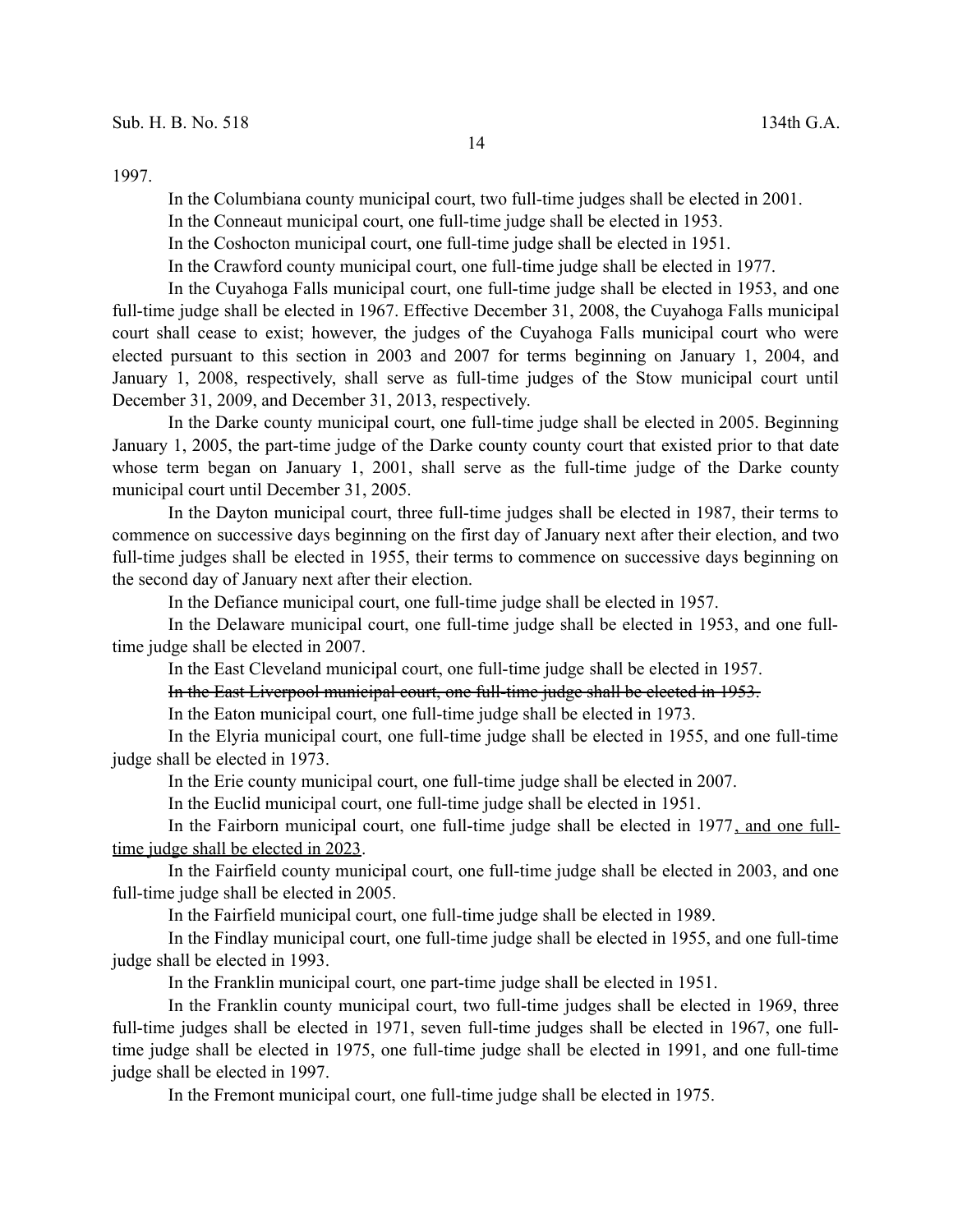In the Fulton county municipal court to be established on January 1, 2024, one full-time judge shall be elected in 2023.

In the Gallipolis municipal court, one full-time judge shall be elected in 1981.

In the Garfield Heights municipal court, one full-time judge shall be elected in 1951, and one full-time judge shall be elected in 1981.

In the Girard municipal court, one full-time judge shall be elected in 1963.

In the Hamilton municipal court, one full-time judge shall be elected in 1953.

In the Hamilton county municipal court, five full-time judges shall be elected in 1967, five full-time judges shall be elected in 1971, two full-time judges shall be elected in 1981, and two fulltime judges shall be elected in 1983. All terms of judges of the Hamilton county municipal court shall commence on the first day of January next after their election, except that the terms of the additional judges to be elected in 1981 shall commence on January 2, 1982, and January 3, 1982, and that the terms of the additional judges to be elected in 1983 shall commence on January 4, 1984, and January 5, 1984.

In the Hardin county municipal court, one part-time judge shall be elected in 1989.

In the Hillsboro municipal court, one full-time judge shall be elected in 2011. On and after December 30, 2008, the part-time judge of the Hillsboro municipal court who was elected in 2005 shall serve as a full-time judge of the court until the end of that judge's term on December 31, 2011.

In the Hocking county municipal court, one full-time judge shall be elected in 1977.

In the Holmes county municipal court, one full-time judge shall be elected in 2007. Beginning January 1, 2007, the part-time judge of the Holmes county county court that existed prior to that date whose term commenced on January 1, 2007, shall serve as the full-time judge of the Holmes county municipal court until December 31, 2007.

In the Huron municipal court, one part-time judge shall be elected in 1967.

In the Ironton municipal court, one full-time judge shall be elected in 1951.

In the Jackson county municipal court, one full-time judge shall be elected in 2001. On and after March 31, 1997, the part-time judge of the Jackson county municipal court who was elected in 1995 shall serve as a full-time judge of the court until the end of that judge's term on December 31, 2001.

In the Kettering municipal court, one full-time judge shall be elected in 1971, and one fulltime judge shall be elected in 1975.

In the Lakewood municipal court, one full-time judge shall be elected in 1955.

In the Lancaster municipal court, one full-time judge shall be elected in 1951, and one fulltime judge shall be elected in 1979. Beginning January 2, 2000, the full-time judges of the Lancaster municipal court who were elected in 1997 and 1999 shall serve as judges of the Fairfield county municipal court until the end of those judges' terms.

In the Lawrence county municipal court, one part-time judge shall be elected in 1981.

In the Lebanon municipal court, one part-time judge shall be elected in 1955.

In the Licking county municipal court, one full-time judge shall be elected in 1951, and one full-time judge shall be elected in 1971.

In the Lima municipal court, one full-time judge shall be elected in 1951, and one full-time judge shall be elected in 1967.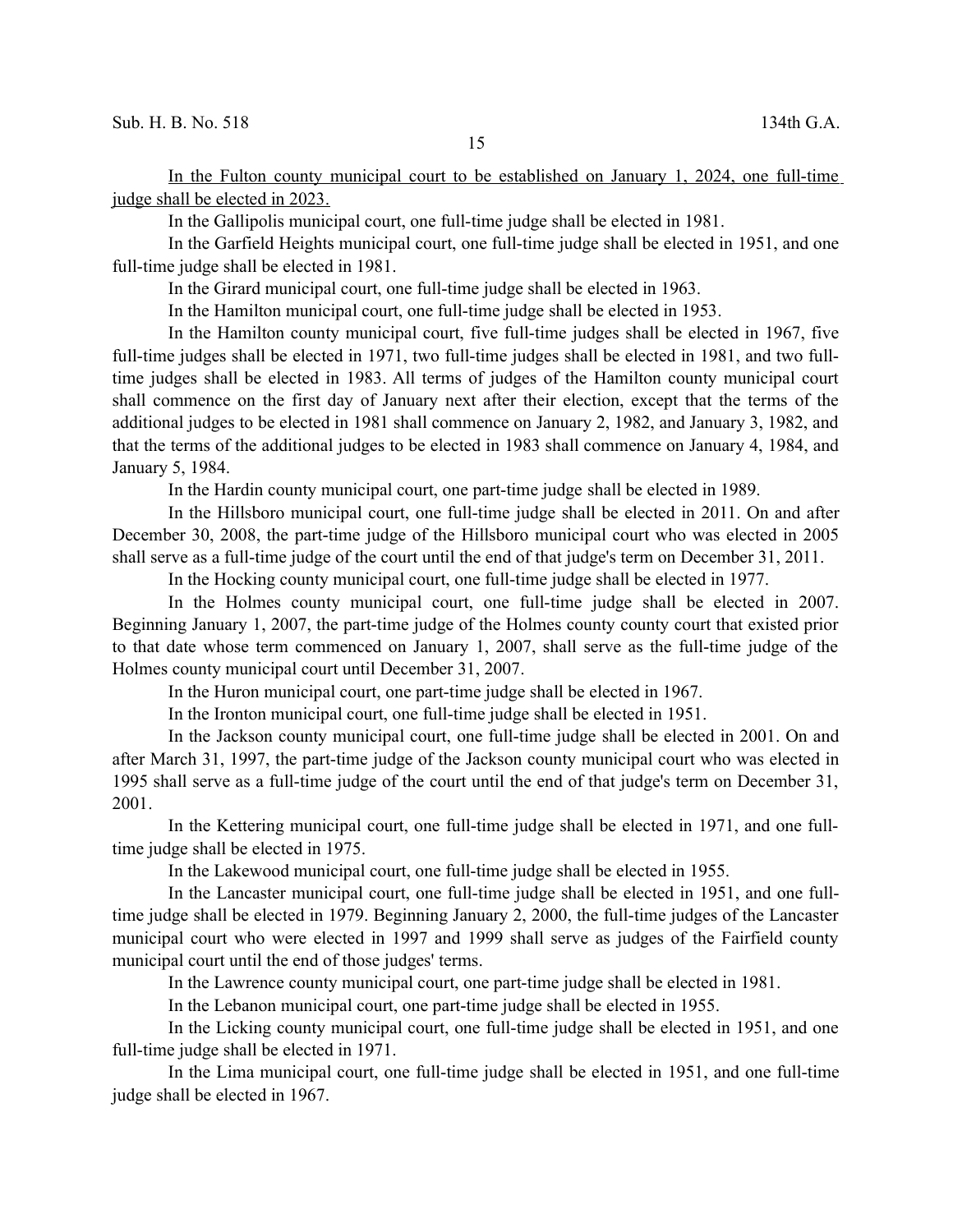In the Lorain municipal court, one full-time judge shall be elected in 1953, and one full-time judge shall be elected in 1973.

In the Lyndhurst municipal court, one full-time judge shall be elected in 1957.

In the Madison county municipal court, one full-time judge shall be elected in 1981.

In the Mansfield municipal court, one full-time judge shall be elected in 1951, and one fulltime judge shall be elected in 1969.

In the Marietta municipal court, one full-time judge shall be elected in 1957.

In the Marion municipal court, one full-time judge shall be elected in 1951.

In the Marysville municipal court, one full-time judge shall be elected in 2011. On and after January 18, 2007, the part-time judge of the Marysville municipal court who was elected in 2005 shall serve as a full-time judge of the court until the end of that judge's term on December 31, 2011.

In the Mason municipal court, one part-time judge shall be elected in 1965.

In the Massillon municipal court, one full-time judge shall be elected in 1953, and one fulltime judge shall be elected in 1971.

In the Maumee municipal court, one full-time judge shall be elected in 1963.

In the Medina municipal court, one full-time judge shall be elected in 1957.

In the Mentor municipal court, one full-time judge shall be elected in 1971.

In the Miami county municipal court, one full-time judge shall be elected in 1975, and one full-time judge shall be elected in 1979.

In the Miamisburg municipal court, one full-time judge shall be elected in 1951.

In the Middletown municipal court, one full-time judge shall be elected in 1953.

In the Montgomery county municipal court:

One judge shall be elected in 2011 to a part-time judgeship for a term to begin on January 1, 2012. If any one of the other judgeships of the court becomes vacant and is abolished after July 1, 2010, this judgeship shall become a full-time judgeship on that date. If only one other judgeship of the court becomes vacant and is abolished as of December 31, 2021, this judgeship shall be abolished as of that date. Beginning July 1, 2010, the part-time judge of the Montgomery county county court that existed before that date whose term commenced on January 1, 2005, shall serve as a part-time judge of the Montgomery county municipal court until December 31, 2011.

One judge shall be elected in 2011 to a full-time judgeship for a term to begin on January 2, 2012, and this judgeship shall be abolished on January 1, 2016. Beginning July 1, 2010, the part-time judge of the Montgomery county county court that existed before that date whose term commenced on January 2, 2005, shall serve as a full-time judge of the Montgomery county municipal court until January 1, 2012.

One judge shall be elected in 2013 to a full-time judgeship for a term to begin on January 2, 2014. Beginning July 1, 2010, the part-time judge of the Montgomery county county court that existed before that date whose term commenced on January 2, 2007, shall serve as a full-time judge of the Montgomery county municipal court until January 1, 2014.

One judge shall be elected in 2013 to a judgeship for a term to begin on January 1, 2014. If no other judgeship of the court becomes vacant and is abolished by January 1, 2014, this judgeship shall be a part-time judgeship. When one or more of the other judgeships of the court becomes vacant and is abolished after July 1, 2010, this judgeship shall become a full-time judgeship. Beginning July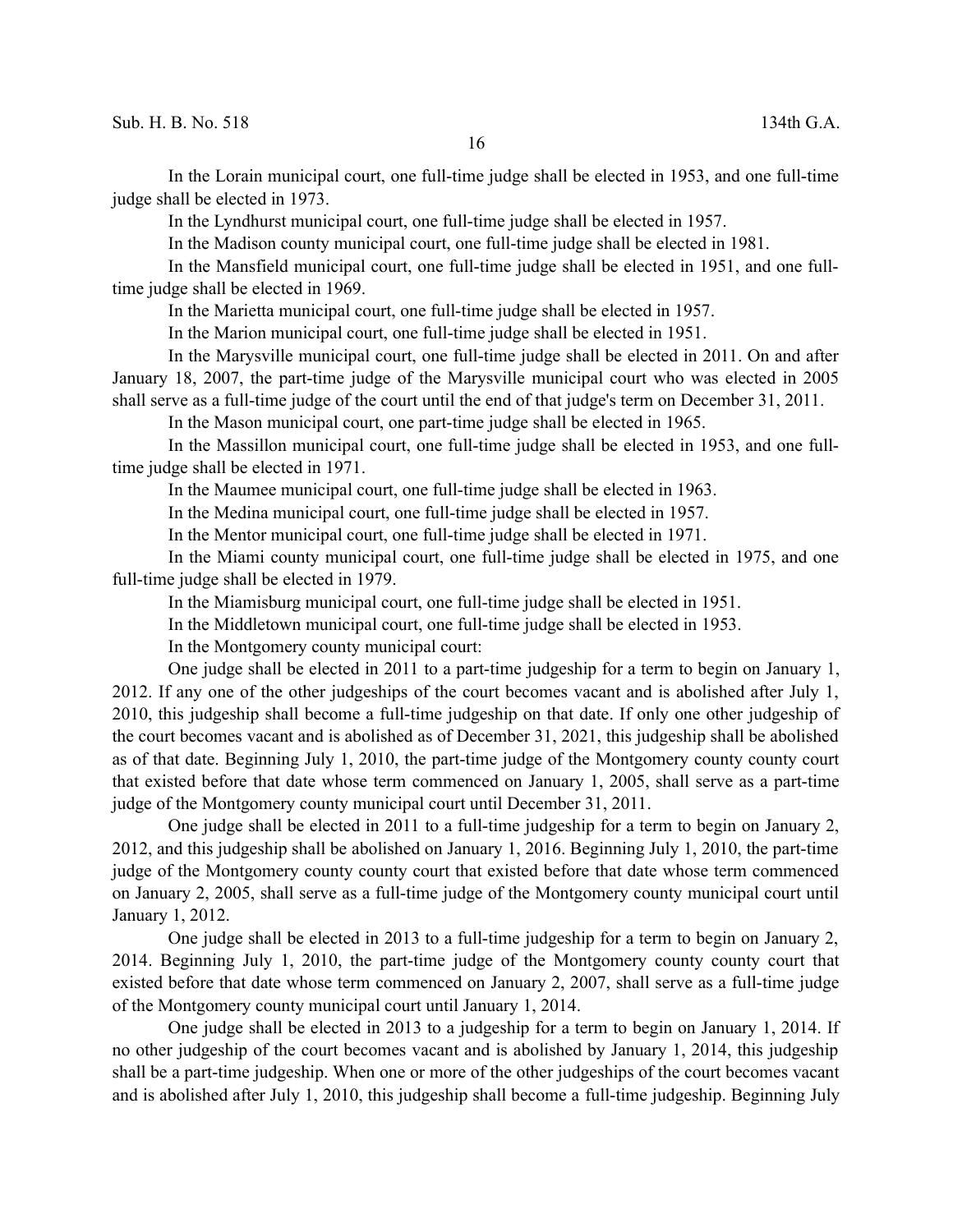1, 2010, the part-time judge of the Montgomery county county court that existed before that date whose term commenced on January 1, 2007, shall serve as this judge of the Montgomery county municipal court until December 31, 2013.

If any one of the judgeships of the court becomes vacant before December 31, 2021, that judgeship is abolished on the date that it becomes vacant, and the other judges of the court shall be or serve as full-time judges. The abolishment of judgeships for the Montgomery county municipal court shall cease when the court has two full-time judgeships.

In the Morrow county municipal court, one full-time judge shall be elected in 2005. Beginning January 1, 2003, the part-time judge of the Morrow county county court that existed prior to that date shall serve as the full-time judge of the Morrow county municipal court until December 31, 2005.

In the Mount Vernon municipal court, one full-time judge shall be elected in 1951.

In the Napoleon municipal court, one full-time judge shall be elected in 2005.

In the New Philadelphia municipal court, one full-time judge shall be elected in 1975.

In the Newton Falls municipal court, one full-time judge shall be elected in 1963.

In the Niles municipal court, one full-time judge shall be elected in 1951.

In the Norwalk municipal court, one full-time judge shall be elected in 1975.

In the Oakwood municipal court, one part-time judge shall be elected in 1953.

In the Oberlin municipal court, one full-time judge shall be elected in 1989.

In the Oregon municipal court, one full-time judge shall be elected in 1963.

In the Ottawa county municipal court, one full-time judge shall be elected in 1995, and the full-time judge of the Port Clinton municipal court who is elected in 1989 shall serve as the judge of the Ottawa county municipal court from February 4, 1994, until the end of that judge's term.

In the Painesville municipal court, one full-time judge shall be elected in 1951.

In the Parma municipal court, one full-time judge shall be elected in 1951, one full-time judge shall be elected in 1967, and one full-time judge shall be elected in 1971.

In the Paulding county municipal court to be established on January 1, 2020, one full-time judge shall be elected in 2019.

In the Perry county municipal court to be established on January 1, 2018, one full-time judge shall be elected in 2017.

In the Perrysburg municipal court, one full-time judge shall be elected in 1977.

In the Portage county municipal court, two full-time judges shall be elected in 1979, and one full-time judge shall be elected in 1971.

In the Port Clinton municipal court, one full-time judge shall be elected in 1953. The fulltime judge of the Port Clinton municipal court who is elected in 1989 shall serve as the judge of the Ottawa county municipal court from February 4, 1994, until the end of that judge's term.

In the Portsmouth municipal court, one full-time judge shall be elected in 1951, and one fulltime judge shall be elected in 1985.

In the Putnam county municipal court, one full-time judge shall be elected in 2011. Beginning January 1, 2011, the part-time judge of the Putnam county county court that existed prior to that date whose term commenced on January 1, 2007, shall serve as the full-time judge of the Putnam county municipal court until December 31, 2011.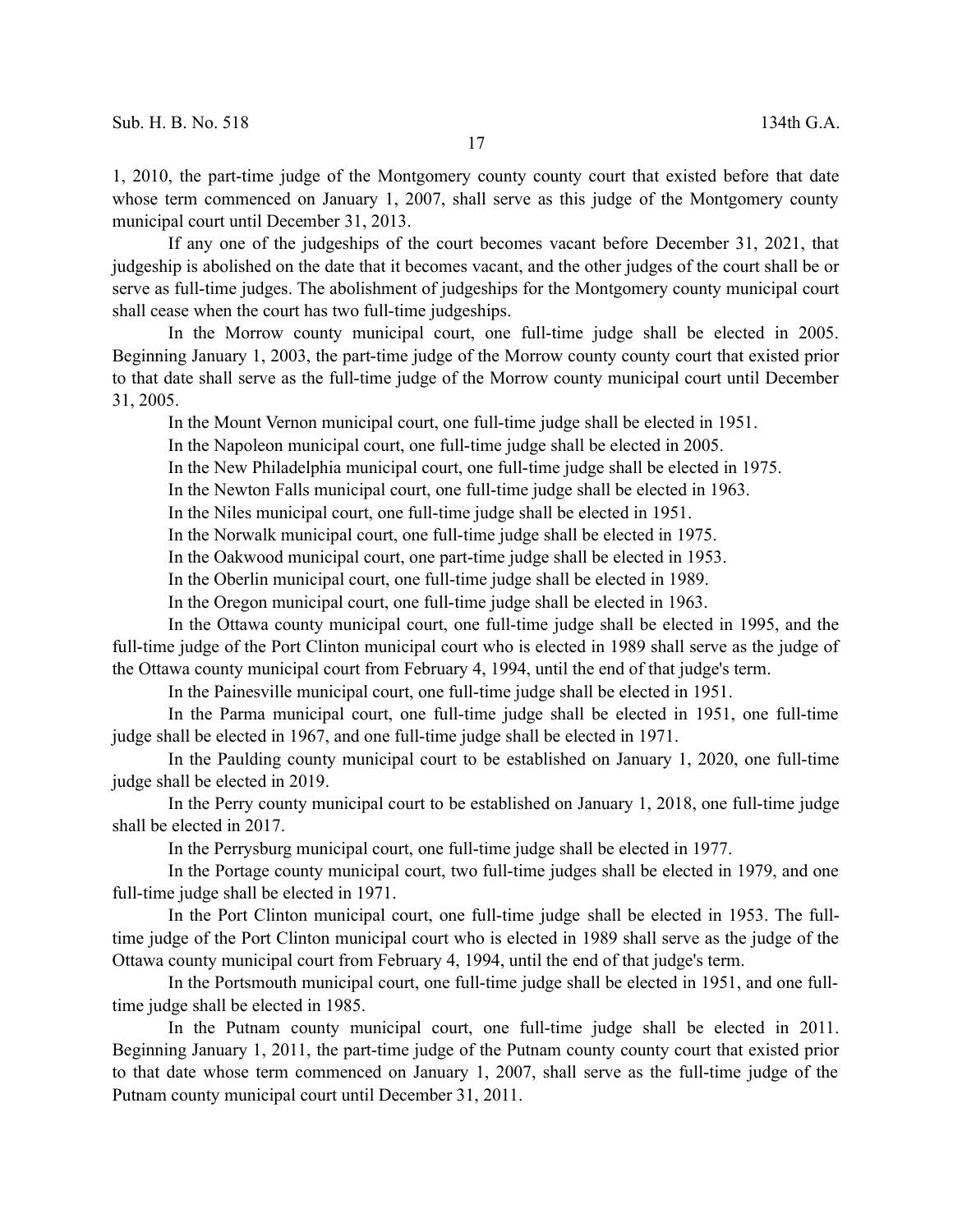In the Rocky River municipal court, one full-time judge shall be elected in 1957, and one full-time judge shall be elected in 1971.

In the Sandusky municipal court, one full-time judge shall be elected in 1953.

In the Sandusky county municipal court, one full-time judge shall be elected in 2013. Beginning on January 1, 2013, the two part-time judges of the Sandusky county county court that existed prior to that date shall serve as part-time judges of the Sandusky county municipal court until December 31, 2013. If either judgeship becomes vacant before January 1, 2014, that judgeship is abolished on the date it becomes vacant, and the person who holds the other judgeship shall serve as the full-time judge of the Sandusky county municipal court until December 31, 2013.

In the Shaker Heights municipal court, one full-time judge shall be elected in 1957.

In the Shelby municipal court, one part-time judge shall be elected in 1957.

In the Sidney municipal court, one full-time judge shall be elected in 1995.

In the South Euclid municipal court, one full-time judge shall be elected in 1999. The parttime judge elected in 1993, whose term commenced on January 1, 1994, shall serve until December 31, 1999, and the office of that judge is abolished on January 1, 2000.

In the Springfield municipal court, two full-time judges shall be elected in 1985, and one fulltime judge shall be elected in 1983, all of whom shall serve as the judges of the Springfield municipal court through December 31, 1987, and as the judges of the Clark county municipal court from January 1, 1988, until the end of their respective terms.

In the Steubenville municipal court, one full-time judge shall be elected in 1953.

In the Stow municipal court, one full-time judge shall be elected in 2009, and one full-time judge shall be elected in 2013. Beginning January 1, 2009, the judge of the Cuyahoga Falls municipal court that existed prior to that date whose term commenced on January 1, 2008, shall serve as a fulltime judge of the Stow municipal court until December 31, 2013. Beginning January 1, 2009, the judge of the Cuyahoga Falls municipal court that existed prior to that date whose term commenced on January 1, 2004, shall serve as a full-time judge of the Stow municipal court until December 31, 2009.

In the Struthers municipal court, one part-time judge shall be elected in 1963.

In the Sylvania municipal court, one full-time judge shall be elected in 1963.

In the Tiffin-Fostoria municipal court, one full-time judge shall be elected in 2013.

In the Toledo municipal court, two full-time judges shall be elected in 1971, four full-time judges shall be elected in 1975, and one full-time judge shall be elected in 1973.

In the Upper Sandusky municipal court, one full-time judge shall be elected in 2011. The part-time judge elected in 2005, whose term commenced on January 1, 2006, shall serve as a fulltime judge on and after January 1, 2008, until the expiration of that judge's term on December 31, 2011, and the office of that judge is abolished on January 1, 2012.

In the Vandalia municipal court, one full-time judge shall be elected in 1959.

In the Van Wert municipal court, one full-time judge shall be elected in 1957.

In the Vermilion municipal court, one part-time judge shall be elected in 1965.

In the Wadsworth municipal court, one full-time judge shall be elected in 1981.

In the Warren municipal court, one full-time judge shall be elected in 1951, and one full-time judge shall be elected in 1971.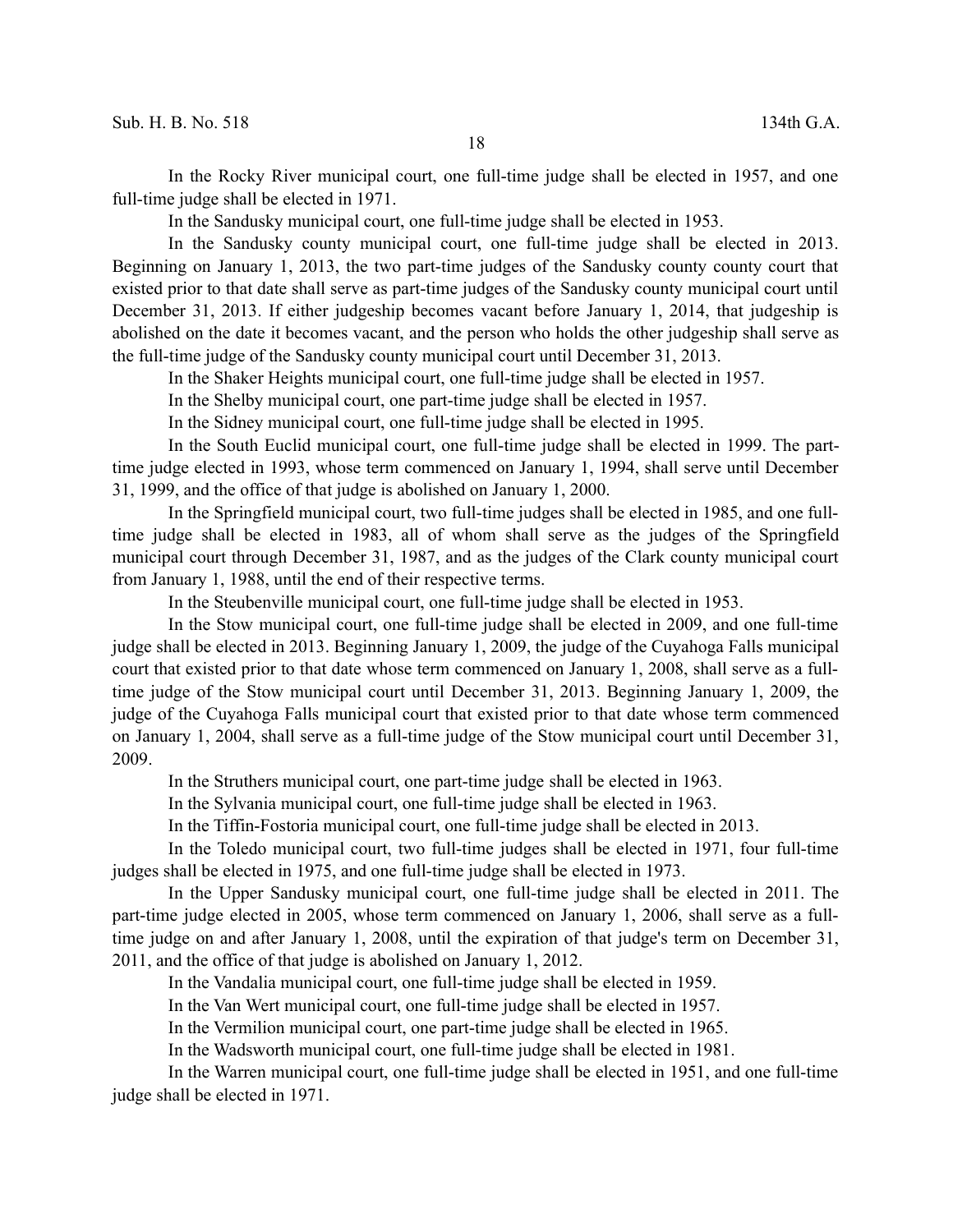In the Washington Court House municipal court, one full-time judge shall be elected in 1999. The part-time judge elected in 1993, whose term commenced on January 1, 1994, shall serve until December 31, 1999, and the office of that judge is abolished on January 1, 2000.

In the Wayne county municipal court, one full-time judge shall be elected in 1975, and one full-time judge shall be elected in 1979.

In the Willoughby municipal court, one full-time judge shall be elected in 1951.

In the Wilmington municipal court, one full-time judge shall be elected in 1991, who shall serve as the judge of the Wilmington municipal court through June 30, 1992, and as the judge of the Clinton county municipal court from July 1, 1992, until the end of that judge's term on December 31, 1997.

In the Xenia municipal court, one full-time judge shall be elected in 1977.

In the Youngstown municipal court, one full-time judge shall be elected in 1951, and one fulltime judge shall be elected in 2013.

In the Zanesville municipal court, one full-time judge shall be elected in 1953.

Sec. 1901.181. (A)(1) Except as otherwise provided in this division and division (A)(2) of this section and subject to division  $\left(\frac{C}{B}\right)$  of this section, if a municipal court has a housing or environmental division, the division has exclusive jurisdiction within the territory of the court in any civil action to enforce any local building, housing, air pollution, sanitation, health, fire, zoning, or safety code, ordinance, or regulation applicable to premises used or intended for use as a place of human habitation, buildings, structures, or any other real property subject to any such code, ordinance, or regulation, and, except in the environmental division of the Franklin county municipal court, in any civil action commenced pursuant to Chapter 1923. or 5321. or sections 5303.03 to 5303.07 of the Revised Code. Except as otherwise provided in division (A)(2) of this section and subject to section 1901.20 of the Revised Code and to division  $(\bigoplus)(B)$  of this section, the housing or environmental division of a municipal court has exclusive jurisdiction within the territory of the court in any criminal action for a violation of any local building, housing, air pollution, sanitation, health, fire, zoning, or safety code, ordinance, or regulation applicable to premises used or intended for use as a place of human habitation, buildings, structures, or any other real property subject to any such code, ordinance, or regulation. Except as otherwise provided in division  $(A)(2)$  of this section and subject to division  $(\Theta)(B)$  of this section, the housing or environmental division of a municipal court also has exclusive jurisdiction within the territory of the court in any civil action as described in division (B)(1) of section 3767.41 of the Revised Code that relates to a public nuisance. To the extent any provision of this chapter conflicts or is inconsistent with a provision of section 3767.41 of the Revised Code, the provision of that section shall control in a civil action described in division (B)(1) of that section.

(2) If a municipal court has an environmental division, if the mayor of any municipal corporation within the territory of the municipal court conducts a mayor's court, and if any action described in division  $(A)(1)$  of this section as being within the jurisdiction of the environmental division otherwise is within the jurisdiction of the mayor's court, as set forth in section 1905.01 of the Revised Code, the jurisdiction of the environmental division over the action is concurrent with the jurisdiction of that mayor's court over the action.

(B)(1) If the judge of the environmental division of the Franklin county municipal court or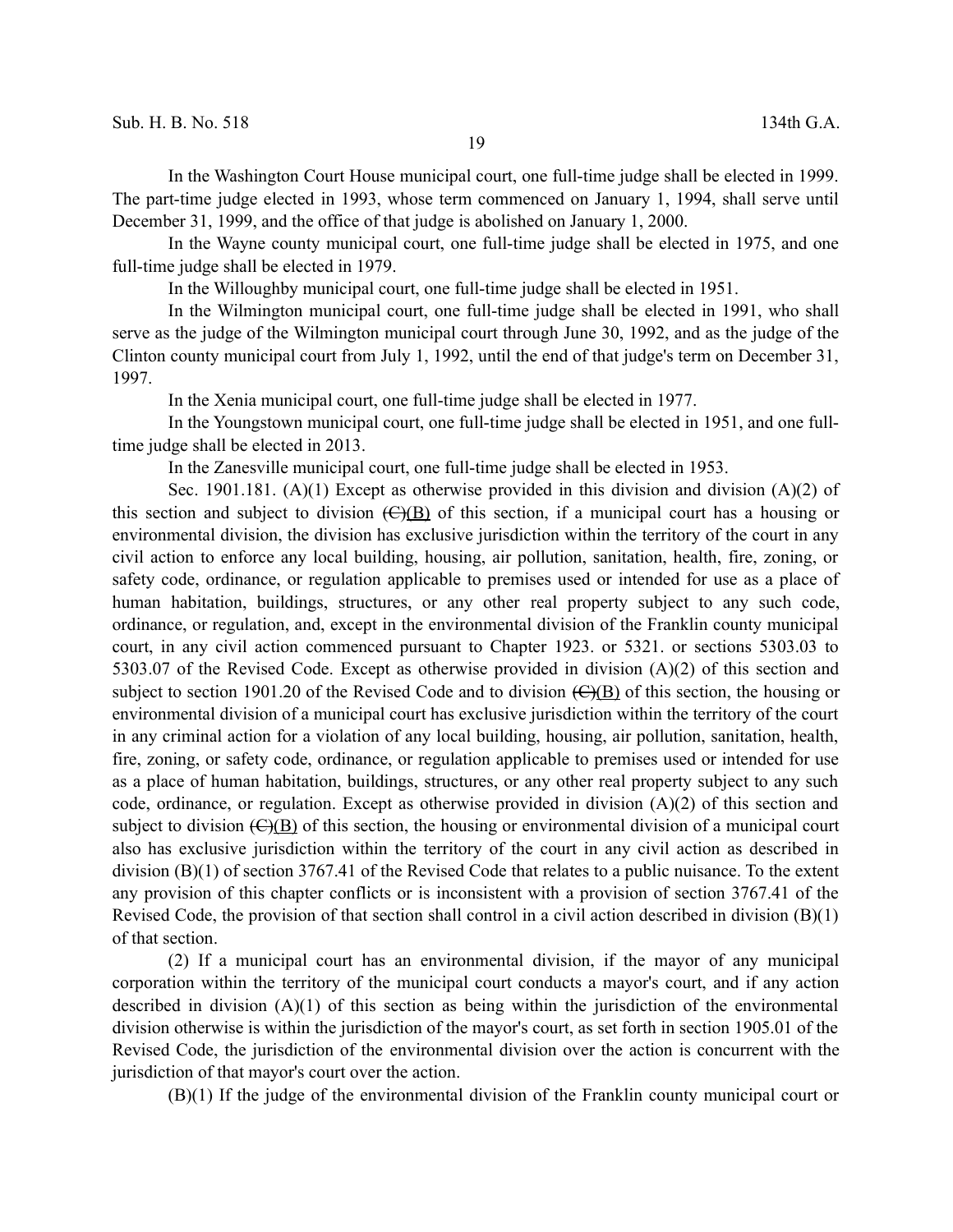the judge of the housing division of a municipal court is on vacation, sick, absent, or is unavailable because of recusal or another reason, the administrative judge of the court, in accordance with the Rules of Superintendence for Municipal Courts and County Courts, shall assign another judge or judges of the court to handle any action or proceeding or, if necessary, all actions and proceedings of the division during the time that its judge is unavailable.

(2) The Franklin county municipal court may adopt, by rule, procedures for other judges of the court to handle particular proceedings arising out of actions within the jurisdiction of the environmental division of the court when the judge of that division is unable for any reason to handle a particular proceeding at the time, or within the time period, necessary for a timely or appropriate disposition of the proceeding. Upon the adoption of and in accordance with those rules, any judge of the court may handle any proceeding that arises out of an action within the jurisdiction of the environmental division of the court.

(C) The following are in addition to the jurisdiction granted under division (A) of this section:

(1) The housing division of the Toledo municipal court has jurisdiction within its territory in any review or appeal of any final order of any administrative officer, agency, board, department, tribunal, commission, or other instrumentality that relates to a local building, housing, air pollution, sanitation, health, fire, zoning, or safety code, ordinance, or regulation, in the same manner and to the same extent as in similar appeals in the court of common pleas.

(2) The housing division of the Toledo municipal court has concurrent jurisdiction with the court of common pleas in all criminal actions or proceedings related to the pollution of the air, ground, or water within the territory of the municipal court, for which a sentence of death cannot be imposed under Chapter 2903. of the Revised Code.

Sec. 1901.31. The clerk and deputy clerks of a municipal court shall be selected, be compensated, give bond, and have powers and duties as follows:

(A) There shall be a clerk of the court who is appointed or elected as follows:

(1)(a) Except in the Akron, Barberton, Toledo, Columbiana county, Hamilton county, Miami county, Montgomery county, Portage county, and Wayne county municipal courts and through December 31, 2008, the Cuyahoga Falls municipal court, if the population of the territory equals or exceeds one hundred thousand at the regular municipal election immediately preceding the expiration of the term of the present clerk, the clerk shall be nominated and elected by the qualified electors of the territory in the manner that is provided for the nomination and election of judges in section 1901.07 of the Revised Code.

The clerk so elected shall hold office for a term of six years, which term shall commence on the first day of January following the clerk's election and continue until the clerk's successor is elected and qualified.

(b) In the Hamilton county municipal court, the clerk of courts of Hamilton county shall be the clerk of the municipal court and may appoint an assistant clerk who shall receive the compensation, payable out of the treasury of Hamilton county in semimonthly installments, that the board of county commissioners prescribes. The clerk of courts of Hamilton county, acting as the clerk of the Hamilton county municipal court and assuming the duties of that office, shall receive compensation at one-fourth the rate that is prescribed for the clerks of courts of common pleas as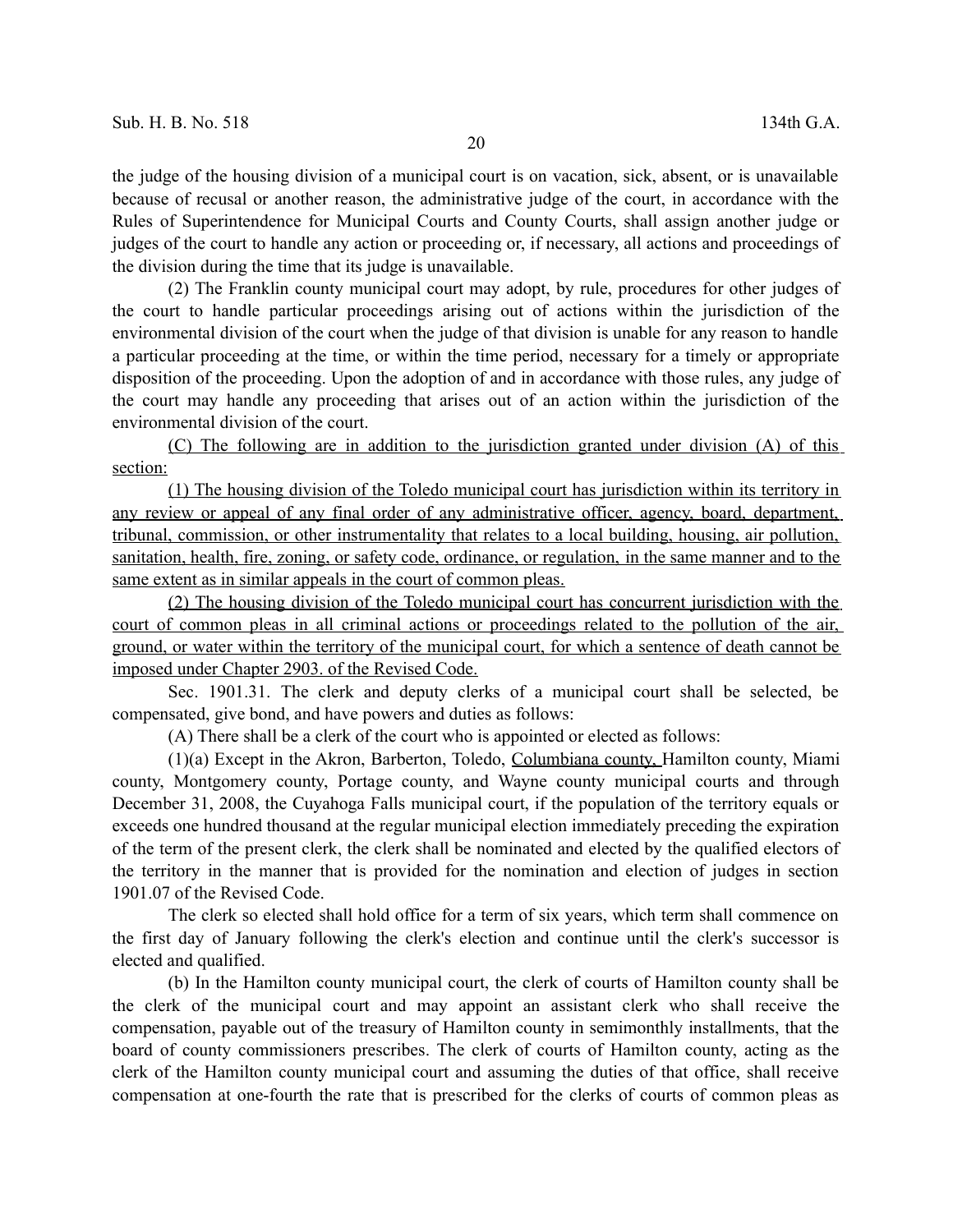determined in accordance with the population of the county and the rates set forth in sections 325.08 and 325.18 of the Revised Code. This compensation shall be paid from the county treasury in semimonthly installments and is in addition to the annual compensation that is received for the performance of the duties of the clerk of courts of Hamilton county, as provided in sections 325.08 and 325.18 of the Revised Code.

(c) In the Portage county and Wayne county municipal courts, the clerks of courts of Portage county and Wayne county shall be the clerks, respectively, of the Portage county and Wayne county municipal courts and may appoint a chief deputy clerk for each branch that is established pursuant to section 1901.311 of the Revised Code and assistant clerks as the judges of the municipal court determine are necessary, all of whom shall receive the compensation that the legislative authority prescribes. The clerks of courts of Portage county and Wayne county, acting as the clerks of the Portage county and Wayne county municipal courts and assuming the duties of these offices, shall receive compensation payable from the county treasury in semimonthly installments at one-fourth the rate that is prescribed for the clerks of courts of common pleas as determined in accordance with the population of the county and the rates set forth in sections 325.08 and 325.18 of the Revised Code.

(d) In the Montgomery county and Miami county municipal courts, the clerks of courts of Montgomery county and Miami county shall be the clerks, respectively, of the Montgomery county and Miami county municipal courts. The clerks of courts of Montgomery county and Miami county, acting as the clerks of the Montgomery county and Miami county municipal courts and assuming the duties of these offices, shall receive compensation at one-fourth the rate that is prescribed for the clerks of courts of common pleas as determined in accordance with the population of the county and the rates set forth in sections 325.08 and 325.18 of the Revised Code. This compensation shall be paid from the county treasury in semimonthly installments and is in addition to the annual compensation that is received for the performance of the duties of the clerks of courts of Montgomery county and Miami county, as provided in sections 325.08 and 325.18 of the Revised Code.

(e) Except as otherwise provided in division  $(A)(1)(e)$  of this section, in the Akron municipal court, candidates for election to the office of clerk of the court shall be nominated by primary election. The primary election shall be held on the day specified in the charter of the city of Akron for the nomination of municipal officers. Notwithstanding any contrary provision of section 3513.05 or 3513.257 of the Revised Code, the declarations of candidacy and petitions of partisan candidates and the nominating petitions of independent candidates for the office of clerk of the Akron municipal court shall be signed by at least fifty qualified electors of the territory of the court.

The candidates shall file a declaration of candidacy and petition, or a nominating petition, whichever is applicable, not later than four p.m. of the ninetieth day before the day of the primary election, in the form prescribed by section 3513.07 or 3513.261 of the Revised Code. The declaration of candidacy and petition, or the nominating petition, shall conform to the applicable requirements of section 3513.05 or 3513.257 of the Revised Code.

If no valid declaration of candidacy and petition is filed by any person for nomination as a candidate of a particular political party for election to the office of clerk of the Akron municipal court, a primary election shall not be held for the purpose of nominating a candidate of that party for election to that office. If only one person files a valid declaration of candidacy and petition for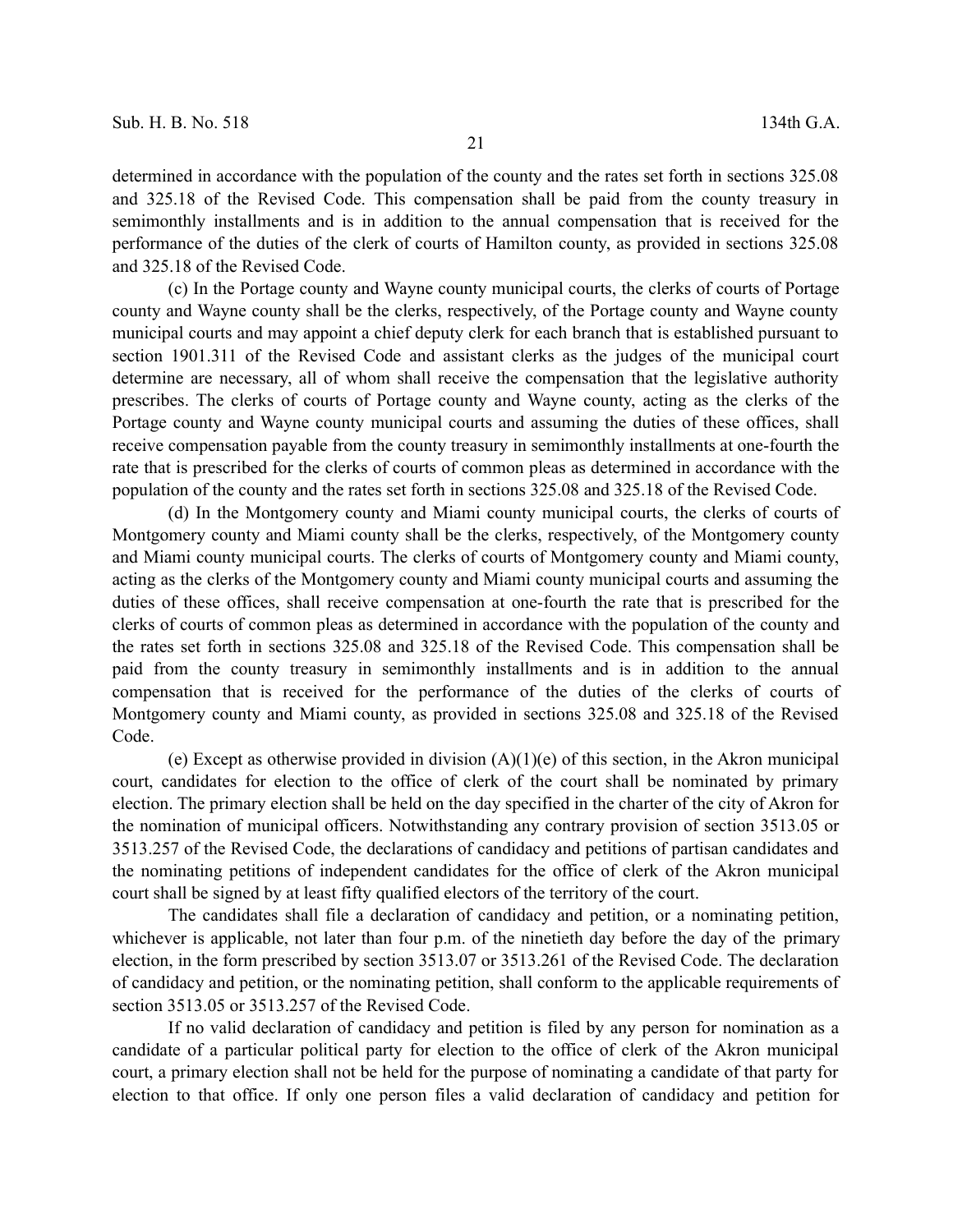nomination as a candidate of a particular political party for election to that office, a primary election shall not be held for the purpose of nominating a candidate of that party for election to that office, and the candidate shall be issued a certificate of nomination in the manner set forth in section 3513.02 of the Revised Code.

Declarations of candidacy and petitions, nominating petitions, and certificates of nomination for the office of clerk of the Akron municipal court shall contain a designation of the term for which the candidate seeks election. At the following regular municipal election, all candidates for the office shall be submitted to the qualified electors of the territory of the court in the manner that is provided in section 1901.07 of the Revised Code for the election of the judges of the court. The clerk so elected shall hold office for a term of six years, which term shall commence on the first day of January following the clerk's election and continue until the clerk's successor is elected and qualified.

(f) Except as otherwise provided in division (A)(1)(f) of this section, in the Barberton municipal court, candidates for election to the office of clerk of the court shall be nominated by primary election. The primary election shall be held on the day specified in the charter of the city of Barberton for the nomination of municipal officers. Notwithstanding any contrary provision of section 3513.05 or 3513.257 of the Revised Code, the declarations of candidacy and petitions of partisan candidates and the nominating petitions of independent candidates for the office of clerk of the Barberton municipal court shall be signed by at least fifty qualified electors of the territory of the court.

The candidates shall file a declaration of candidacy and petition, or a nominating petition, whichever is applicable, not later than four p.m. of the ninetieth day before the day of the primary election, in the form prescribed by section 3513.07 or 3513.261 of the Revised Code. The declaration of candidacy and petition, or the nominating petition, shall conform to the applicable requirements of section 3513.05 or 3513.257 of the Revised Code.

If no valid declaration of candidacy and petition is filed by any person for nomination as a candidate of a particular political party for election to the office of clerk of the Barberton municipal court, a primary election shall not be held for the purpose of nominating a candidate of that party for election to that office. If only one person files a valid declaration of candidacy and petition for nomination as a candidate of a particular political party for election to that office, a primary election shall not be held for the purpose of nominating a candidate of that party for election to that office, and the candidate shall be issued a certificate of nomination in the manner set forth in section 3513.02 of the Revised Code.

Declarations of candidacy and petitions, nominating petitions, and certificates of nomination for the office of clerk of the Barberton municipal court shall contain a designation of the term for which the candidate seeks election. At the following regular municipal election, all candidates for the office shall be submitted to the qualified electors of the territory of the court in the manner that is provided in section 1901.07 of the Revised Code for the election of the judges of the court. The clerk so elected shall hold office for a term of six years, which term shall commence on the first day of January following the clerk's election and continue until the clerk's successor is elected and qualified.

 $(g)(i)$  Through December 31, 2008, except as otherwise provided in division  $(A)(1)(g)(i)$  of this section, in the Cuyahoga Falls municipal court, candidates for election to the office of clerk of the court shall be nominated by primary election. The primary election shall be held on the day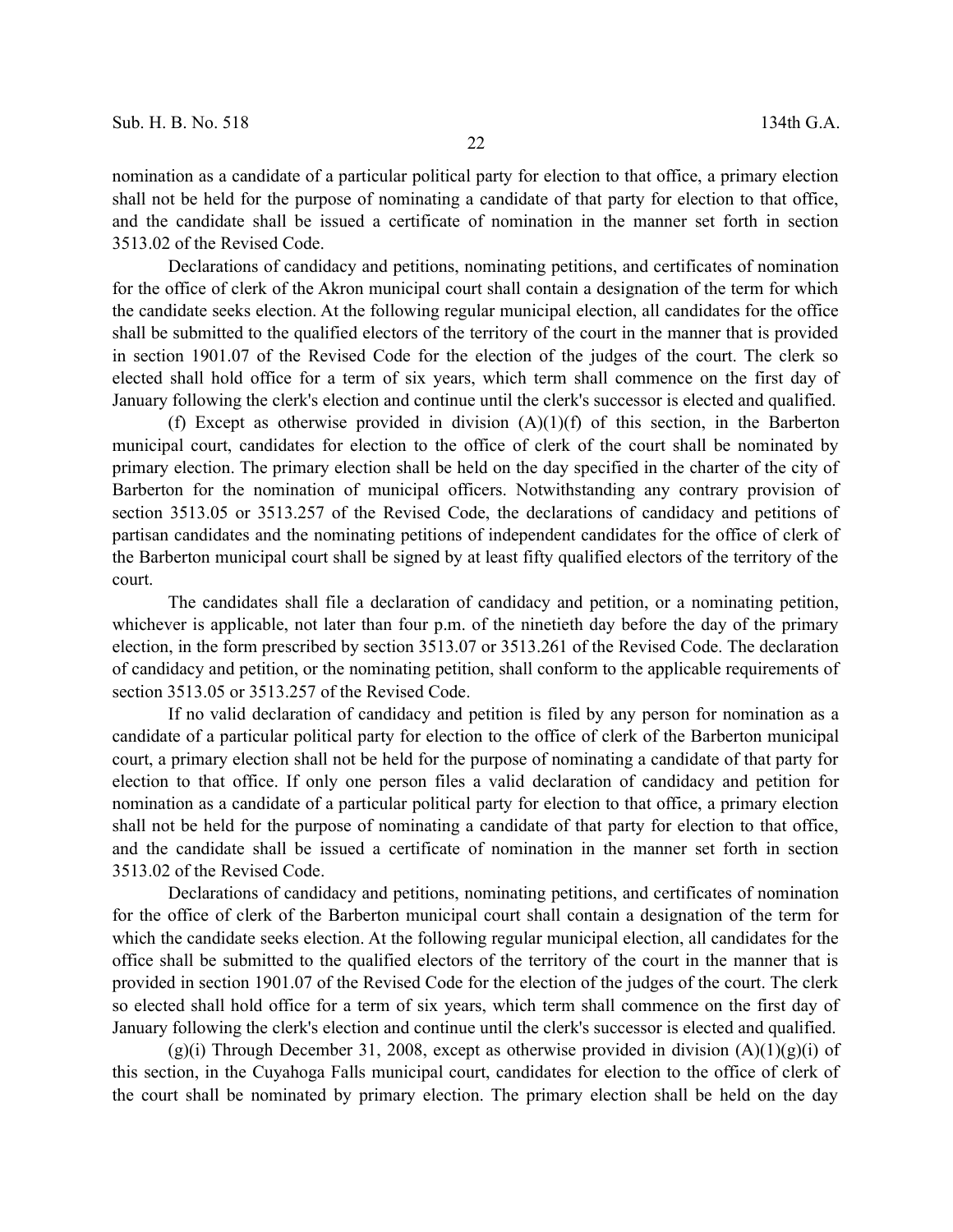specified in the charter of the city of Cuyahoga Falls for the nomination of municipal officers. Notwithstanding any contrary provision of section 3513.05 or 3513.257 of the Revised Code, the declarations of candidacy and petitions of partisan candidates and the nominating petitions of independent candidates for the office of clerk of the Cuyahoga Falls municipal court shall be signed by at least fifty qualified electors of the territory of the court.

The candidates shall file a declaration of candidacy and petition, or a nominating petition, whichever is applicable, not later than four p.m. of the ninetieth day before the day of the primary election, in the form prescribed by section 3513.07 or 3513.261 of the Revised Code. The declaration of candidacy and petition, or the nominating petition, shall conform to the applicable requirements of section 3513.05 or 3513.257 of the Revised Code.

If no valid declaration of candidacy and petition is filed by any person for nomination as a candidate of a particular political party for election to the office of clerk of the Cuyahoga Falls municipal court, a primary election shall not be held for the purpose of nominating a candidate of that party for election to that office. If only one person files a valid declaration of candidacy and petition for nomination as a candidate of a particular political party for election to that office, a primary election shall not be held for the purpose of nominating a candidate of that party for election to that office, and the candidate shall be issued a certificate of nomination in the manner set forth in section 3513.02 of the Revised Code.

Declarations of candidacy and petitions, nominating petitions, and certificates of nomination for the office of clerk of the Cuyahoga Falls municipal court shall contain a designation of the term for which the candidate seeks election. At the following regular municipal election, all candidates for the office shall be submitted to the qualified electors of the territory of the court in the manner that is provided in section 1901.07 of the Revised Code for the election of the judges of the court. The clerk so elected shall hold office for a term of six years, which term shall commence on the first day of January following the clerk's election and continue until the clerk's successor is elected and qualified.

(ii) Division  $(A)(1)(g)(i)$  of this section shall have no effect after December 31, 2008.

(h) Except as otherwise provided in division  $(A)(1)(h)$  of this section, in the Toledo municipal court, candidates for election to the office of clerk of the court shall be nominated by primary election. The primary election shall be held on the day specified in the charter of the city of Toledo for the nomination of municipal officers. Notwithstanding any contrary provision of section 3513.05 or 3513.257 of the Revised Code, the declarations of candidacy and petitions of partisan candidates and the nominating petitions of independent candidates for the office of clerk of the Toledo municipal court shall be signed by at least fifty qualified electors of the territory of the court.

The candidates shall file a declaration of candidacy and petition, or a nominating petition, whichever is applicable, not later than four p.m. of the ninetieth day before the day of the primary election, in the form prescribed by section 3513.07 or 3513.261 of the Revised Code. The declaration of candidacy and petition, or the nominating petition, shall conform to the applicable requirements of section 3513.05 or 3513.257 of the Revised Code.

If no valid declaration of candidacy and petition is filed by any person for nomination as a candidate of a particular political party for election to the office of clerk of the Toledo municipal court, a primary election shall not be held for the purpose of nominating a candidate of that party for election to that office. If only one person files a valid declaration of candidacy and petition for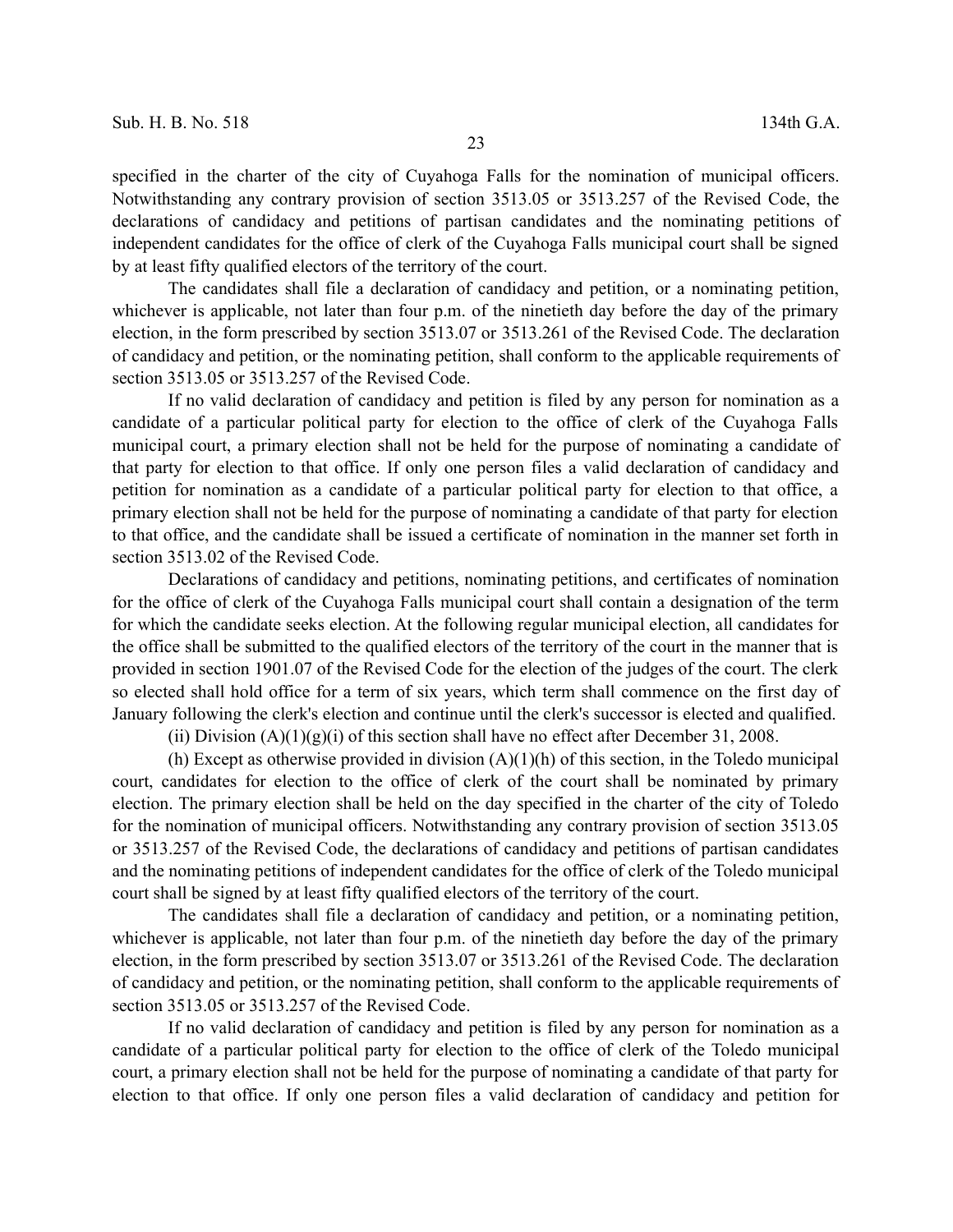nomination as a candidate of a particular political party for election to that office, a primary election shall not be held for the purpose of nominating a candidate of that party for election to that office, and the candidate shall be issued a certificate of nomination in the manner set forth in section 3513.02 of the Revised Code.

Declarations of candidacy and petitions, nominating petitions, and certificates of nomination for the office of clerk of the Toledo municipal court shall contain a designation of the term for which the candidate seeks election. At the following regular municipal election, all candidates for the office shall be submitted to the qualified electors of the territory of the court in the manner that is provided in section 1901.07 of the Revised Code for the election of the judges of the court. The clerk so elected shall hold office for a term of six years, which term shall commence on the first day of January following the clerk's election and continue until the clerk's successor is elected and qualified.

(i) In the Columbiana county municipal court, the clerk of courts of Columbiana county shall be the clerk of the municipal court, may appoint a chief deputy clerk for each branch office that is established pursuant to section 1901.311 of the Revised Code, and may appoint any assistant clerks that the judges of the court determine are necessary. All of the chief deputy clerks and assistant clerks shall receive the compensation that the legislative authority prescribes. The clerk of courts of Columbiana county, acting as the clerk of the Columbiana county municipal court and assuming the duties of that office, shall receive in either biweekly installments or semimonthly installments, as determined by the payroll administrator, compensation payable from the county treasury at onefourth the rate that is prescribed for the clerks of courts of common pleas as determined in accordance with the population of the county and the rates set forth in sections 325.08 and 325.18 of the Revised Code.

 $(2)(a)$  Except for the Alliance, Auglaize county, Brown county, Columbiana county, Holmes county, Perry county, Putnam county, Sandusky county, Lima, Lorain, Massillon, and Youngstown municipal courts, in a municipal court for which the population of the territory is less than one hundred thousand, the clerk shall be appointed by the court, and the clerk shall hold office until the clerk's successor is appointed and qualified.

(b) In the Alliance, Lima, Lorain, Massillon, and Youngstown municipal courts, the clerk shall be elected for a term of office as described in division  $(A)(1)(a)$  of this section.

(c) In the Auglaize county, Brown county, Holmes county, Perry county, Putnam county, and Sandusky county municipal courts, the clerks of courts of Auglaize county, Brown county, Holmes county, Perry county, Putnam county, and Sandusky county shall be the clerks, respectively, of the Auglaize county, Brown county, Holmes county, Perry county, Putnam county, and Sandusky county municipal courts and may appoint a chief deputy clerk for each branch office that is established pursuant to section 1901.311 of the Revised Code, and assistant clerks as the judge of the court determines are necessary, all of whom shall receive the compensation that the legislative authority prescribes. The clerks of courts of Auglaize county, Brown county, Holmes county, Perry county, Putnam county, and Sandusky county, acting as the clerks of the Auglaize county, Brown county, Holmes county, Perry county, Putnam county, and Sandusky county municipal courts and assuming the duties of these offices, shall receive compensation payable from the county treasury in semimonthly installments at one-fourth the rate that is prescribed for the clerks of courts of common pleas as determined in accordance with the population of the county and the rates set forth in sections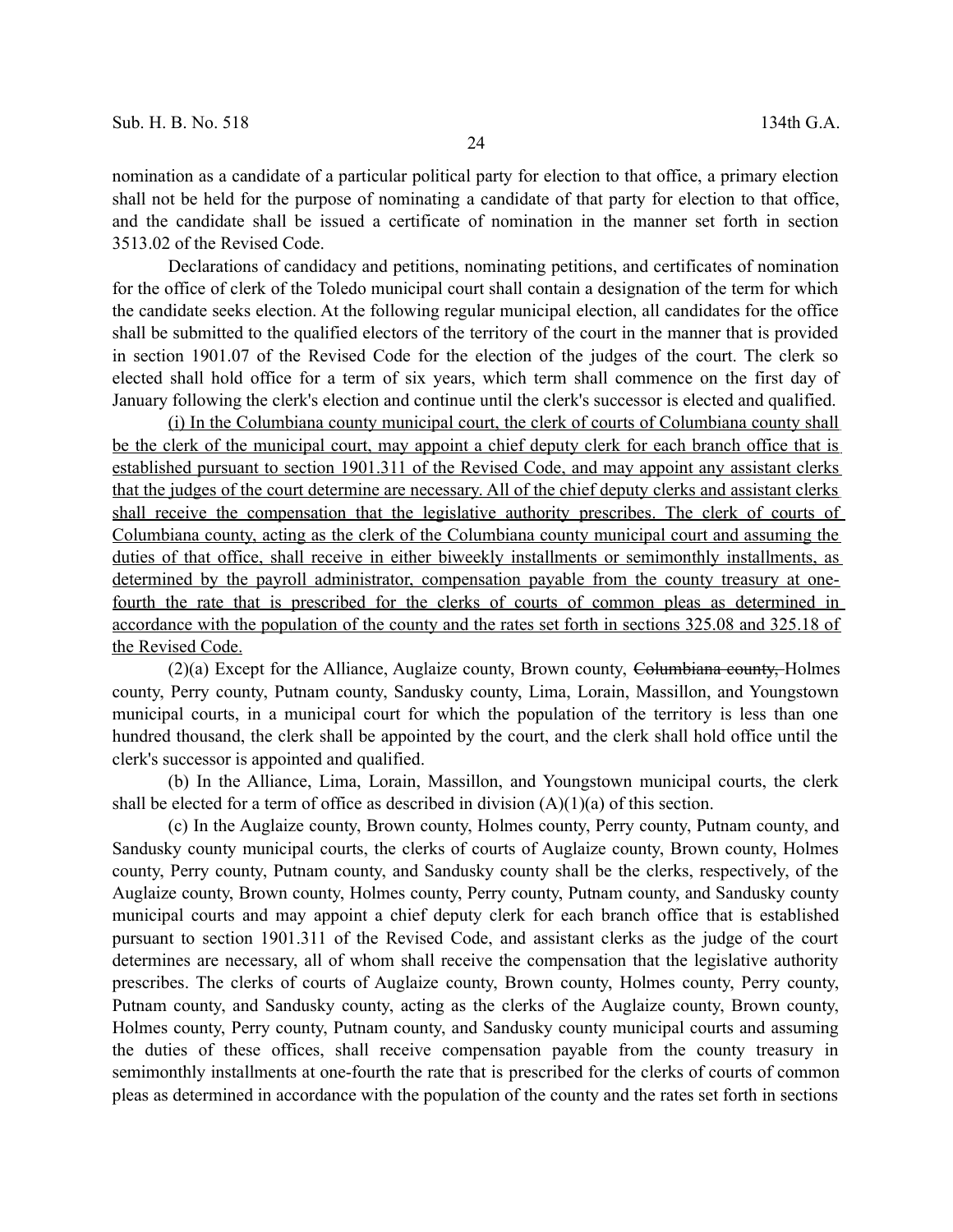325.08 and 325.18 of the Revised Code.

(d) In the Columbiana county municipal court, the clerk of courts of Columbiana county shall be the clerk of the municipal court, may appoint a chief deputy clerk for each branch office that is established pursuant to section 1901.311 of the Revised Code, and may appoint any assistant clerks that the judges of the court determine are necessary. All of the chief deputy clerks and assistant clerks shall receive the compensation that the legislative authority prescribes. The clerk of courts of Columbiana county, acting as the clerk of the Columbiana county municipal court and assuming the duties of that office, shall receive in either biweekly installments or semimonthly installments, as determined by the payroll administrator, compensation payable from the county treasury at onefourth the rate that is prescribed for the clerks of courts of common pleas as determined in accordance with the population of the county and the rates set forth in sections 325.08 and 325.18 of the Revised Code.

(3) During the temporary absence of the clerk due to illness, vacation, or other proper cause, the court may appoint a temporary clerk, who shall be paid the same compensation, have the same authority, and perform the same duties as the clerk.

(B) Except in the Hamilton county, Montgomery county, Miami county, Portage county, and Wayne county municipal courts, if a vacancy occurs in the office of the clerk of the Alliance, Lima, Lorain, Massillon, or Youngstown municipal court or occurs in the office of the clerk of a municipal court for which the population of the territory equals or exceeds one hundred thousand because the clerk ceases to hold the office before the end of the clerk's term or because a clerk-elect fails to take office, the vacancy shall be filled, until a successor is elected and qualified, by a person chosen by the residents of the territory of the court who are members of the county central committee of the political party by which the last occupant of that office or the clerk-elect was nominated. Not less than five nor more than fifteen days after a vacancy occurs, those members of that county central committee shall meet to make an appointment to fill the vacancy. At least four days before the date of the meeting, the chairperson or a secretary of the county central committee shall notify each such member of that county central committee by first class mail of the date, time, and place of the meeting and its purpose. A majority of all such members of that county central committee constitutes a quorum, and a majority of the quorum is required to make the appointment. If the office so vacated was occupied or was to be occupied by a person not nominated at a primary election, or if the appointment was not made by the committee members in accordance with this division, the court shall make an appointment to fill the vacancy. A successor shall be elected to fill the office for the unexpired term at the first municipal election that is held more than one hundred thirty-five days after the vacancy occurred.

 $(C)(1)$  In a municipal court, other than the Auglaize county, the Brown county, the Columbiana county, the Holmes county, the Perry county, the Putnam county, the Sandusky county, and the Lorain municipal courts, for which the population of the territory is less than one hundred thousand, the clerk of the municipal court shall receive the annual compensation that the presiding judge of the court prescribes, if the revenue of the court for the preceding calendar year, as certified by the auditor or chief fiscal officer of the municipal corporation in which the court is located or, in the case of a county-operated municipal court, the county auditor, is equal to or greater than the expenditures, including any debt charges, for the operation of the court payable under this chapter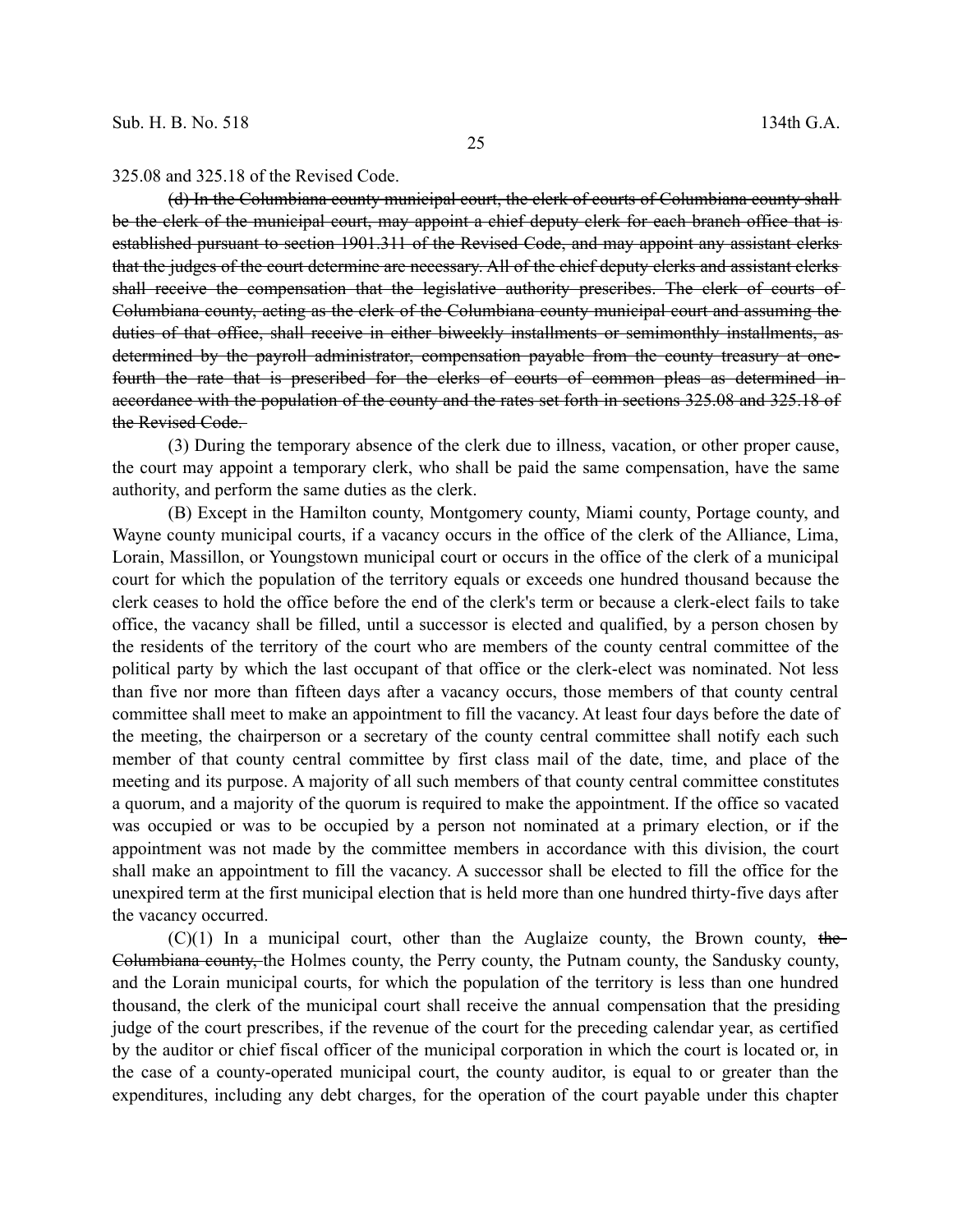from the city treasury or, in the case of a county-operated municipal court, the county treasury for that calendar year, as also certified by the auditor or chief fiscal officer. If the revenue of a municipal court, other than the Auglaize county, the Brown county, the Columbiana county, the Perry county, the Putnam county, the Sandusky county, and the Lorain municipal courts, for which the population of the territory is less than one hundred thousand for the preceding calendar year as so certified is not equal to or greater than those expenditures for the operation of the court for that calendar year as so certified, the clerk of a municipal court shall receive the annual compensation that the legislative authority prescribes. As used in this division, "revenue" means the total of all costs and fees that are collected and paid to the city treasury or, in a county-operated municipal court, the county treasury by the clerk of the municipal court under division (F) of this section and all interest received and paid to the city treasury or, in a county-operated municipal court, the county treasury in relation to the costs and fees under division (G) of this section.

(2) In a municipal court, other than the Columbiana county, Hamilton county, Montgomery county, Miami county, Portage county, and Wayne county municipal courts, for which the population of the territory is one hundred thousand or more, and in the Lorain municipal court, the clerk of the municipal court shall receive annual compensation in a sum equal to eighty-five per cent of the salary of a judge of the court.

(3) The compensation of a clerk described in division  $(C)(1)$  or (2) of this section and of the clerk of the Columbiana county municipal court is payable in either semimonthly installments or biweekly installments, as determined by the payroll administrator, from the same sources and in the same manner as provided in section 1901.11 of the Revised Code, except that the compensation of the clerk of the Carroll county municipal court is payable in biweekly installments.

(D) Before entering upon the duties of the clerk's office, the clerk of a municipal court shall give bond of not less than six thousand dollars to be determined by the judges of the court, conditioned upon the faithful performance of the clerk's duties.

(E) The clerk of a municipal court may do all of the following: administer oaths, take affidavits, and issue executions upon any judgment rendered in the court, including a judgment for unpaid costs; issue, sign, and attach the seal of the court to all writs, process, subpoenas, and papers issuing out of the court; and approve all bonds, sureties, recognizances, and undertakings fixed by any judge of the court or by law. The clerk may refuse to accept for filing any pleading or paper submitted for filing by a person who has been found to be a vexatious litigator under section 2323.52 of the Revised Code and who has failed to obtain leave to proceed under that section. The clerk shall do all of the following: file and safely keep all journals, records, books, and papers belonging or appertaining to the court; record the proceedings of the court; perform all other duties that the judges of the court may prescribe; and keep a book showing all receipts and disbursements, which book shall be open for public inspection at all times.

The clerk shall prepare and maintain a general index, a docket, and other records that the court, by rule, requires, all of which shall be the public records of the court. In the docket, the clerk shall enter, at the time of the commencement of an action, the names of the parties in full, the names of the counsel, and the nature of the proceedings. Under proper dates, the clerk shall note the filing of the complaint, issuing of summons or other process, returns, and any subsequent pleadings. The clerk also shall enter all reports, verdicts, orders, judgments, and proceedings of the court, clearly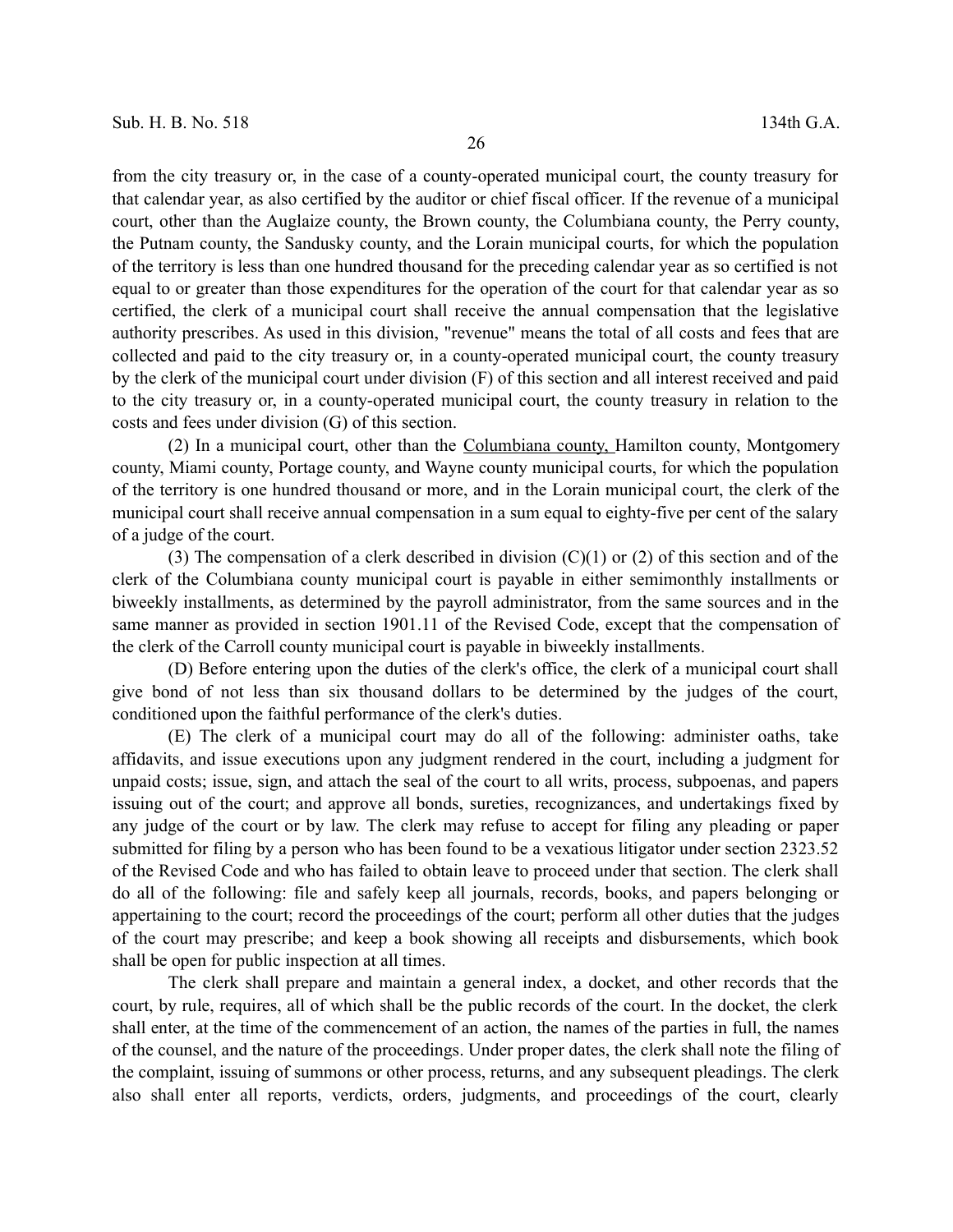specifying the relief granted or orders made in each action. The court may order an extended record of any of the above to be made and entered, under the proper action heading, upon the docket at the request of any party to the case, the expense of which record may be taxed as costs in the case or may be required to be prepaid by the party demanding the record, upon order of the court.

(F) The clerk of a municipal court shall receive, collect, and issue receipts for all costs, fees, fines, bail, and other moneys payable to the office or to any officer of the court. The clerk shall on or before the twentieth day of the month following the month in which they are collected disburse to the proper persons or officers, and take receipts for, all costs, fees, fines, bail, and other moneys that the clerk collects. Subject to sections 307.515 and 4511.193 of the Revised Code and to any other section of the Revised Code that requires a specific manner of disbursement of any moneys received by a municipal court and except for the Hamilton county, Lawrence county, and Ottawa county municipal courts, the clerk shall pay all fines received for violation of municipal ordinances into the treasury of the municipal corporation the ordinance of which was violated and shall pay all fines received for violation of township resolutions adopted pursuant to section 503.52 or 503.53 or Chapter 504. of the Revised Code into the treasury of the township the resolution of which was violated. Subject to sections 1901.024 and 4511.193 of the Revised Code, in the Hamilton county, Lawrence county, and Ottawa county municipal courts, the clerk shall pay fifty per cent of the fines received for violation of municipal ordinances and fifty per cent of the fines received for violation of township resolutions adopted pursuant to section 503.52 or 503.53 or Chapter 504. of the Revised Code into the treasury of the county. Subject to sections 307.515, 4511.19, and 5503.04 of the Revised Code and to any other section of the Revised Code that requires a specific manner of disbursement of any moneys received by a municipal court, the clerk shall pay all fines collected for the violation of state laws into the county treasury. Except in a county-operated municipal court, the clerk shall pay all costs and fees the disbursement of which is not otherwise provided for in the Revised Code into the city treasury. The clerk of a county-operated municipal court shall pay the costs and fees the disbursement of which is not otherwise provided for in the Revised Code into the county treasury. Moneys deposited as security for costs shall be retained pending the litigation. The clerk shall keep a separate account of all receipts and disbursements in civil and criminal cases, which shall be a permanent public record of the office. On the expiration of the term of the clerk, the clerk shall deliver the records to the clerk's successor. The clerk shall have other powers and duties as are prescribed by rule or order of the court.

(G) All moneys paid into a municipal court shall be noted on the record of the case in which they are paid and shall be deposited in a state or national bank, as defined in section 1101.01 of the Revised Code, that is selected by the clerk. Any interest received upon the deposits shall be paid into the city treasury, except that, in a county-operated municipal court, the interest shall be paid into the treasury of the county in which the court is located.

On the first Monday in January of each year, the clerk shall make a list of the titles of all cases in the court that were finally determined more than one year past in which there remains unclaimed in the possession of the clerk any funds, or any part of a deposit for security of costs not consumed by the costs in the case. The clerk shall give notice of the moneys to the parties who are entitled to the moneys or to their attorneys of record. All the moneys remaining unclaimed on the first day of April of each year shall be paid by the clerk to the city treasurer, except that, in a county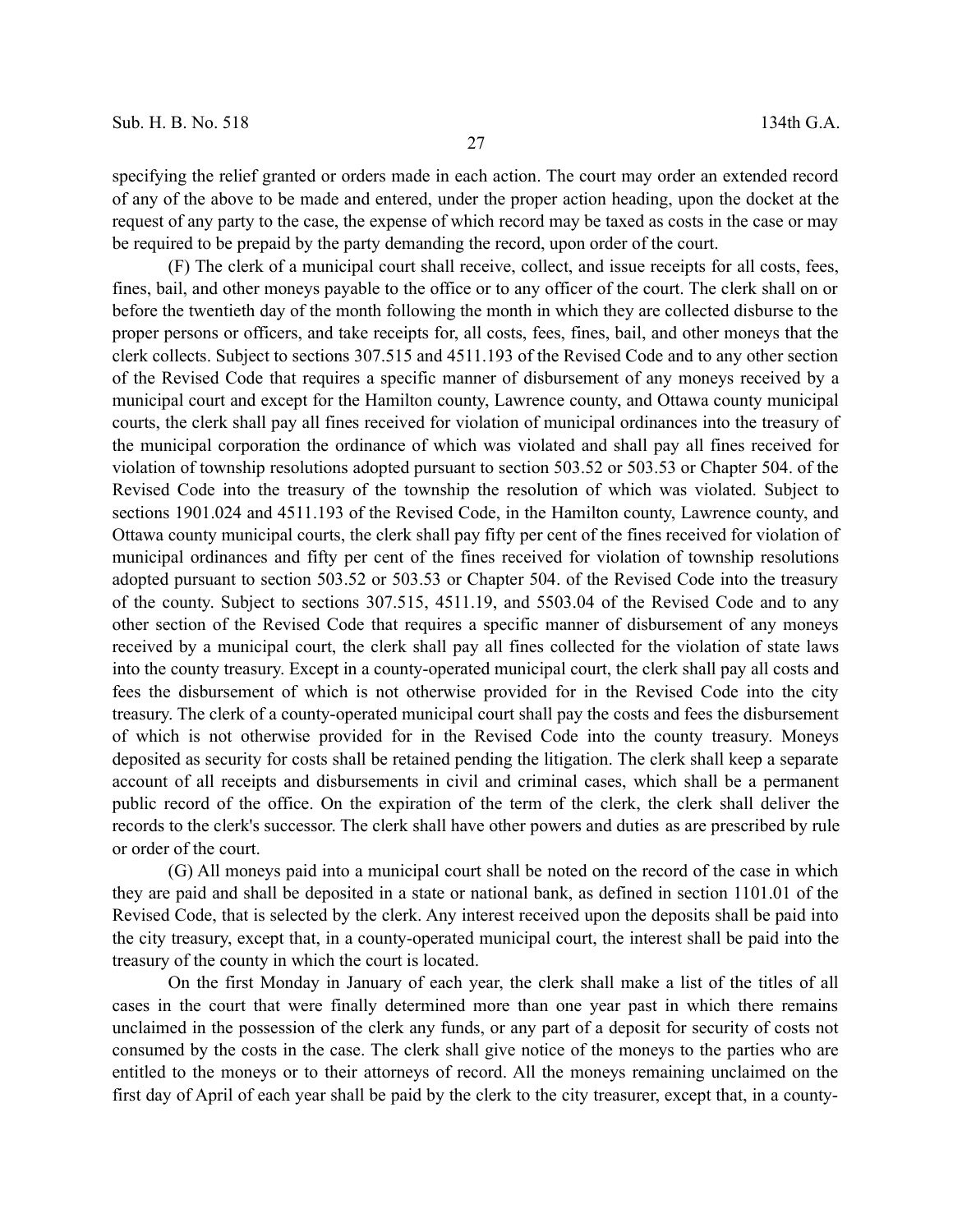operated municipal court, the moneys shall be paid to the treasurer of the county in which the court is located. The treasurer shall pay any part of the moneys at any time to the person who has the right to the moneys upon proper certification of the clerk.

(H) Deputy clerks of a municipal court other than the Carroll county municipal court may be appointed by the clerk and shall receive the compensation, payable in either biweekly installments or semimonthly installments, as determined by the payroll administrator, out of the city treasury, that the clerk may prescribe, except that the compensation of any deputy clerk of a county-operated municipal court shall be paid out of the treasury of the county in which the court is located. The judge of the Carroll county municipal court may appoint deputy clerks for the court, and the deputy clerks shall receive the compensation, payable in biweekly installments out of the county treasury, that the judge may prescribe. Each deputy clerk shall take an oath of office before entering upon the duties of the deputy clerk's office and, when so qualified, may perform the duties appertaining to the office of the clerk. The clerk may require any of the deputy clerks to give bond of not less than three thousand dollars, conditioned for the faithful performance of the deputy clerk's duties.

(I) For the purposes of this section, whenever the population of the territory of a municipal court falls below one hundred thousand but not below ninety thousand, and the population of the territory prior to the most recent regular federal census exceeded one hundred thousand, the legislative authority of the municipal corporation may declare, by resolution, that the territory shall be considered to have a population of at least one hundred thousand.

(J) The clerk or a deputy clerk shall be in attendance at all sessions of the municipal court, although not necessarily in the courtroom, and may administer oaths to witnesses and jurors and receive verdicts.

Sec. 1901.311. (A) A municipal court may establish one or more branch offices and may appoint a special deputy clerk to administer each branch office. Each special deputy clerk shall take an oath of office before entering upon the duties of office, and, when so qualified, may perform any one or more of the duties appertaining to the office of clerk, as the court prescribes. Special deputy clerks appointed by the court pursuant to this section shall receive such compensation payable in either biweekly installments or semimonthly installments, as determined by the payroll administrator, out of the city treasury as the court may prescribe, except that the compensation of any special deputy clerk of a county-operated municipal court shall be payable out of the treasury of the county in which the court is located. The court may require any of the special deputy clerks to give bond of not less than three thousand dollars, conditioned for the faithful performance of duties.

(B) The Tiffin-Fostoria municipal court shall establish a branch office in Fostoria and shall appoint a special deputy clerk to administer the branch office on a full-time basis. The special deputy clerk shall take the oath of office, perform the duties appertaining to the office of the clerk of court as the court prescribes, and receive compensation as provided in division (A) of this section.

(C) The Fulton county municipal court shall establish a branch office in Swanton and shall appoint a special deputy clerk to administer the branch office on a full-time basis. The special deputy clerk shall take the oath of office, perform the duties appertaining to the office of the clerk of court as the court prescribes, and receive compensation as provided in division (A) of this section.

Sec. 1901.34. (A) Except as provided in divisions (B) and (D) of this section, the village solicitor, city director of law, or similar chief legal officer for each municipal corporation within the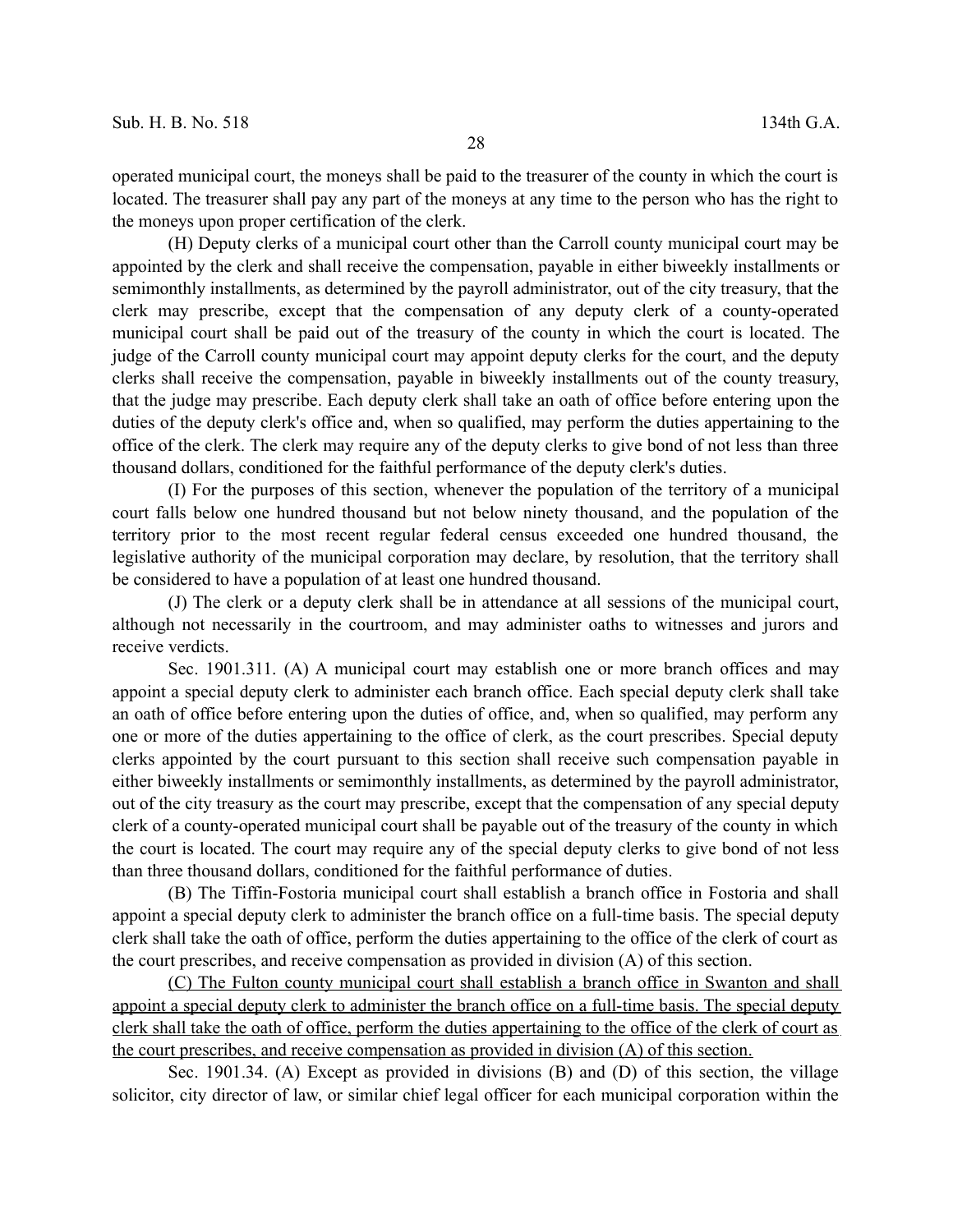territory of a municipal court shall prosecute all cases brought before the municipal court for criminal offenses occurring within the municipal corporation for which that person is the solicitor, director of law, or similar chief legal officer. Except as provided in division (B) of this section, the village solicitor, city director of law, or similar chief legal officer of the municipal corporation in which a municipal court is located shall prosecute all criminal cases brought before the court arising in the unincorporated areas within the territory of the municipal court.

(B) The Auglaize county, Brown county, Clermont county, Columbiana county, Hocking county, Holmes county, Jackson county, Morrow county, Ottawa county, Paulding county, Perry county, Portage county, and Putnam county prosecuting attorneys shall prosecute in municipal court all violations of state law arising in their respective counties. The Carroll county, Crawford county, Hamilton county, Madison county, and Wayne county prosecuting attorneys-and beginning January 1, 2008, the Erie county prosecuting attorney, and beginning January 1, 2024, the Fulton county prosecuting attorney shall prosecute all violations of state law arising within the unincorporated areas of their respective counties. The Darke county prosecuting attorney shall prosecute in the Darke county municipal court all violations of state law arising in the county, except for violations of state law arising in the municipal corporation of Greenville and violations of state law arising in the village of Versailles. The Greene county board of county commissioners may provide for the prosecution of all violations of state law arising within the territorial jurisdiction of any municipal court located in Greene county. The Montgomery county prosecuting attorney shall prosecute in the Montgomery county municipal court all felony, misdemeanor, and traffic violations arising in the unincorporated townships of Jefferson, Jackson, Perry, and Clay and all felony violations of state law and all violations involving a state or county agency arising within the jurisdiction of the court. All other violations arising in the territory of the Montgomery county municipal court shall be prosecuted by the village solicitor, city director of law, or similar chief legal officer for each municipal corporation within the territory of the Montgomery county municipal court.

The prosecuting attorney of any county given the duty of prosecuting in municipal court violations of state law shall receive no additional compensation for assuming these additional duties, except that the prosecuting attorney of Hamilton, Portage, and Wayne counties shall receive compensation at the rate of four thousand eight hundred dollars per year, and the prosecuting attorney of Auglaize county shall receive compensation at the rate of one thousand eight hundred dollars per year, each payable from the county treasury of the respective counties in semimonthly installments.

(C) The village solicitor, city director of law, or similar chief legal officer shall perform the same duties, insofar as they are applicable to the village solicitor, city director of law, or similar chief legal officer, as are required of the prosecuting attorney of the county. The village solicitor, city director of law, similar chief legal officer or any assistants who may be appointed shall receive for such services additional compensation to be paid from the treasury of the county as the board of county commissioners prescribes.

(D) The prosecuting attorney of any county, other than Auglaize, Brown, Clermont, Hocking, Holmes, Jackson, Morrow, Ottawa, Paulding, Perry, Portage, or Putnam county, may enter into an agreement with any municipal corporation in the county in which the prosecuting attorney serves pursuant to which the prosecuting attorney prosecutes all criminal cases brought before the municipal court that has territorial jurisdiction over that municipal corporation for criminal offenses occurring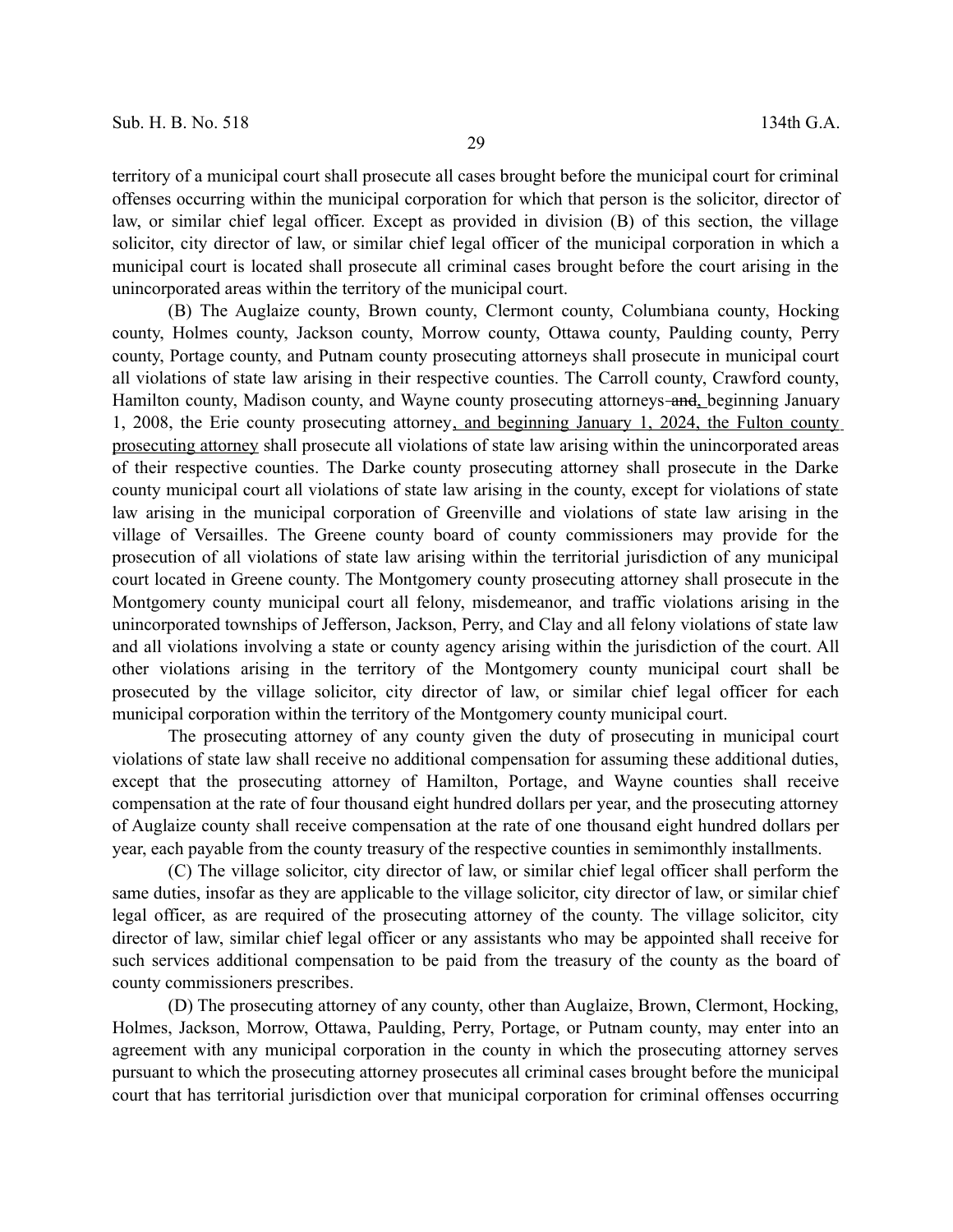within the municipal corporation. The prosecuting attorney of Auglaize, Brown, Clermont, Hocking, Holmes, Jackson, Morrow, Ottawa, Paulding, Perry, Portage, or Putnam county may enter into an agreement with any municipal corporation in the county in which the prosecuting attorney serves pursuant to which the respective prosecuting attorney prosecutes all cases brought before the Auglaize county, Brown county, Clermont county, Hocking county, Holmes county, Jackson county, Morrow county, Ottawa county, Paulding county, Perry county, Portage county, or Putnam county municipal court for violations of the ordinances of the municipal corporation or for criminal offenses other than violations of state law occurring within the municipal corporation. For prosecuting these cases, the prosecuting attorney and the municipal corporation may agree upon a fee to be paid by the municipal corporation, which fee shall be paid into the county treasury, to be used to cover expenses of the office of the prosecuting attorney.

Sec. 1907.11. (A) Each county court district shall have the following county court judges, to be elected as follows:

In the Adams county county court, one part-time judge shall be elected in 1982.

In the Ashtabula county county court, one part-time judge shall be elected in 1980, and one part-time judge shall be elected in 1982.

In the Belmont county county court, one part-time judge shall be elected in 1992, term to commence on January 1, 1993, and two part-time judges shall be elected in 1994, terms to commence on January 1, 1995, and January 2, 1995, respectively.

In the Butler county county court, one part-time judge shall be elected in 1992, term to commence on January 1, 1993, and two part-time judges shall be elected in 1994, terms to commence on January 1, 1995, and January 2, 1995, respectively.

Until December 31, 2007, in the Erie county county court, one part-time judge shall be elected in 1982. Effective January 1, 2008, the Erie county county court shall cease to exist.

In the Fulton county county court, one part-time judge shall be elected in 1980, and one parttime judge shall be elected in 1982.

In the Harrison county county court, one part-time judge shall be elected in 1982.

In the Highland county county court, one part-time judge shall be elected in 1982.

In the Jefferson county county court, one part-time judge shall be elected in 1992, term to commence on January 1, 1993, and two part-time judges shall be elected in 1994, terms to commence on January 1, 1995, and January 2, 1995, respectively.

In the Mahoning county county court, one part-time judge shall be elected in 1992, term to commence on January 1, 1993, and three part-time judges shall be elected in 1994, terms to commence on January 1, 1995, January 2, 1995, and January 3, 1995, respectively.

In the Meigs county county court, one part-time judge shall be elected in 1982.

In the Monroe county county court, one part-time judge shall be elected in 1982.

In the Morgan county county court, one part-time judge shall be elected in 1982.

In the Muskingum county county court, one part-time judge shall be elected in 1980, and one part-time judge shall be elected in 1982.

In the Noble county county court, one part-time judge shall be elected in 1982.

In the Pike county county court, one part-time judge shall be elected in 1982.

Until December 31, 2006, in the Sandusky county county court, two part-time judges shall be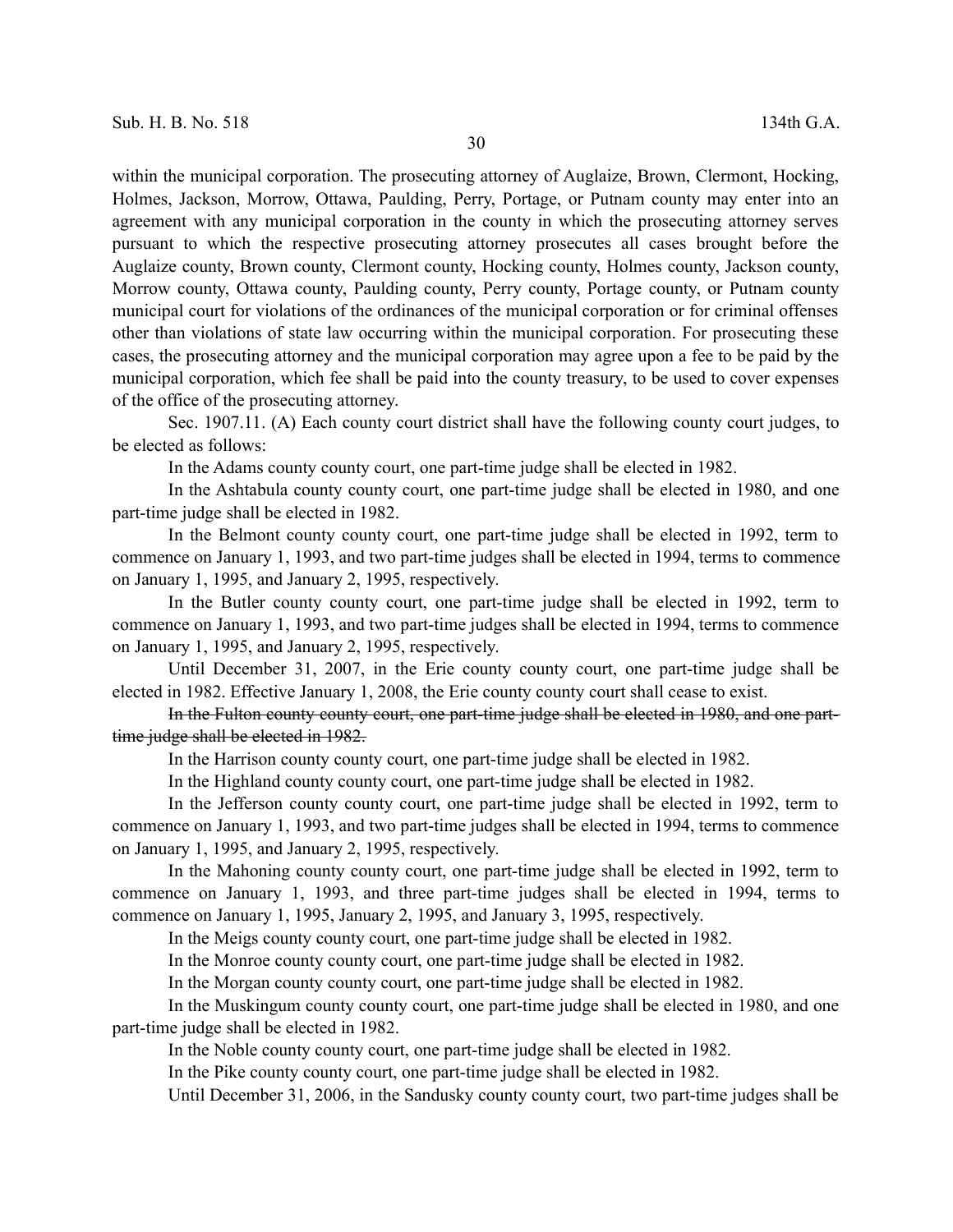elected in 1994, terms to commence on January 1, 1995, and January 2, 1995, respectively. The judges elected in 2006 shall serve until December 31, 2012. The Sandusky county county court shall cease to exist on January 1, 2013.

In the Trumbull county county court, one part-time judge shall be elected in 1992, and one part-time judge shall be elected in 1994.

In the Tuscarawas county county court, one part-time judge shall be elected in 1982.

In the Vinton county county court, one part-time judge shall be elected in 1982.

In the Warren county county court, one part-time judge shall be elected in 1980, and one parttime judge shall be elected in 1982.

(B)(1) Additional judges shall be elected at the next regular election for a county court judge as provided in section 1907.13 of the Revised Code.

(2) Vacancies caused by the death or the resignation from, forfeiture of, or removal from office of a judge shall be filled in accordance with section 107.08 of the Revised Code, except as provided in section 1907.15 of the Revised Code.

Sec. 2151.23. (A) The juvenile court has exclusive original jurisdiction under the Revised Code as follows:

(1) Concerning any child who on or about the date specified in the complaint, indictment, or information is alleged to have violated section 2151.87 of the Revised Code or an order issued under that section or to be a juvenile traffic offender or a delinquent, unruly, abused, neglected, or dependent child and, based on and in relation to the allegation pertaining to the child, concerning the parent, guardian, or other person having care of a child who is alleged to be an unruly child for being an habitual truant or who is alleged to be a delinquent child for violating a court order regarding the child's prior adjudication as an unruly child for being an habitual truant;

(2) Subject to divisions (G), (I), (K), and (V) of section 2301.03 of the Revised Code, to determine the custody of any child not a ward of another court of this state;

(3) To hear and determine any application for a writ of habeas corpus involving the custody of a child;

(4) To exercise the powers and jurisdiction given the probate division of the court of common pleas in Chapter 5122. of the Revised Code, if the court has probable cause to believe that a child otherwise within the jurisdiction of the court is a mentally ill person subject to court order, as defined in section 5122.01 of the Revised Code;

(5) To hear and determine all criminal cases charging adults with the violation of any section of this chapter;

(6) To hear and determine all criminal cases in which an adult is charged with a violation of division (C) of section 2919.21, division  $(B)(1)$  of section 2919.22, section 2919.222, division  $(B)$  of section 2919.23, or section 2919.24 of the Revised Code, provided the charge is not included in an indictment that also charges the alleged adult offender with the commission of a felony arising out of the same actions that are the basis of the alleged violation of division (C) of section 2919.21, division (B)(1) of section 2919.22, section 2919.222, division (B) of section 2919.23, or section 2919.24 of the Revised Code;

(7) Under the interstate compact on juveniles in section 2151.56 of the Revised Code;

(8) Concerning any child who is to be taken into custody pursuant to section 2151.31 of the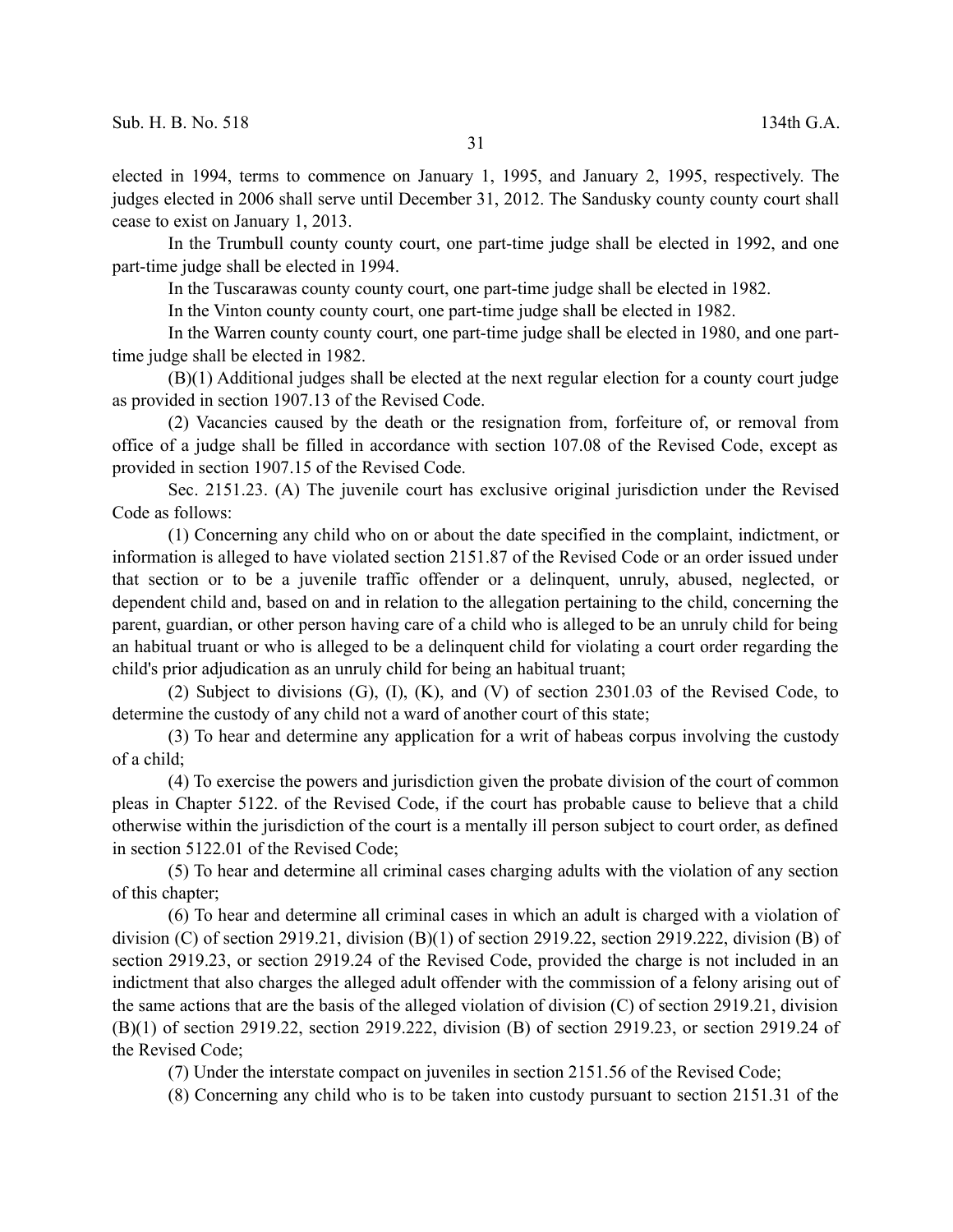Revised Code, upon being notified of the intent to take the child into custody and the reasons for taking the child into custody;

(9) To hear and determine requests for the extension of temporary custody agreements, and requests for court approval of permanent custody agreements, that are filed pursuant to section 5103.15 of the Revised Code;

(10) To hear and determine applications for consent to marry pursuant to section 3101.04 of the Revised Code;

(11) Subject to divisions (G), (I), (K), and (V) of section 2301.03 of the Revised Code, to hear and determine a request for an order for the support of any child if the request is not ancillary to an action for divorce, dissolution of marriage, annulment, or legal separation, a criminal or civil action involving an allegation of domestic violence, or an action for support brought under Chapter 3115. of the Revised Code;

(12) Concerning an action commenced under section 121.38 of the Revised Code;

(13) To hear and determine violations of section 3321.38 of the Revised Code;

(14) To exercise jurisdiction and authority over the parent, guardian, or other person having care of a child alleged to be a delinquent child, unruly child, or juvenile traffic offender, based on and in relation to the allegation pertaining to the child;

(15) To conduct the hearings, and to make the determinations, adjudications, and orders authorized or required under sections 2152.82 to 2152.86 and Chapter 2950. of the Revised Code regarding a child who has been adjudicated a delinquent child and to refer the duties conferred upon the juvenile court judge under sections 2152.82 to 2152.86 and Chapter 2950. of the Revised Code to magistrates appointed by the juvenile court judge in accordance with Juvenile Rule 40;

(16) To hear and determine a petition for a protection order against a child under section 2151.34 or 3113.31 of the Revised Code and to enforce a protection order issued or a consent agreement approved under either section against a child until a date certain but not later than the date the child attains nineteen years of age;

(17) Concerning emancipated young adults under sections 2151.45 to 2151.455 of the Revised Code;

(18) To hear and determine a request for a court order to examine and interview a child who may be an abused, neglected, or dependent child under section 2151.25 of the Revised Code.

(B) Except as provided in divisions  $(G)$ -and-,  $(I)$ , and  $(P)$  of section 2301.03 of the Revised Code, the juvenile court has original jurisdiction under the Revised Code:

(1) To hear and determine all cases of misdemeanors charging adults with any act or omission with respect to any child, which act or omission is a violation of any state law or any municipal ordinance;

(2) To determine the paternity of any child alleged to have been born out of wedlock pursuant to sections 3111.01 to 3111.18 of the Revised Code;

(3) Under the uniform interstate family support act in Chapter 3115. of the Revised Code;

(4) To hear and determine an application for an order for the support of any child, if the child is not a ward of another court of this state;

(5) To hear and determine an action commenced under section 3111.28 of the Revised Code;

(6) To hear and determine a motion filed under section 3119.961 of the Revised Code;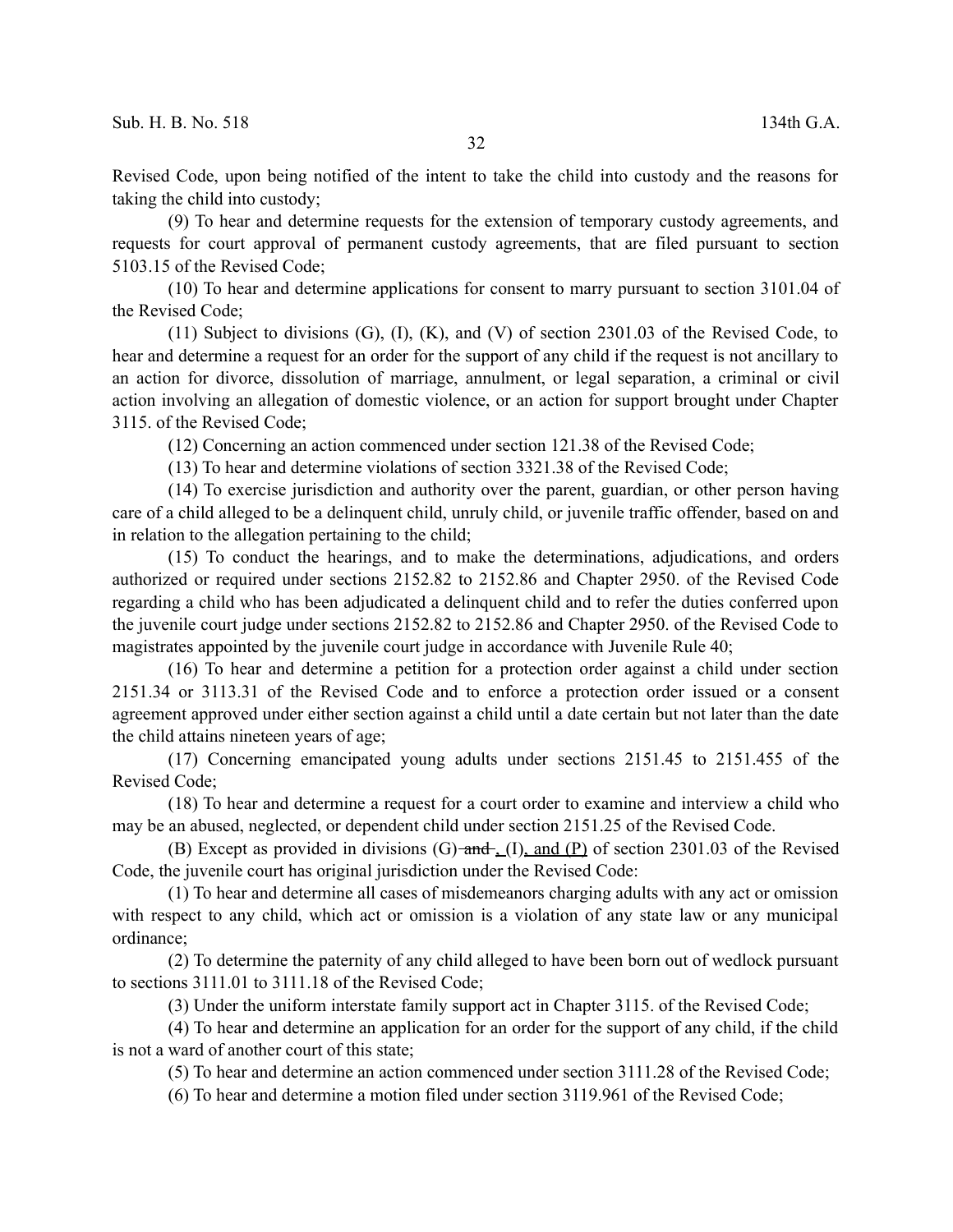(7) To receive filings under section 3109.74 of the Revised Code, and to hear and determine actions arising under sections 3109.51 to 3109.80 of the Revised Code.

(8) To enforce an order for the return of a child made under the Hague Convention on the Civil Aspects of International Child Abduction pursuant to section 3127.32 of the Revised Code;

(9) To grant any relief normally available under the laws of this state to enforce a child custody determination made by a court of another state and registered in accordance with section 3127.35 of the Revised Code.

(C) The juvenile court, except as to juvenile courts that are a separate division of the court of common pleas or a separate and independent juvenile court, has jurisdiction to hear, determine, and make a record of any action for divorce or legal separation that involves the custody or care of children and that is filed in the court of common pleas and certified by the court of common pleas with all the papers filed in the action to the juvenile court for trial, provided that no certification of that nature shall be made to any juvenile court unless the consent of the juvenile judge first is obtained. After a certification of that nature is made and consent is obtained, the juvenile court shall proceed as if the action originally had been begun in that court, except as to awards for spousal support or support due and unpaid at the time of certification, over which the juvenile court has no jurisdiction.

(D) The juvenile court, except as provided in division (I) of section 2301.03 of the Revised Code, has jurisdiction to hear and determine all matters as to custody and support of children duly certified by the court of common pleas to the juvenile court after a divorce decree has been granted, including jurisdiction to modify the judgment and decree of the court of common pleas as the same relate to the custody and support of children.

(E) The juvenile court, except as provided in division (I) of section 2301.03 of the Revised Code, has jurisdiction to hear and determine the case of any child certified to the court by any court of competent jurisdiction if the child comes within the jurisdiction of the juvenile court as defined by this section.

(F)(1) The juvenile court shall exercise its jurisdiction in child custody matters in accordance with sections 3109.04 and 3127.01 to 3127.53 of the Revised Code and, as applicable, sections 5103.20 to 5103.22 or 5103.23 to 5103.237 of the Revised Code.

(2) The juvenile court shall exercise its jurisdiction in child support matters in accordance with section 3109.05 of the Revised Code.

(G) Any juvenile court that makes or modifies an order for child support shall comply with Chapters 3119., 3121., 3123., and 3125. of the Revised Code. If any person required to pay child support under an order made by a juvenile court on or after April 15, 1985, or modified on or after December 1, 1986, is found in contempt of court for failure to make support payments under the order, the court that makes the finding, in addition to any other penalty or remedy imposed, shall assess all court costs arising out of the contempt proceeding against the person and require the person to pay any reasonable attorney's fees of any adverse party, as determined by the court, that arose in relation to the act of contempt.

(H) If a child who is charged with an act that would be an offense if committed by an adult was fourteen years of age or older and under eighteen years of age at the time of the alleged act and if the case is transferred for criminal prosecution pursuant to section 2152.12 of the Revised Code,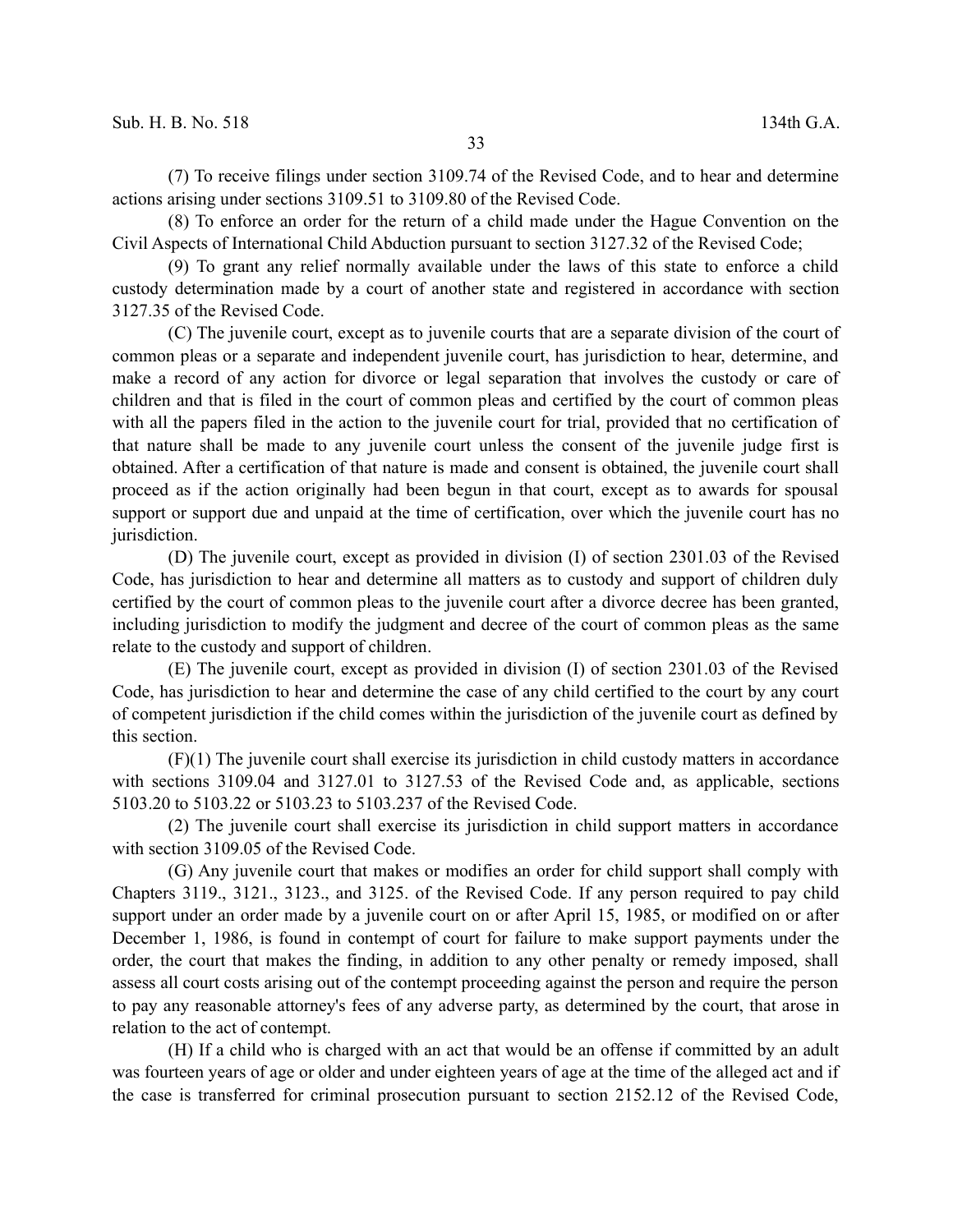except as provided in section 2152.121 of the Revised Code, the juvenile court does not have jurisdiction to hear or determine the case subsequent to the transfer. The court to which the case is transferred for criminal prosecution pursuant to that section has jurisdiction subsequent to the transfer to hear and determine the case in the same manner as if the case originally had been commenced in that court, subject to section 2152.121 of the Revised Code, including, but not limited to, jurisdiction to accept a plea of guilty or another plea authorized by Criminal Rule 11 or another section of the Revised Code and jurisdiction to accept a verdict and to enter a judgment of conviction pursuant to the Rules of Criminal Procedure against the child for the commission of the offense that was the basis of the transfer of the case for criminal prosecution, whether the conviction is for the same degree or a lesser degree of the offense charged, for the commission of a lesser-included offense, or for the commission of another offense that is different from the offense charged.

(I) If a person under eighteen years of age allegedly commits an act that would be a felony if committed by an adult and if the person is not taken into custody or apprehended for that act until after the person attains twenty-one years of age, the juvenile court does not have jurisdiction to hear or determine any portion of the case charging the person with committing that act. In those circumstances, divisions (A) and (B) of section 2152.12 of the Revised Code do not apply regarding the act, and the case charging the person with committing the act shall be a criminal prosecution commenced and heard in the appropriate court having jurisdiction of the offense as if the person had been eighteen years of age or older when the person committed the act. All proceedings pertaining to the act shall be within the jurisdiction of the court having jurisdiction of the offense, and that court has all the authority and duties in the case that it has in other criminal cases in that court.

(J) In exercising its exclusive original jurisdiction under division  $(A)(16)$  of this section with respect to any proceedings brought under section 2151.34 or 3113.31 of the Revised Code in which the respondent is a child, the juvenile court retains all dispositionary powers consistent with existing rules of juvenile procedure and may also exercise its discretion to adjudicate proceedings as provided in sections 2151.34 and 3113.31 of the Revised Code, including the issuance of protection orders or the approval of consent agreements under those sections.

Sec. 2301.03. (A) In Franklin county, the judges of the court of common pleas whose terms begin on January 1, 1953, January 2, 1953, January 5, 1969, January 5, 1977, January 2, 1997, January 9, 2019, and January 3, 2021, and successors, shall have the same qualifications, exercise the same powers and jurisdiction, and receive the same compensation as other judges of the court of common pleas of Franklin county and shall be elected and designated as judges of the court of common pleas, division of domestic relations. They shall have all the powers relating to juvenile courts, and all cases under Chapters 2151. and 2152. of the Revised Code, all parentage proceedings under Chapter 3111. of the Revised Code over which the juvenile court has jurisdiction, and all divorce, dissolution of marriage, legal separation, and annulment cases shall be assigned to them. In addition to the judge's regular duties, the judge who is senior in point of service shall serve on the children services board and the county advisory board and shall be the administrator of the domestic relations division and its subdivisions and departments.

(B) In Hamilton county:

(1) The judge of the court of common pleas, whose term begins on January 1, 1957, and successors, and the judge of the court of common pleas, whose term begins on February 14, 1967,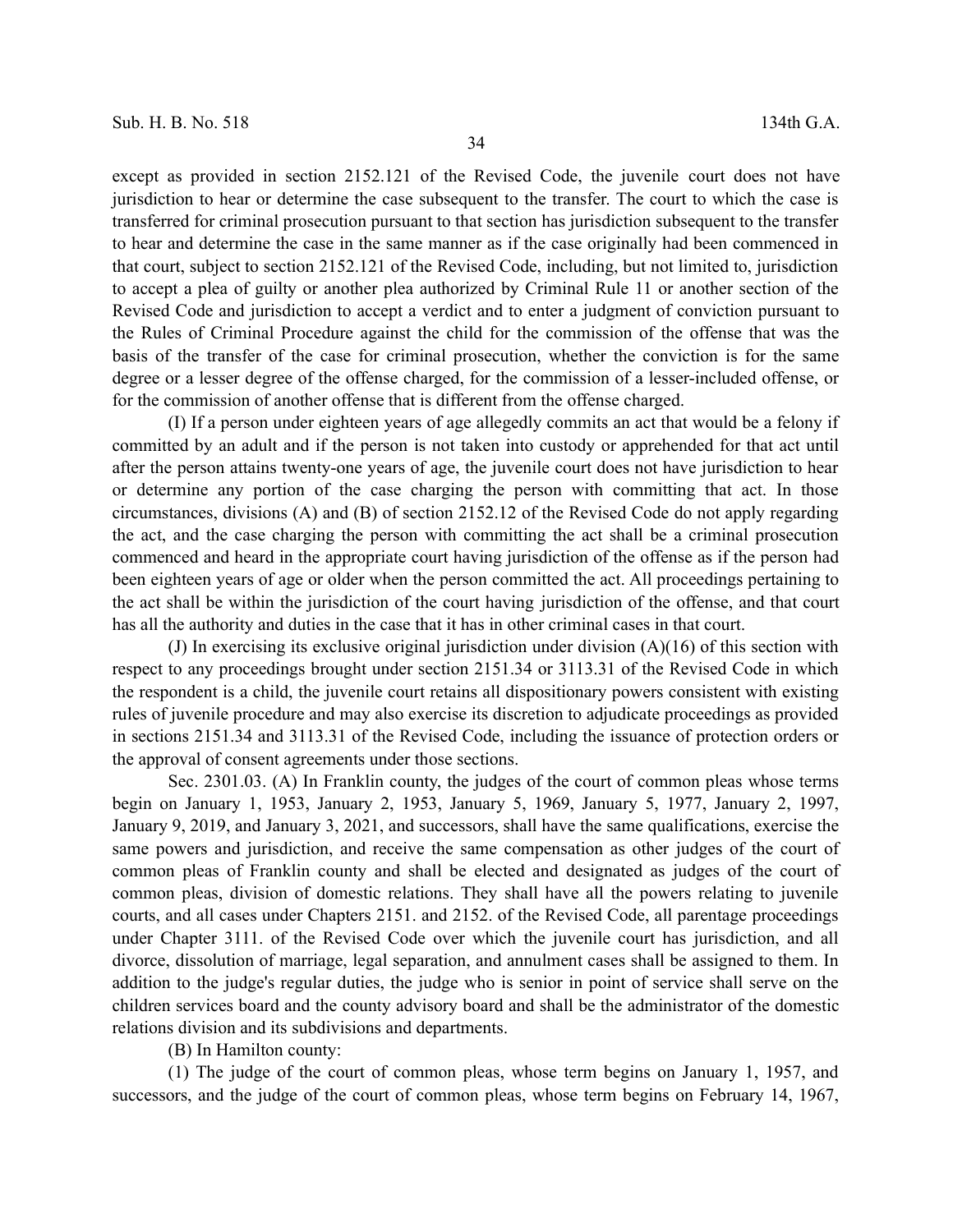and successors, shall be the juvenile judges as provided in Chapters 2151. and 2152. of the Revised Code, with the powers and jurisdiction conferred by those chapters.

(2) The judges of the court of common pleas whose terms begin on January 5, 1957, January 16, 1981, and July 1, 1991, and successors, shall be elected and designated as judges of the court of common pleas, division of domestic relations, and shall have assigned to them all divorce, dissolution of marriage, legal separation, and annulment cases coming before the court. On or after the first day of July and before the first day of August of 1991 and each year thereafter, a majority of the judges of the division of domestic relations shall elect one of the judges of the division as administrative judge of that division. If a majority of the judges of the division of domestic relations are unable for any reason to elect an administrative judge for the division before the first day of August, a majority of the judges of the Hamilton county court of common pleas, as soon as possible after that date, shall elect one of the judges of the division of domestic relations as administrative judge of that division. The term of the administrative judge shall begin on the earlier of the first day of August of the year in which the administrative judge is elected or the date on which the administrative judge is elected by a majority of the judges of the Hamilton county court of common pleas and shall terminate on the date on which the administrative judge's successor is elected in the following year.

In addition to the judge's regular duties, the administrative judge of the division of domestic relations shall be the administrator of the domestic relations division and its subdivisions and departments and shall have charge of the employment, assignment, and supervision of the personnel of the division engaged in handling, servicing, or investigating divorce, dissolution of marriage, legal separation, and annulment cases, including any referees considered necessary by the judges in the discharge of their various duties.

The administrative judge of the division of domestic relations also shall designate the title, compensation, expense allowances, hours, leaves of absence, and vacations of the personnel of the division, and shall fix the duties of its personnel. The duties of the personnel, in addition to those provided for in other sections of the Revised Code, shall include the handling, servicing, and investigation of divorce, dissolution of marriage, legal separation, and annulment cases and counseling and conciliation services that may be made available to persons requesting them, whether or not the persons are parties to an action pending in the division.

The board of county commissioners shall appropriate the sum of money each year as will meet all the administrative expenses of the division of domestic relations, including reasonable expenses of the domestic relations judges and the division counselors and other employees designated to conduct the handling, servicing, and investigation of divorce, dissolution of marriage, legal separation, and annulment cases, conciliation and counseling, and all matters relating to those cases and counseling, and the expenses involved in the attendance of division personnel at domestic relations and welfare conferences designated by the division, and the further sum each year as will provide for the adequate operation of the division of domestic relations.

The compensation and expenses of all employees and the salary and expenses of the judges shall be paid by the county treasurer from the money appropriated for the operation of the division, upon the warrant of the county auditor, certified to by the administrative judge of the division of domestic relations.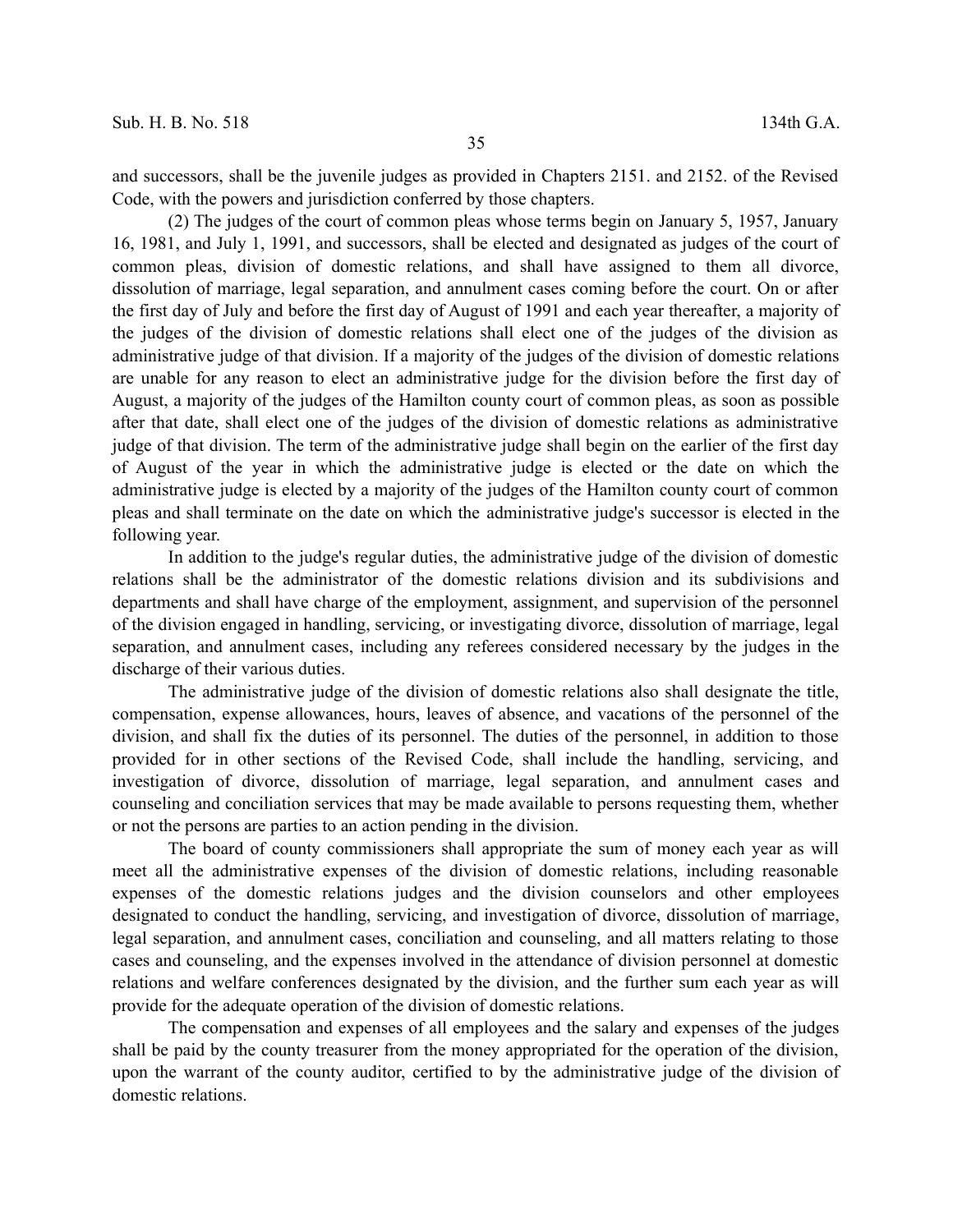The summonses, warrants, citations, subpoenas, and other writs of the division may issue to a bailiff, constable, or staff investigator of the division or to the sheriff of any county or any marshal, constable, or police officer, and the provisions of law relating to the subpoenaing of witnesses in other cases shall apply insofar as they are applicable. When a summons, warrant, citation, subpoena, or other writ is issued to an officer, other than a bailiff, constable, or staff investigator of the division, the expense of serving it shall be assessed as a part of the costs in the case involved.

(3) The judge of the court of common pleas of Hamilton county whose term begins on January 3, 1997, and the successors to that judge shall each be elected and designated as the drug court judge of the court of common pleas of Hamilton county. The drug court judge may accept or reject any case referred to the drug court judge under division (B)(3) of this section. After the drug court judge accepts a referred case, the drug court judge has full authority over the case, including the authority to conduct arraignment, accept pleas, enter findings and dispositions, conduct trials, order treatment, and if treatment is not successfully completed pronounce and enter sentence.

A judge of the general division of the court of common pleas of Hamilton county and a judge of the Hamilton county municipal court may refer to the drug court judge any case, and any companion cases, the judge determines meet the criteria described under divisions (B)(3)(a) and (b) of this section. If the drug court judge accepts referral of a referred case, the case, and any companion cases, shall be transferred to the drug court judge. A judge may refer a case meeting the criteria described in divisions  $(B)(3)(a)$  and (b) of this section that involves a violation of a condition of a community control sanction to the drug court judge, and, if the drug court judge accepts the referral, the referring judge and the drug court judge have concurrent jurisdiction over the case.

A judge of the general division of the court of common pleas of Hamilton county and a judge of the Hamilton county municipal court may refer a case to the drug court judge under division (B) (3) of this section if the judge determines that both of the following apply:

(a) One of the following applies:

(i) The case involves a drug abuse offense, as defined in section 2925.01 of the Revised Code, that is a felony of the third or fourth degree if the offense is committed prior to July 1, 1996, a felony of the third, fourth, or fifth degree if the offense is committed on or after July 1, 1996, or a misdemeanor.

(ii) The case involves a theft offense, as defined in section 2913.01 of the Revised Code, that is a felony of the third or fourth degree if the offense is committed prior to July 1, 1996, a felony of the third, fourth, or fifth degree if the offense is committed on or after July 1, 1996, or a misdemeanor, and the defendant is drug or alcohol dependent or in danger of becoming drug or alcohol dependent and would benefit from treatment.

(b) All of the following apply:

(i) The case involves an offense for which a community control sanction may be imposed or is a case in which a mandatory prison term or a mandatory jail term is not required to be imposed.

(ii) The defendant has no history of violent behavior.

(iii) The defendant has no history of mental illness.

(iv) The defendant's current or past behavior, or both, is drug or alcohol driven.

(v) The defendant demonstrates a sincere willingness to participate in a fifteen-month treatment process.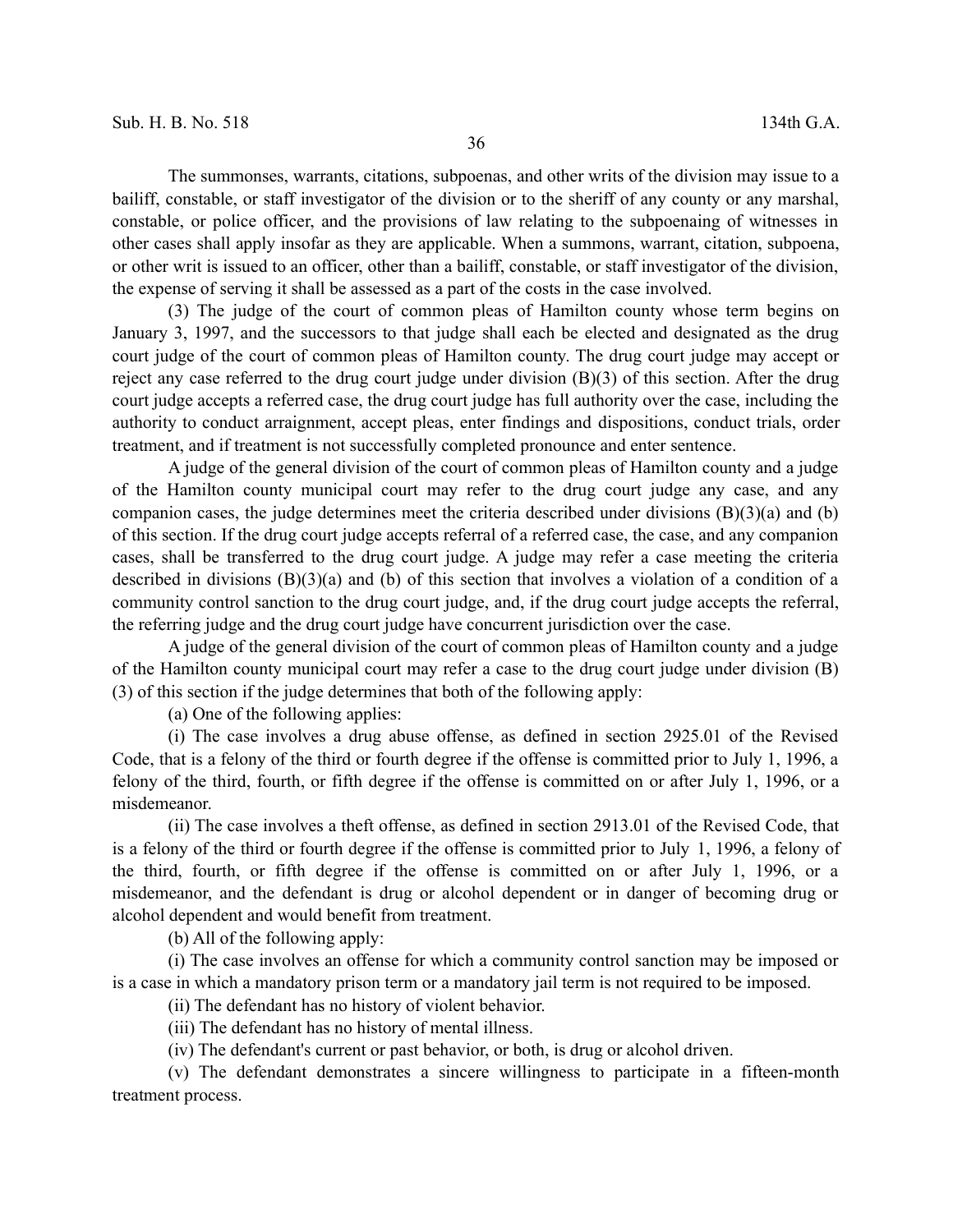(vi) The defendant has no acute health condition.

(vii) If the defendant is incarcerated, the county prosecutor approves of the referral.

(4) If the administrative judge of the court of common pleas of Hamilton county determines that the volume of cases pending before the drug court judge does not constitute a sufficient caseload for the drug court judge, the administrative judge, in accordance with the Rules of Superintendence for Courts of Common Pleas, shall assign individual cases to the drug court judge from the general docket of the court. If the assignments so occur, the administrative judge shall cease the assignments when the administrative judge determines that the volume of cases pending before the drug court judge constitutes a sufficient caseload for the drug court judge.

(5) As used in division (B) of this section, "community control sanction," "mandatory prison term," and "mandatory jail term" have the same meanings as in section 2929.01 of the Revised Code.

(C)(1) In Lorain county:

(a) The judges of the court of common pleas whose terms begin on January 3, 1959, January 4, 1989, and January 2, 1999, and successors, and the judge of the court of common pleas whose term begins on February 9, 2009, shall have the same qualifications, exercise the same powers and jurisdiction, and receive the same compensation as the other judges of the court of common pleas of Lorain county and shall be elected and designated as the judges of the court of common pleas, division of domestic relations. The judges of the court of common pleas whose terms begin on January 3, 1959, January 4, 1989, and January 2, 1999, and successors, shall have all of the powers relating to juvenile courts, and all cases under Chapters 2151. and 2152. of the Revised Code, all parentage proceedings over which the juvenile court has jurisdiction, and all divorce, dissolution of marriage, legal separation, and annulment cases shall be assigned to them, except cases that for some special reason are assigned to some other judge of the court of common pleas. From February 9, 2009, through September 28, 2009, the judge of the court of common pleas whose term begins on February 9, 2009, shall have all the powers relating to juvenile courts, and cases under Chapters 2151. and 2152. of the Revised Code, parentage proceedings over which the juvenile court has jurisdiction, and divorce, dissolution of marriage, legal separation, and annulment cases shall be assigned to that judge, except cases that for some special reason are assigned to some other judge of the court of common pleas.

(b) From January 1, 2006, through September 28, 2009, the judges of the court of common pleas, division of domestic relations, in addition to the powers and jurisdiction set forth in division  $(C)(1)(a)$  of this section, shall have jurisdiction over matters that are within the jurisdiction of the probate court under Chapter 2101. and other provisions of the Revised Code.

(c) The judge of the court of common pleas, division of domestic relations, whose term begins on February 9, 2009, is the successor to the probate judge who was elected in 2002 for a term that began on February 9, 2003. After September 28, 2009, the judge of the court of common pleas, division of domestic relations, whose term begins on February 9, 2009, shall be the probate judge.

(2)(a) From February 9, 2009, through September 28, 2009, with respect to Lorain county, all references in law to the probate court shall be construed as references to the court of common pleas, division of domestic relations, and all references to the probate judge shall be construed as references to the judges of the court of common pleas, division of domestic relations.

(b) From February 9, 2009, through September 28, 2009, with respect to Lorain county, all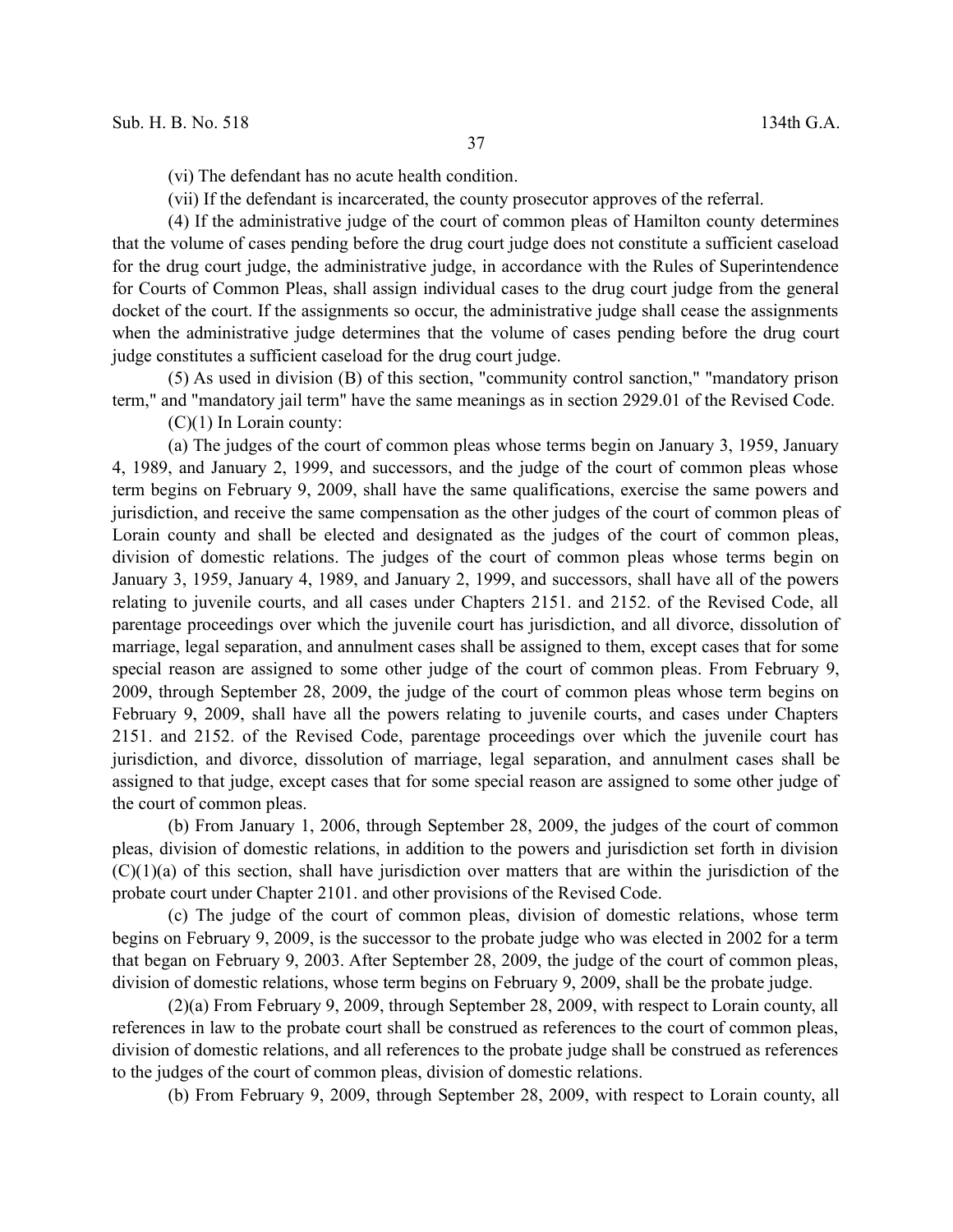references in law to the clerk of the probate court shall be construed as references to the judge who is serving pursuant to Rule 4 of the Rules of Superintendence for the Courts of Ohio as the administrative judge of the court of common pleas, division of domestic relations.

(D) In Lucas county:

(1) The judges of the court of common pleas whose terms begin on January 1, 1955, and January 3, 1965, and successors, shall have the same qualifications, exercise the same powers and jurisdiction, and receive the same compensation as other judges of the court of common pleas of Lucas county and shall be elected and designated as judges of the court of common pleas, division of domestic relations. All divorce, dissolution of marriage, legal separation, and annulment cases shall be assigned to them.

The judge of the division of domestic relations, senior in point of service, shall be considered as the presiding judge of the court of common pleas, division of domestic relations, and shall be charged exclusively with the assignment and division of the work of the division and the employment and supervision of all other personnel of the domestic relations division.

(2) The judges of the court of common pleas whose terms begin on January 5, 1977, and January 2, 1991, and successors shall have the same qualifications, exercise the same powers and jurisdiction, and receive the same compensation as other judges of the court of common pleas of Lucas county, shall be elected and designated as judges of the court of common pleas, juvenile division, and shall be the juvenile judges as provided in Chapters 2151. and 2152. of the Revised Code with the powers and jurisdictions conferred by those chapters. In addition to the judge's regular duties, the judge of the court of common pleas, juvenile division, senior in point of service, shall be the administrator of the juvenile division and its subdivisions and departments and shall have charge of the employment, assignment, and supervision of the personnel of the division engaged in handling, servicing, or investigating juvenile cases, including any referees considered necessary by the judges of the division in the discharge of their various duties.

The judge of the court of common pleas, juvenile division, senior in point of service, also shall designate the title, compensation, expense allowance, hours, leaves of absence, and vacation of the personnel of the division and shall fix the duties of the personnel of the division. The duties of the personnel, in addition to other statutory duties include the handling, servicing, and investigation of juvenile cases and counseling and conciliation services that may be made available to persons requesting them, whether or not the persons are parties to an action pending in the division.

(3) If one of the judges of the court of common pleas, division of domestic relations, or one of the judges of the juvenile division is sick, absent, or unable to perform that judge's judicial duties or the volume of cases pending in that judge's division necessitates it, the duties shall be performed by the judges of the other of those divisions.

(E) In Mahoning county:

(1) The judge of the court of common pleas whose term began on January 1, 1955, and successors, shall have the same qualifications, exercise the same powers and jurisdiction, and receive the same compensation as other judges of the court of common pleas of Mahoning county, shall be elected and designated as judge of the court of common pleas, division of domestic relations, and shall be assigned all the divorce, dissolution of marriage, legal separation, and annulment cases coming before the court. In addition to the judge's regular duties, the judge of the court of common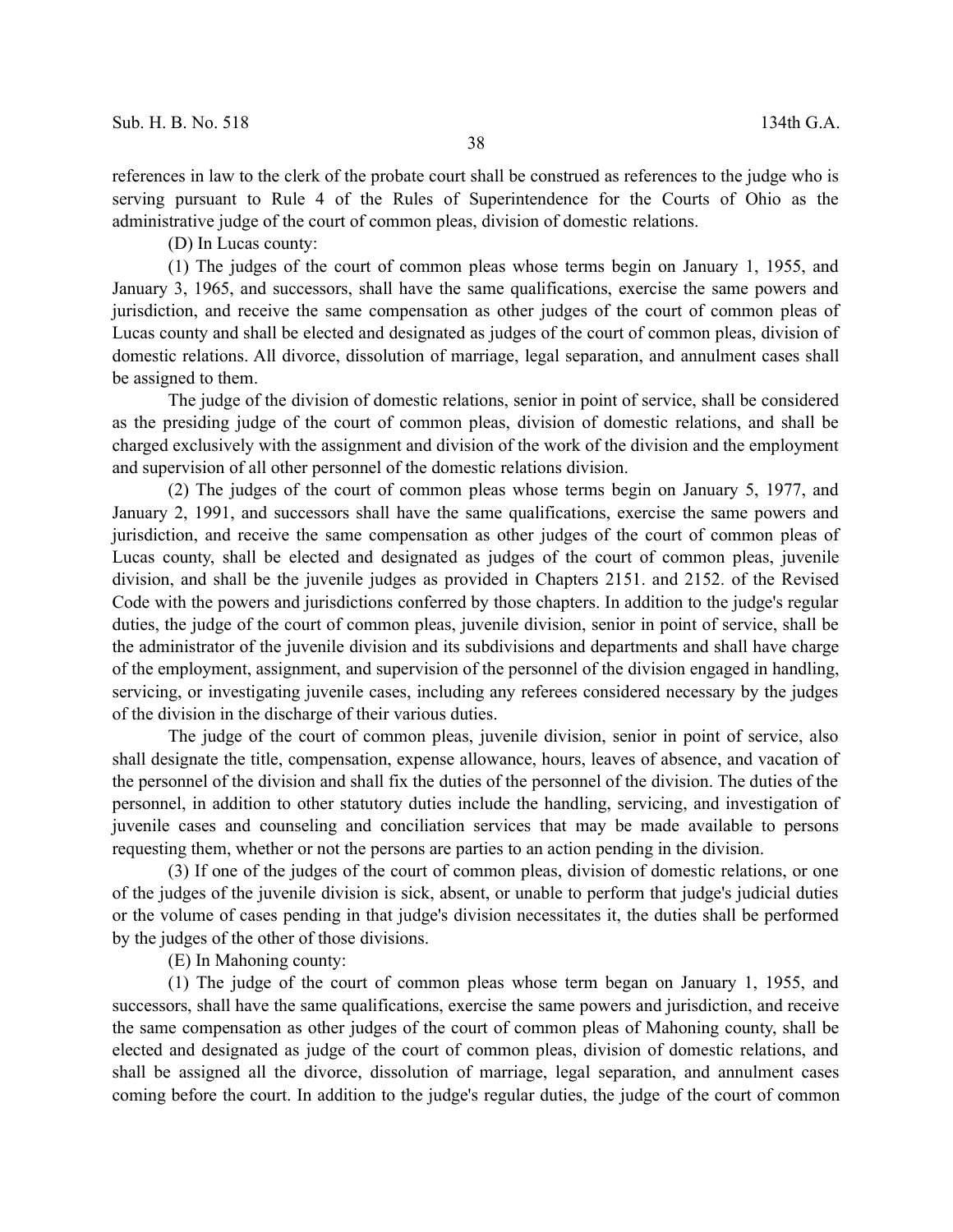pleas, division of domestic relations, shall be the administrator of the domestic relations division and its subdivisions and departments and shall have charge of the employment, assignment, and supervision of the personnel of the division engaged in handling, servicing, or investigating divorce, dissolution of marriage, legal separation, and annulment cases, including any referees considered necessary in the discharge of the various duties of the judge's office.

The judge also shall designate the title, compensation, expense allowances, hours, leaves of absence, and vacations of the personnel of the division and shall fix the duties of the personnel of the division. The duties of the personnel, in addition to other statutory duties, include the handling, servicing, and investigation of divorce, dissolution of marriage, legal separation, and annulment cases and counseling and conciliation services that may be made available to persons requesting them, whether or not the persons are parties to an action pending in the division.

(2) The judge of the court of common pleas whose term began on January 2, 1969, and successors, shall have the same qualifications, exercise the same powers and jurisdiction, and receive the same compensation as other judges of the court of common pleas of Mahoning county, shall be elected and designated as judge of the court of common pleas, juvenile division, and shall be the juvenile judge as provided in Chapters 2151. and 2152. of the Revised Code, with the powers and jurisdictions conferred by those chapters. In addition to the judge's regular duties, the judge of the court of common pleas, juvenile division, shall be the administrator of the juvenile division and its subdivisions and departments and shall have charge of the employment, assignment, and supervision of the personnel of the division engaged in handling, servicing, or investigating juvenile cases, including any referees considered necessary by the judge in the discharge of the judge's various duties.

The judge also shall designate the title, compensation, expense allowances, hours, leaves of absence, and vacation of the personnel of the division and shall fix the duties of the personnel of the division. The duties of the personnel, in addition to other statutory duties, include the handling, servicing, and investigation of juvenile cases and counseling and conciliation services that may be made available to persons requesting them, whether or not the persons are parties to an action pending in the division.

(3) If a judge of the court of common pleas, division of domestic relations or juvenile division, is sick, absent, or unable to perform that judge's judicial duties, or the volume of cases pending in that judge's division necessitates it, that judge's duties shall be performed by another judge of the court of common pleas.

(F) In Montgomery county:

(1) The judges of the court of common pleas whose terms begin on January 2, 1953, and January 4, 1977, and successors, shall have the same qualifications, exercise the same powers and jurisdiction, and receive the same compensation as other judges of the court of common pleas of Montgomery county and shall be elected and designated as judges of the court of common pleas, division of domestic relations. These judges shall have assigned to them all divorce, dissolution of marriage, legal separation, and annulment cases.

The judge of the division of domestic relations, senior in point of service, shall be charged exclusively with the assignment and division of the work of the division and shall have charge of the employment and supervision of the personnel of the division engaged in handling, servicing, or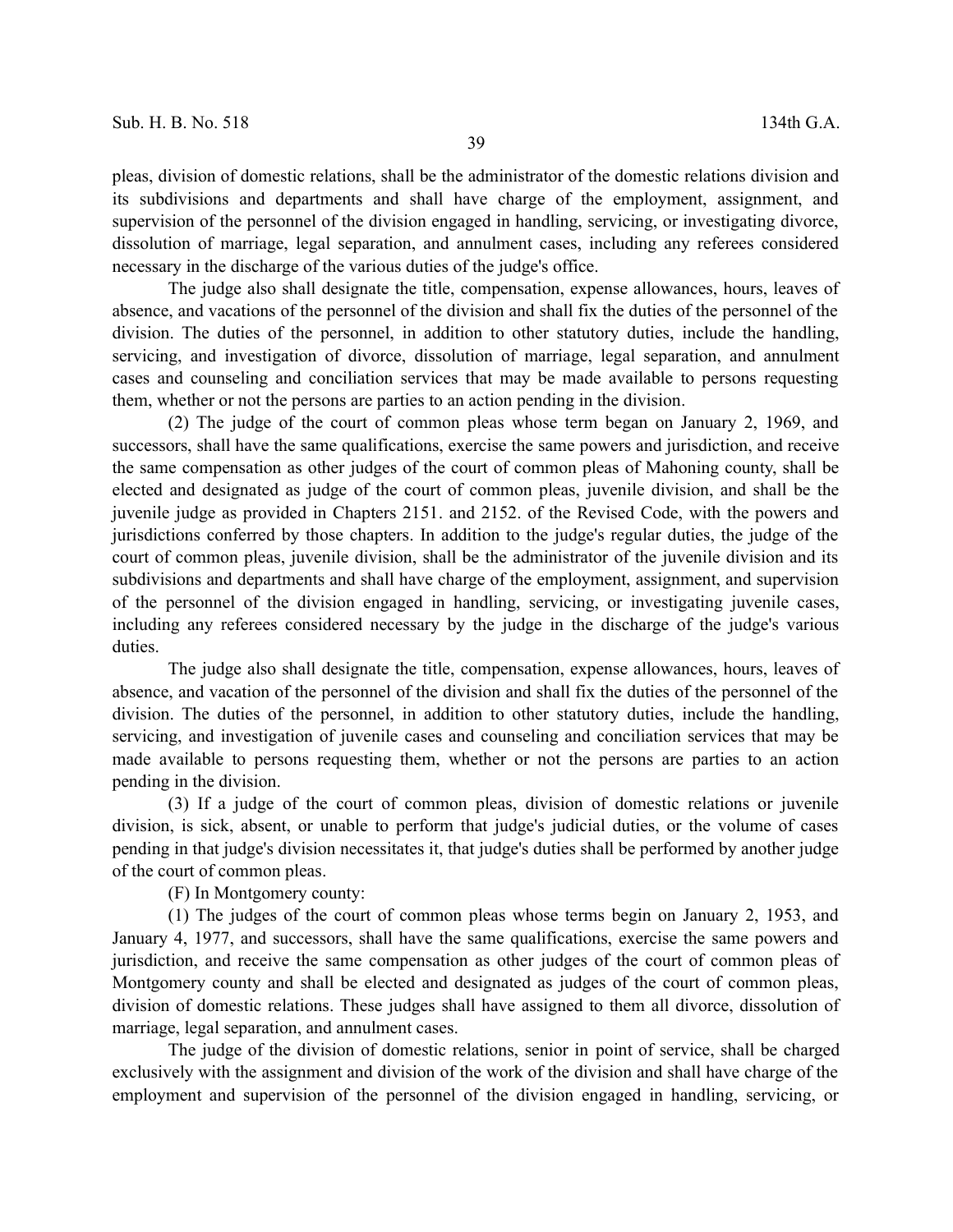investigating divorce, dissolution of marriage, legal separation, and annulment cases, including any necessary referees, except those employees who may be appointed by the judge, junior in point of service, under this section and sections 2301.12 and 2301.18 of the Revised Code. The judge of the division of domestic relations, senior in point of service, also shall designate the title, compensation, expense allowances, hours, leaves of absence, and vacation of the personnel of the division and shall fix their duties.

(2) The judges of the court of common pleas whose terms begin on January 1, 1953, and January 1, 1993, and successors, shall have the same qualifications, exercise the same powers and jurisdiction, and receive the same compensation as other judges of the court of common pleas of Montgomery county, shall be elected and designated as judges of the court of common pleas, juvenile division, and shall be, and have the powers and jurisdiction of, the juvenile judge as provided in Chapters 2151. and 2152. of the Revised Code.

In addition to the judge's regular duties, the judge of the court of common pleas, juvenile division, senior in point of service, shall be the administrator of the juvenile division and its subdivisions and departments and shall have charge of the employment, assignment, and supervision of the personnel of the juvenile division, including any necessary referees, who are engaged in handling, servicing, or investigating juvenile cases. The judge, senior in point of service, also shall designate the title, compensation, expense allowances, hours, leaves of absence, and vacation of the personnel of the division and shall fix their duties. The duties of the personnel, in addition to other statutory duties, shall include the handling, servicing, and investigation of juvenile cases and of any counseling and conciliation services that are available upon request to persons, whether or not they are parties to an action pending in the division.

If one of the judges of the court of common pleas, division of domestic relations, or one of the judges of the court of common pleas, juvenile division, is sick, absent, or unable to perform that judge's duties or the volume of cases pending in that judge's division necessitates it, the duties of that judge may be performed by the judge or judges of the other of those divisions.

(G) In Richland county:

(1) The judge of the court of common pleas whose term begins on January 1, 1957, and successors, shall have the same qualifications, exercise the same powers and jurisdiction, and receive the same compensation as the other judges of the court of common pleas of Richland county and shall be elected and designated as judge of the court of common pleas, division of domestic relations. That judge shall be assigned and hear all divorce, dissolution of marriage, legal separation, and annulment cases, all domestic violence cases arising under section 3113.31 of the Revised Code, and all post-decree proceedings arising from any case pertaining to any of those matters. The division of domestic relations has concurrent jurisdiction with the juvenile division of the court of common pleas of Richland county to determine the care, custody, or control of any child not a ward of another court of this state, and to hear and determine a request for an order for the support of any child if the request is not ancillary to an action for divorce, dissolution of marriage, annulment, or legal separation, a criminal or civil action involving an allegation of domestic violence, or an action for support brought under Chapter 3115. of the Revised Code. Except in cases that are subject to the exclusive original jurisdiction of the juvenile court, the judge of the division of domestic relations shall be assigned and hear all cases pertaining to paternity or parentage, the care, custody, or control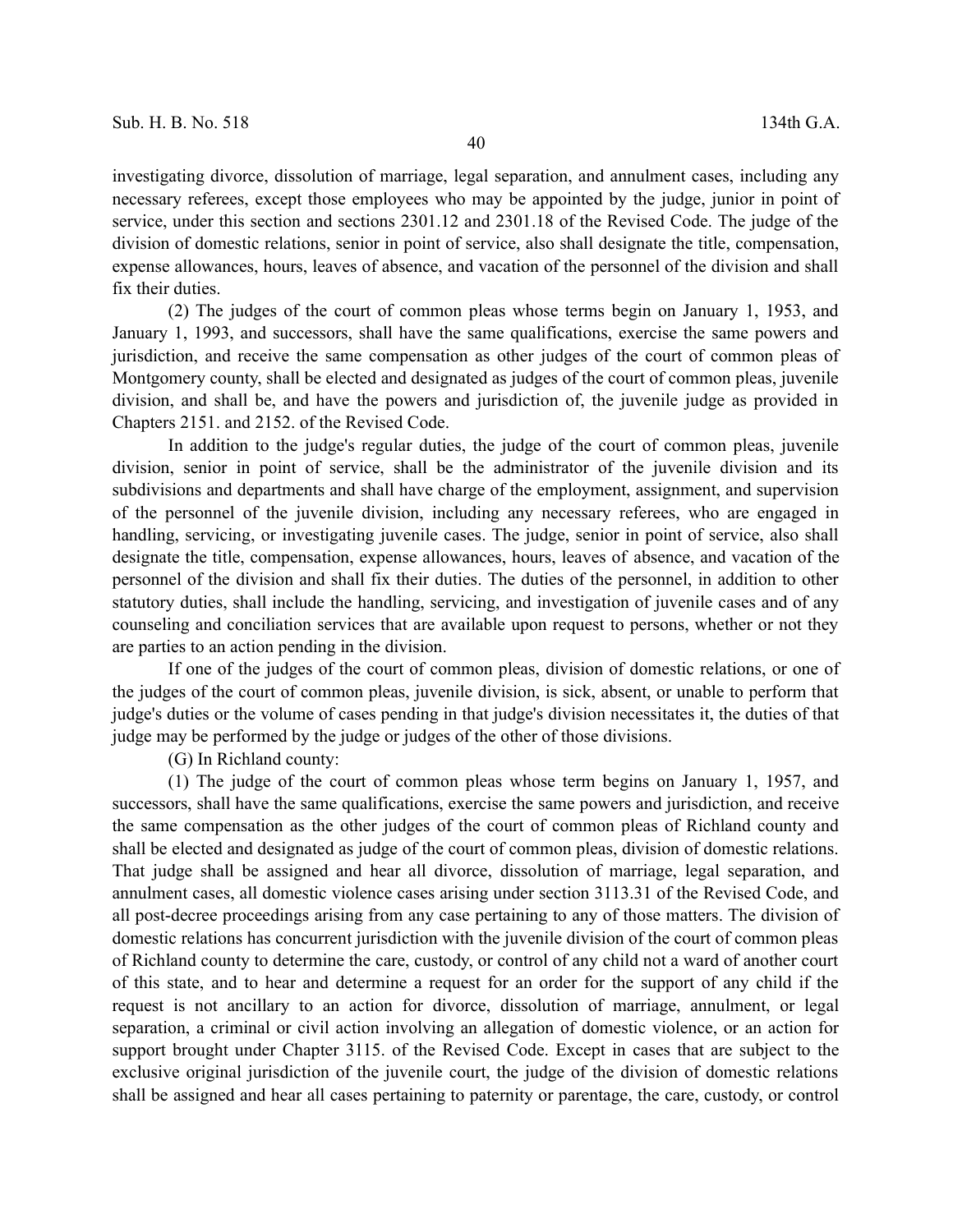of children, parenting time or visitation, child support, or the allocation of parental rights and responsibilities for the care of children, all proceedings arising under Chapter 3111. of the Revised Code, all proceedings arising under the uniform interstate family support act contained in Chapter 3115. of the Revised Code, and all post-decree proceedings arising from any case pertaining to any of those matters.

In addition to the judge's regular duties, the judge of the court of common pleas, division of domestic relations, shall be the administrator of the domestic relations division and its subdivisions and departments. The judge shall have charge of the employment, assignment, and supervision of the personnel of the domestic relations division, including any magistrates the judge considers necessary for the discharge of the judge's duties. The judge shall also designate the title, compensation, expense allowances, hours, leaves of absence, vacation, and other employment-related matters of the personnel of the division and shall fix their duties.

(2) The judge of the court of common pleas whose term begins on January 3, 2005, and successors, shall have the same qualifications, exercise the same powers and jurisdiction, and receive the same compensation as other judges of the court of common pleas of Richland county, shall be elected and designated as judge of the court of common pleas, juvenile division, and shall be, and have the powers and jurisdiction of, the juvenile judge as provided in Chapters 2151. and 2152. of the Revised Code. Except in cases that are subject to the exclusive original jurisdiction of the juvenile court, the judge of the juvenile division shall not have jurisdiction or the power to hear, and shall not be assigned, any case pertaining to paternity or parentage, the care, custody, or control of children, parenting time or visitation, child support, or the allocation of parental rights and responsibilities for the care of children or any post-decree proceeding arising from any case pertaining to any of those matters. The judge of the juvenile division shall not have jurisdiction or the power to hear, and shall not be assigned, any proceeding under the uniform interstate family support act contained in Chapter 3115. of the Revised Code.

In addition to the judge's regular duties, the judge of the juvenile division shall be the administrator of the juvenile division and its subdivisions and departments. The judge shall have charge of the employment, assignment, and supervision of the personnel of the juvenile division who are engaged in handling, servicing, or investigating juvenile cases, including any magistrates whom the judge considers necessary for the discharge of the judge's various duties.

The judge of the juvenile division also shall designate the title, compensation, expense allowances, hours, leaves of absence, and vacation of the personnel of the division and shall fix their duties. The duties of the personnel, in addition to other statutory duties, include the handling, servicing, and investigation of juvenile cases and providing any counseling, conciliation, and mediation services that the court makes available to persons, whether or not the persons are parties to an action pending in the court, who request the services.

(H)(1) In Stark county, the judges of the court of common pleas whose terms begin on January 1, 1953, January 2, 1959, and January 1, 1993, and successors, shall have the same qualifications, exercise the same powers and jurisdiction, and receive the same compensation as other judges of the court of common pleas of Stark county and shall be elected and designated as judges of the court of common pleas, family court division. They shall have all the powers relating to juvenile courts, and all cases under Chapters 2151. and 2152. of the Revised Code, all parentage proceedings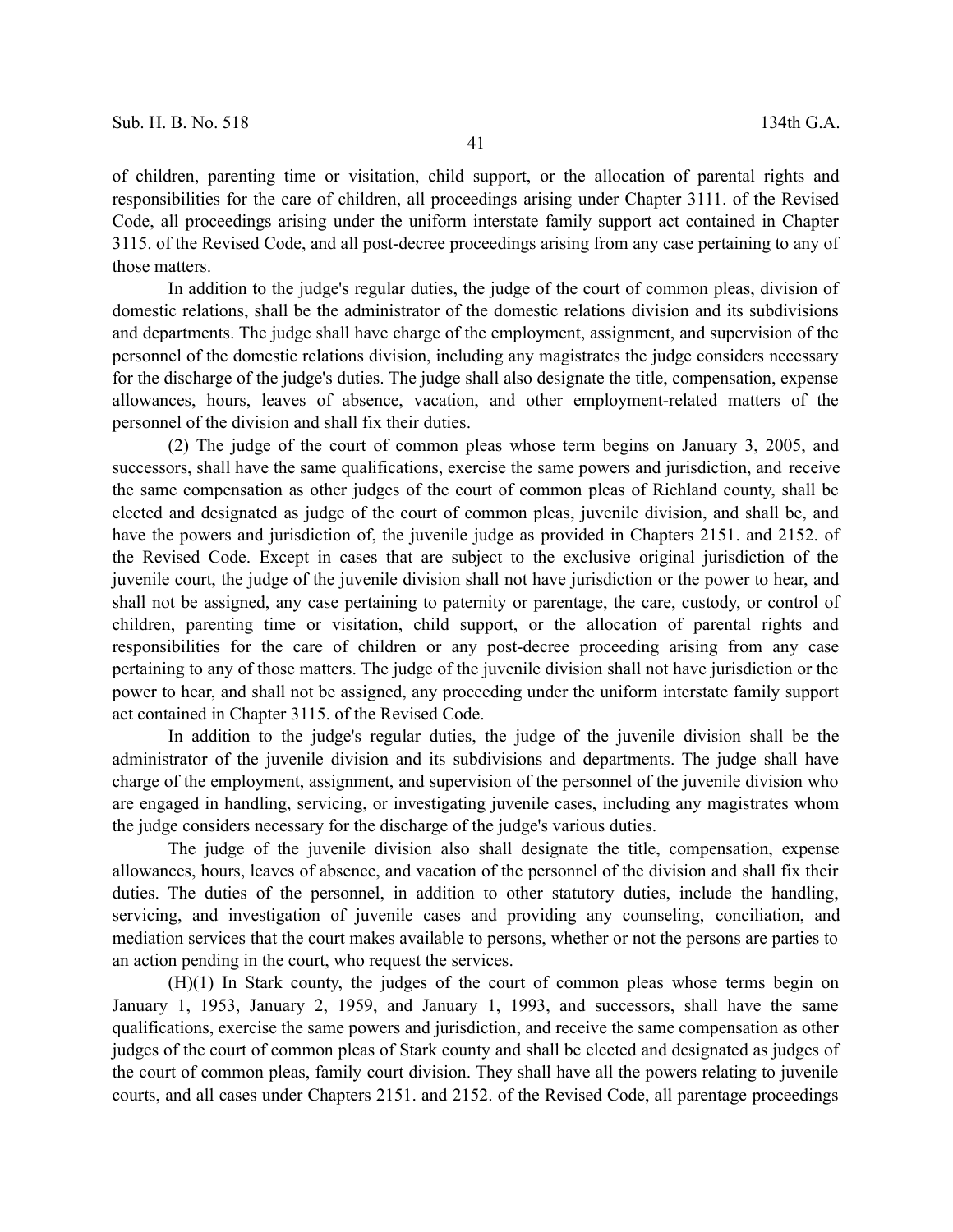over which the juvenile court has jurisdiction, and all divorce, dissolution of marriage, legal separation, and annulment cases, except cases that are assigned to some other judge of the court of common pleas for some special reason, shall be assigned to the judges.

(2) The judge of the family court division, second most senior in point of service, shall have charge of the employment and supervision of the personnel of the division engaged in handling, servicing, or investigating divorce, dissolution of marriage, legal separation, and annulment cases, and necessary referees required for the judge's respective court.

(3) The judge of the family court division, senior in point of service, shall be charged exclusively with the administration of sections 2151.13, 2151.16, 2151.17, and 2152.71 of the Revised Code and with the assignment and division of the work of the division and the employment and supervision of all other personnel of the division, including, but not limited to, that judge's necessary referees, but excepting those employees who may be appointed by the judge second most senior in point of service. The senior judge further shall serve in every other position in which the statutes permit or require a juvenile judge to serve.

(4) On and after September 29, 2015, all references in law to "the division of domestic relations," "the domestic relations division," "the domestic relations court," "the judge of the division of domestic relations," or "the judge of the domestic relations division" shall be construed, with respect to Stark county, as being references to "the family court division" or "the judge of the family court division."

(I) In Summit county:

(1) The judges of the court of common pleas whose terms begin on January 4, 1967, and January 6, 1993, and successors, shall have the same qualifications, exercise the same powers and jurisdiction, and receive the same compensation as other judges of the court of common pleas of Summit county and shall be elected and designated as judges of the court of common pleas, division of domestic relations. The judges of the division of domestic relations shall have assigned to them and hear all divorce, dissolution of marriage, legal separation, and annulment cases that come before the court. Except in cases that are subject to the exclusive original jurisdiction of the juvenile court, the judges of the division of domestic relations shall have assigned to them and hear all cases pertaining to paternity, custody, visitation, child support, or the allocation of parental rights and responsibilities for the care of children and all post-decree proceedings arising from any case pertaining to any of those matters. The judges of the division of domestic relations shall have assigned to them and hear all proceedings under the uniform interstate family support act contained in Chapter 3115. of the Revised Code.

The judge of the division of domestic relations, senior in point of service, shall be the administrator of the domestic relations division and its subdivisions and departments and shall have charge of the employment, assignment, and supervision of the personnel of the division, including any necessary referees, who are engaged in handling, servicing, or investigating divorce, dissolution of marriage, legal separation, and annulment cases. That judge also shall designate the title, compensation, expense allowances, hours, leaves of absence, and vacations of the personnel of the division and shall fix their duties. The duties of the personnel, in addition to other statutory duties, shall include the handling, servicing, and investigation of divorce, dissolution of marriage, legal separation, and annulment cases and of any counseling and conciliation services that are available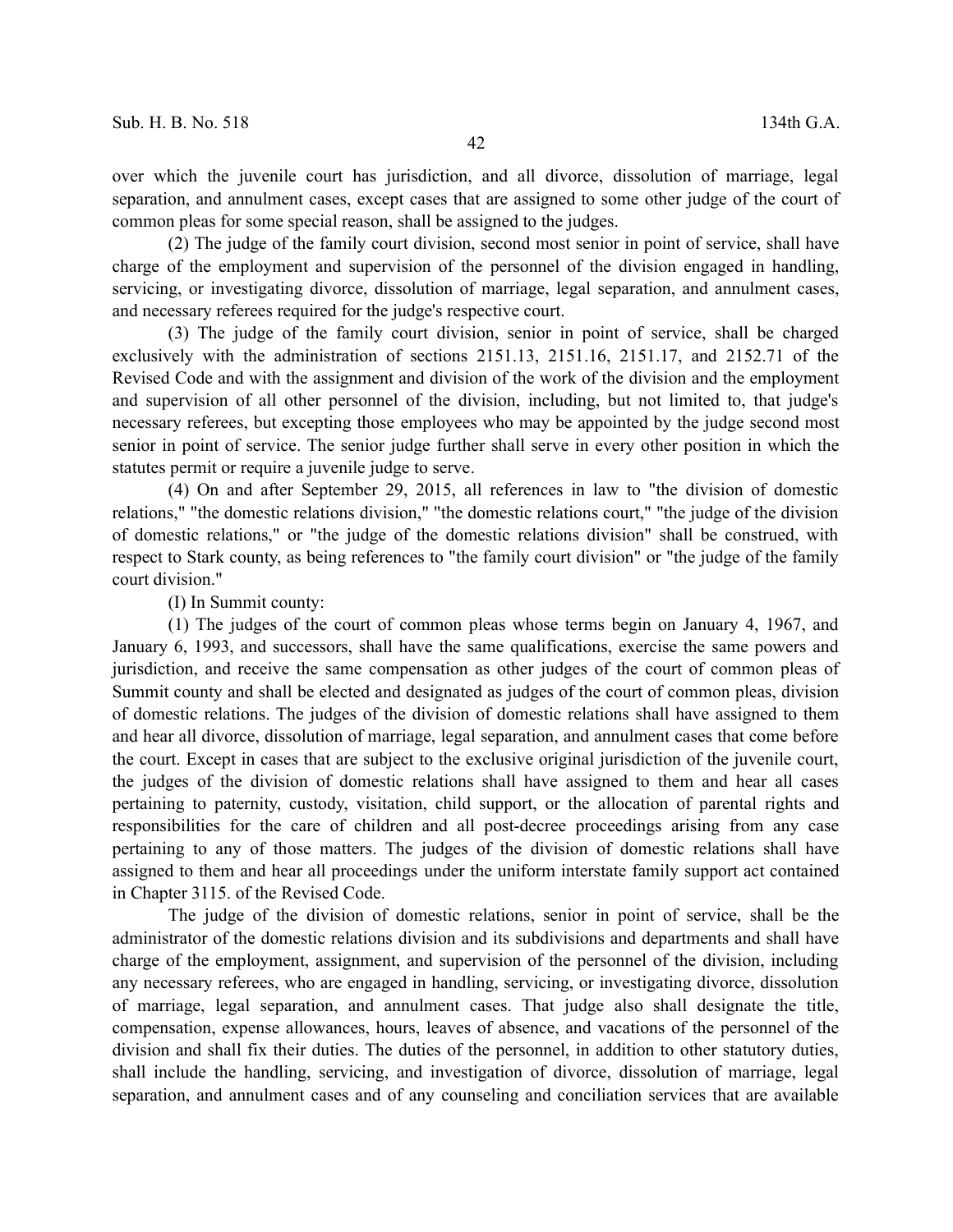upon request to all persons, whether or not they are parties to an action pending in the division.

(2) The judge of the court of common pleas whose term begins on January 1, 1955, and successors, shall have the same qualifications, exercise the same powers and jurisdiction, and receive the same compensation as other judges of the court of common pleas of Summit county, shall be elected and designated as judge of the court of common pleas, juvenile division, and shall be, and have the powers and jurisdiction of, the juvenile judge as provided in Chapters 2151. and 2152. of the Revised Code. Except in cases that are subject to the exclusive original jurisdiction of the juvenile court, the judge of the juvenile division shall not have jurisdiction or the power to hear, and shall not be assigned, any case pertaining to paternity, custody, visitation, child support, or the allocation of parental rights and responsibilities for the care of children or any post-decree proceeding arising from any case pertaining to any of those matters. The judge of the juvenile division shall not have jurisdiction or the power to hear, and shall not be assigned, any proceeding under the uniform interstate family support act contained in Chapter 3115. of the Revised Code.

The juvenile judge shall be the administrator of the juvenile division and its subdivisions and departments and shall have charge of the employment, assignment, and supervision of the personnel of the juvenile division, including any necessary referees, who are engaged in handling, servicing, or investigating juvenile cases. The judge also shall designate the title, compensation, expense allowances, hours, leaves of absence, and vacation of the personnel of the division and shall fix their duties. The duties of the personnel, in addition to other statutory duties, shall include the handling, servicing, and investigation of juvenile cases and of any counseling and conciliation services that are available upon request to persons, whether or not they are parties to an action pending in the division.

(J) In Trumbull county, the judges of the court of common pleas whose terms begin on January 1, 1953, and January 2, 1977, and successors, shall have the same qualifications, exercise the same powers and jurisdiction, and receive the same compensation as other judges of the court of common pleas of Trumbull county and shall be elected and designated as judges of the court of common pleas, division of domestic relations. They shall have all the powers relating to juvenile courts, and all cases under Chapters 2151. and 2152. of the Revised Code, all parentage proceedings over which the juvenile court has jurisdiction, and all divorce, dissolution of marriage, legal separation, and annulment cases shall be assigned to them, except cases that for some special reason are assigned to some other judge of the court of common pleas.

(K) In Butler county:

(1) The judges of the court of common pleas whose terms begin on January 1, 1957, and January 4, 1993, and successors, shall have the same qualifications, exercise the same powers and jurisdiction, and receive the same compensation as other judges of the court of common pleas of Butler county and shall be elected and designated as judges of the court of common pleas, division of domestic relations. The judges of the division of domestic relations shall have assigned to them all divorce, dissolution of marriage, legal separation, and annulment cases coming before the court, except in cases that for some special reason are assigned to some other judge of the court of common pleas. The judges of the division of domestic relations also have concurrent jurisdiction with judges of the juvenile division of the court of common pleas of Butler county with respect to and may hear cases to determine the custody, support, or custody and support of a child who is born of issue of a marriage and who is not the ward of another court of this state, cases commenced by a party of the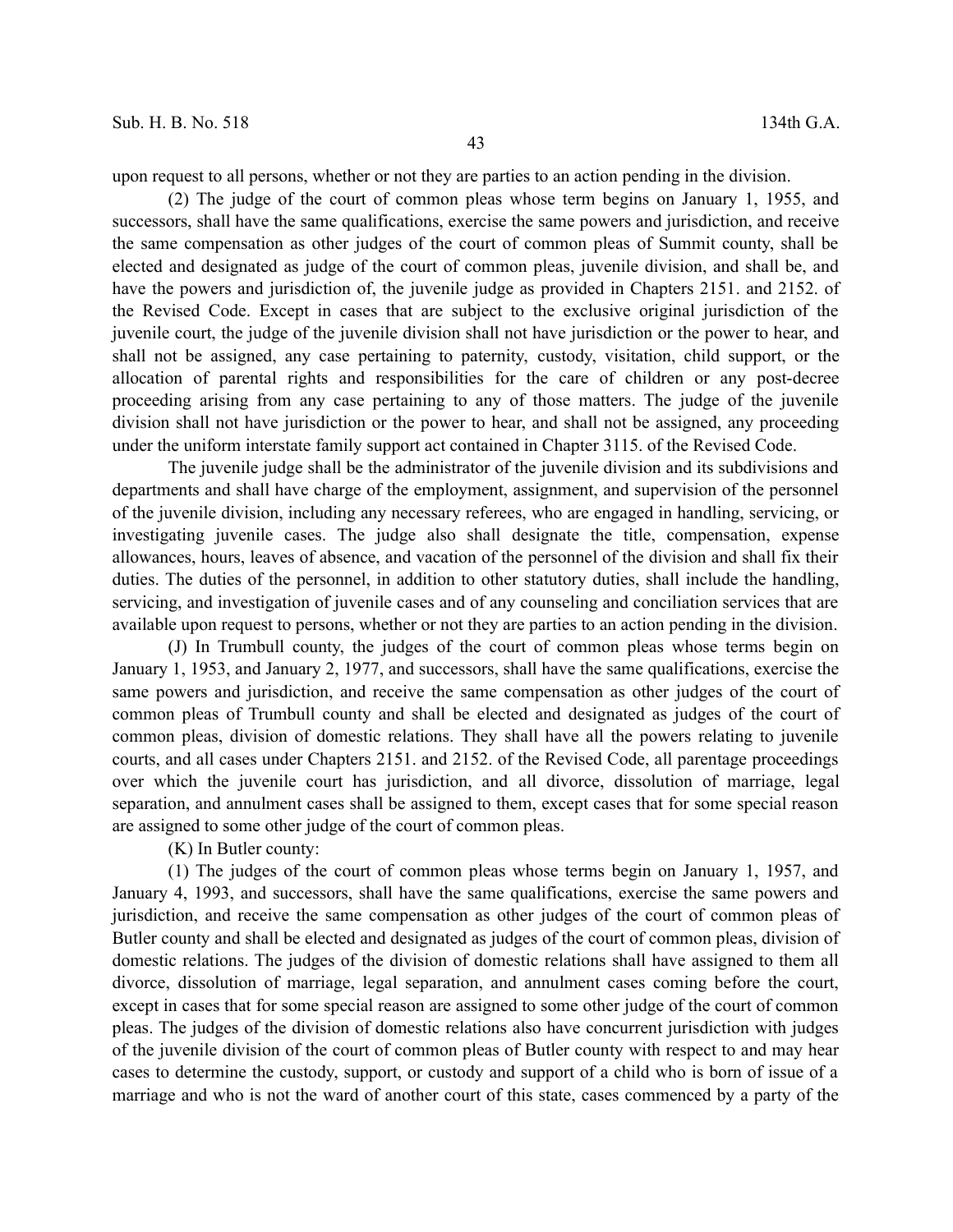marriage to obtain an order requiring support of any child when the request for that order is not ancillary to an action for divorce, dissolution of marriage, annulment, or legal separation, a criminal or civil action involving an allegation of domestic violence, an action for support under Chapter 3115. of the Revised Code, or an action that is within the exclusive original jurisdiction of the juvenile division of the court of common pleas of Butler county and that involves an allegation that the child is an abused, neglected, or dependent child, and post-decree proceedings and matters arising from those types of cases. The judge senior in point of service shall be charged with the assignment and division of the work of the division and with the employment and supervision of all other personnel of the domestic relations division.

The judge senior in point of service also shall designate the title, compensation, expense allowances, hours, leaves of absence, and vacations of the personnel of the division and shall fix their duties. The duties of the personnel, in addition to other statutory duties, shall include the handling, servicing, and investigation of divorce, dissolution of marriage, legal separation, and annulment cases and providing any counseling and conciliation services that the division makes available to persons, whether or not the persons are parties to an action pending in the division, who request the services.

(2) The judges of the court of common pleas whose terms begin on January 3, 1987, and January 2, 2003, and successors, shall have the same qualifications, exercise the same powers and jurisdiction, and receive the same compensation as other judges of the court of common pleas of Butler county, shall be elected and designated as judges of the court of common pleas, juvenile division, and shall be the juvenile judges as provided in Chapters 2151. and 2152. of the Revised Code, with the powers and jurisdictions conferred by those chapters. Except in cases that are subject to the exclusive original jurisdiction of the juvenile court, the judges of the juvenile division shall not have jurisdiction or the power to hear and shall not be assigned, but shall have the limited ability and authority to certify, any case commenced by a party of a marriage to determine the custody, support, or custody and support of a child who is born of issue of the marriage and who is not the ward of another court of this state when the request for the order in the case is not ancillary to an action for divorce, dissolution of marriage, annulment, or legal separation. The judge of the court of common pleas, juvenile division, who is senior in point of service, shall be the administrator of the juvenile division and its subdivisions and departments. The judge, senior in point of service, shall have charge of the employment, assignment, and supervision of the personnel of the juvenile division who are engaged in handling, servicing, or investigating juvenile cases, including any referees whom the judge considers necessary for the discharge of the judge's various duties.

The judge, senior in point of service, also shall designate the title, compensation, expense allowances, hours, leaves of absence, and vacation of the personnel of the division and shall fix their duties. The duties of the personnel, in addition to other statutory duties, include the handling, servicing, and investigation of juvenile cases and providing any counseling and conciliation services that the division makes available to persons, whether or not the persons are parties to an action pending in the division, who request the services.

(3) If a judge of the court of common pleas, division of domestic relations or juvenile division, is sick, absent, or unable to perform that judge's judicial duties or the volume of cases pending in the judge's division necessitates it, the duties of that judge shall be performed by the other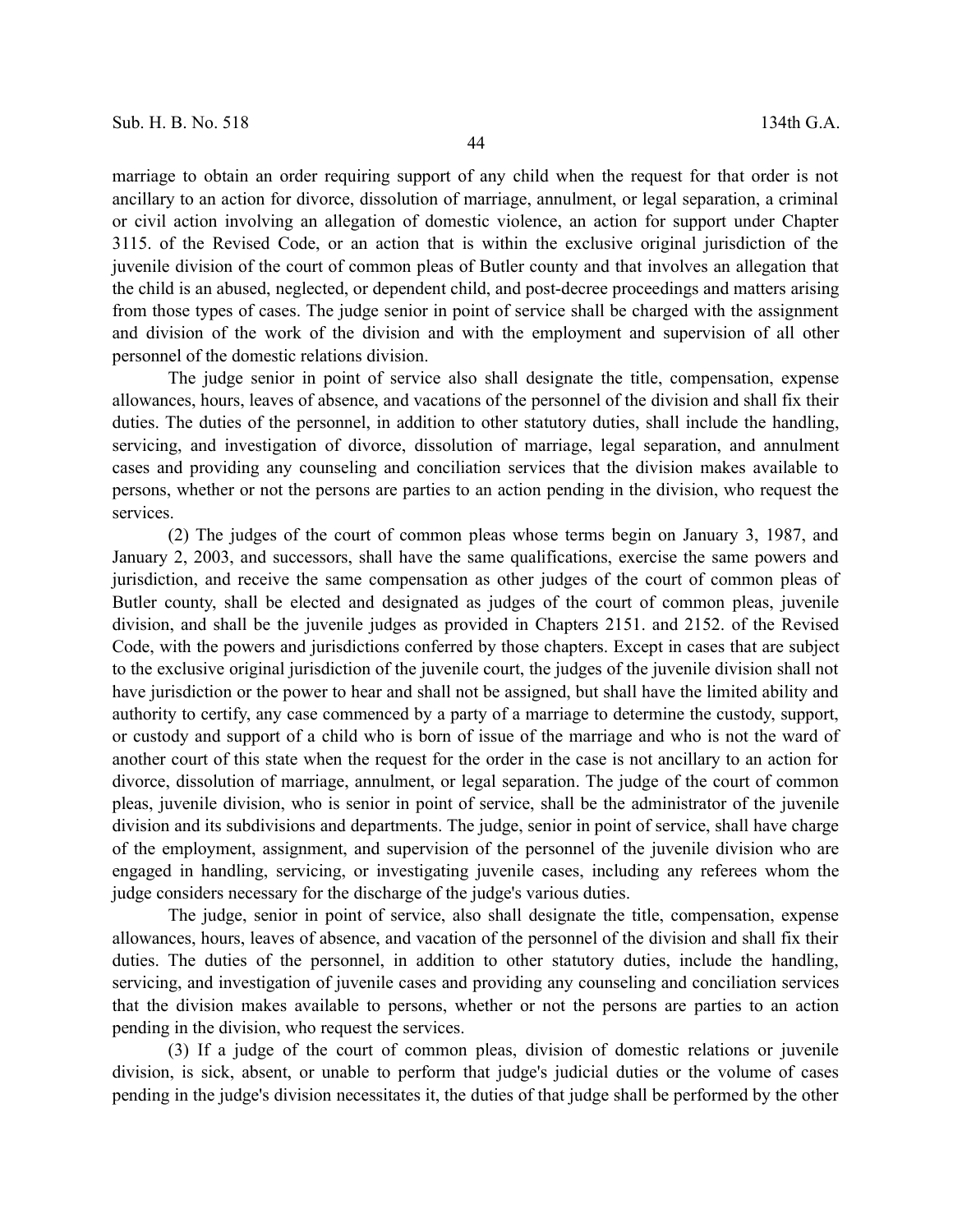judges of the domestic relations and juvenile divisions.

(L)(1) In Cuyahoga county, the judges of the court of common pleas whose terms begin on January 8, 1961, January 9, 1961, January 18, 1975, January 19, 1975, and January 13, 1987, and successors, shall have the same qualifications, exercise the same powers and jurisdiction, and receive the same compensation as other judges of the court of common pleas of Cuyahoga county and shall be elected and designated as judges of the court of common pleas, division of domestic relations. They shall have all the powers relating to all divorce, dissolution of marriage, legal separation, and annulment cases, except in cases that are assigned to some other judge of the court of common pleas for some special reason.

(2) The administrative judge is administrator of the domestic relations division and its subdivisions and departments and has the following powers concerning division personnel:

(a) Full charge of the employment, assignment, and supervision;

(b) Sole determination of compensation, duties, expenses, allowances, hours, leaves, and vacations.

(3) "Division personnel" include persons employed or referees engaged in hearing, servicing, investigating, counseling, or conciliating divorce, dissolution of marriage, legal separation and annulment matters.

(M) In Lake county:

(1) The judge of the court of common pleas whose term begins on January 2, 1961, and successors, shall have the same qualifications, exercise the same powers and jurisdiction, and receive the same compensation as the other judges of the court of common pleas of Lake county and shall be elected and designated as judge of the court of common pleas, division of domestic relations. The judge shall be assigned all the divorce, dissolution of marriage, legal separation, and annulment cases coming before the court, except in cases that for some special reason are assigned to some other judge of the court of common pleas. The judge shall be charged with the assignment and division of the work of the division and with the employment and supervision of all other personnel of the domestic relations division.

The judge also shall designate the title, compensation, expense allowances, hours, leaves of absence, and vacations of the personnel of the division and shall fix their duties. The duties of the personnel, in addition to other statutory duties, shall include the handling, servicing, and investigation of divorce, dissolution of marriage, legal separation, and annulment cases and providing any counseling and conciliation services that the division makes available to persons, whether or not the persons are parties to an action pending in the division, who request the services.

(2) The judge of the court of common pleas whose term begins on January 4, 1979, and successors, shall have the same qualifications, exercise the same powers and jurisdiction, and receive the same compensation as other judges of the court of common pleas of Lake county, shall be elected and designated as judge of the court of common pleas, juvenile division, and shall be the juvenile judge as provided in Chapters 2151. and 2152. of the Revised Code, with the powers and jurisdictions conferred by those chapters. The judge of the court of common pleas, juvenile division, shall be the administrator of the juvenile division and its subdivisions and departments. The judge shall have charge of the employment, assignment, and supervision of the personnel of the juvenile division who are engaged in handling, servicing, or investigating juvenile cases, including any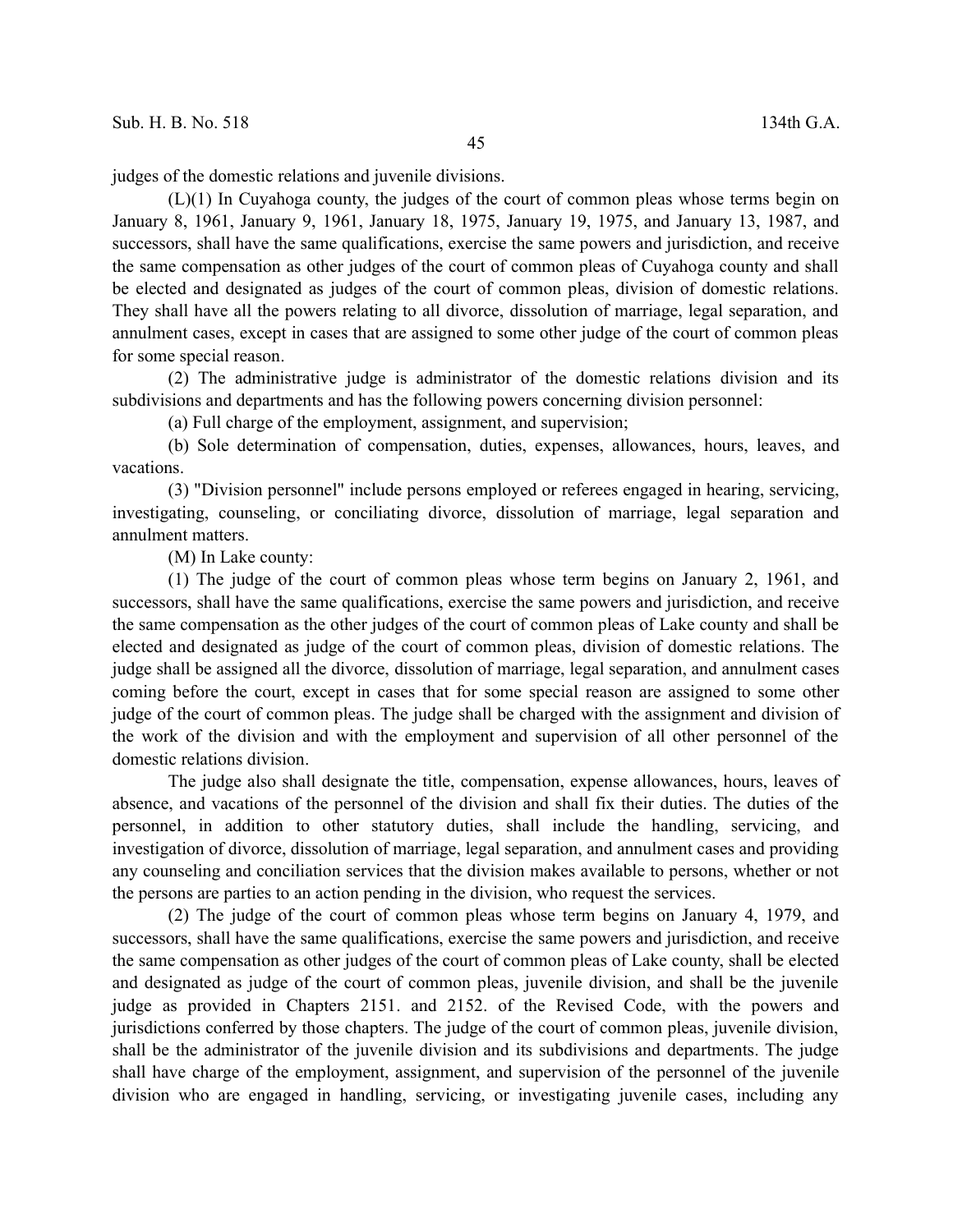referees whom the judge considers necessary for the discharge of the judge's various duties.

The judge also shall designate the title, compensation, expense allowances, hours, leaves of absence, and vacation of the personnel of the division and shall fix their duties. The duties of the personnel, in addition to other statutory duties, include the handling, servicing, and investigation of juvenile cases and providing any counseling and conciliation services that the division makes available to persons, whether or not the persons are parties to an action pending in the division, who request the services.

(3) If a judge of the court of common pleas, division of domestic relations or juvenile division, is sick, absent, or unable to perform that judge's judicial duties or the volume of cases pending in the judge's division necessitates it, the duties of that judge shall be performed by the other judges of the domestic relations and juvenile divisions.

(N) In Erie county:

(1) The judge of the court of common pleas whose term begins on January 2, 1971, and the successors to that judge whose terms begin before January 2, 2007, shall have the same qualifications, exercise the same powers and jurisdiction, and receive the same compensation as the other judge of the court of common pleas of Erie county and shall be elected and designated as judge of the court of common pleas, division of domestic relations. The judge shall have all the powers relating to juvenile courts, and shall be assigned all cases under Chapters 2151. and 2152. of the Revised Code, parentage proceedings over which the juvenile court has jurisdiction, and divorce, dissolution of marriage, legal separation, and annulment cases, except cases that for some special reason are assigned to some other judge.

On or after January 2, 2007, the judge of the court of common pleas who is elected in 2006 shall be the successor to the judge of the domestic relations division whose term expires on January 1, 2007, shall be designated as judge of the court of common pleas, juvenile division, and shall be the juvenile judge as provided in Chapters 2151. and 2152. of the Revised Code with the powers and jurisdictions conferred by those chapters.

(2) The judge of the court of common pleas, general division, whose term begins on January 1, 2005, and successors, the judge of the court of common pleas, general division whose term begins on January 2, 2005, and successors, and the judge of the court of common pleas, general division, whose term begins February 9, 2009, and successors, shall have assigned to them, in addition to all matters that are within the jurisdiction of the general division of the court of common pleas, all divorce, dissolution of marriage, legal separation, and annulment cases coming before the court, and all matters that are within the jurisdiction of the probate court under Chapter 2101., and other provisions, of the Revised Code.

(O) In Greene county:

(1) The judge of the court of common pleas whose term begins on January 1, 1961, and successors, shall have the same qualifications, exercise the same powers and jurisdiction, and receive the same compensation as the other judges of the court of common pleas of Greene county and shall be elected and designated as the judge of the court of common pleas, division of domestic relations. The judge shall be assigned all divorce, dissolution of marriage, legal separation, annulment, uniform reciprocal support enforcement, and domestic violence cases and all other cases related to domestic relations, except cases that for some special reason are assigned to some other judge of the court of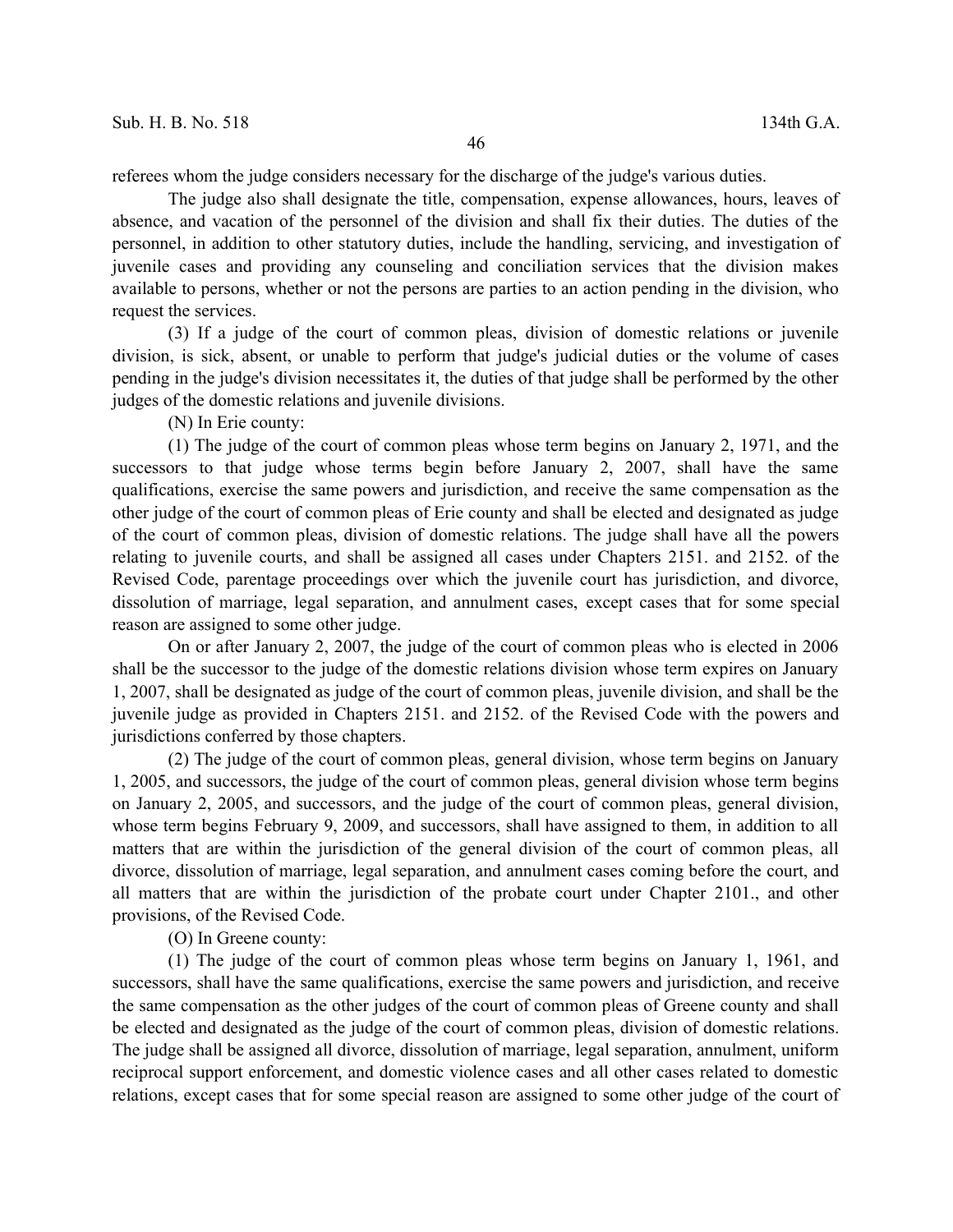common pleas.

The judge shall be charged with the assignment and division of the work of the division and with the employment and supervision of all other personnel of the division. The judge also shall designate the title, compensation, hours, leaves of absence, and vacations of the personnel of the division and shall fix their duties. The duties of the personnel of the division, in addition to other statutory duties, shall include the handling, servicing, and investigation of divorce, dissolution of marriage, legal separation, and annulment cases and the provision of counseling and conciliation services that the division considers necessary and makes available to persons who request the services, whether or not the persons are parties in an action pending in the division. The compensation for the personnel shall be paid from the overall court budget and shall be included in the appropriations for the existing judges of the general division of the court of common pleas.

(2) The judge of the court of common pleas whose term begins on January 1, 1995, and successors, shall have the same qualifications, exercise the same powers and jurisdiction, and receive the same compensation as the other judges of the court of common pleas of Greene county, shall be elected and designated as judge of the court of common pleas, juvenile division, and, on or after January 1, 1995, shall be the juvenile judge as provided in Chapters 2151. and 2152. of the Revised Code with the powers and jurisdiction conferred by those chapters. The judge of the court of common pleas, juvenile division, shall be the administrator of the juvenile division and its subdivisions and departments. The judge shall have charge of the employment, assignment, and supervision of the personnel of the juvenile division who are engaged in handling, servicing, or investigating juvenile cases, including any referees whom the judge considers necessary for the discharge of the judge's various duties.

The judge also shall designate the title, compensation, expense allowances, hours, leaves of absence, and vacation of the personnel of the division and shall fix their duties. The duties of the personnel, in addition to other statutory duties, include the handling, servicing, and investigation of juvenile cases and providing any counseling and conciliation services that the court makes available to persons, whether or not the persons are parties to an action pending in the court, who request the services.

(3) If one of the judges of the court of common pleas, general division, is sick, absent, or unable to perform that judge's judicial duties or the volume of cases pending in the general division necessitates it, the duties of that judge of the general division shall be performed by the judge of the division of domestic relations and the judge of the juvenile division.

(P) In Portage county, the judge of the court of common pleas, whose term begins January 2, 1987, and successors, shall have the same qualifications, exercise the same powers and jurisdiction, and receive the same compensation as the other judges of the court of common pleas of Portage county and shall be elected and designated as judge of the court of common pleas, division of domestic relations. The judge shall be assigned all divorce, dissolution of marriage, legal separation, and annulment cases coming before the court, all cases arising under Chapter 3111. of the Revised Code, all proceedings involving child support, the allocation of parental rights and responsibilities for the care of children and the designation for the children of a place of residence and legal custodian, parenting time, and visitation, all proceedings arising under the uniform interstate family support act contained in Chapter 3115. of the Revised Code, all proceedings arising under sections 3119.96 to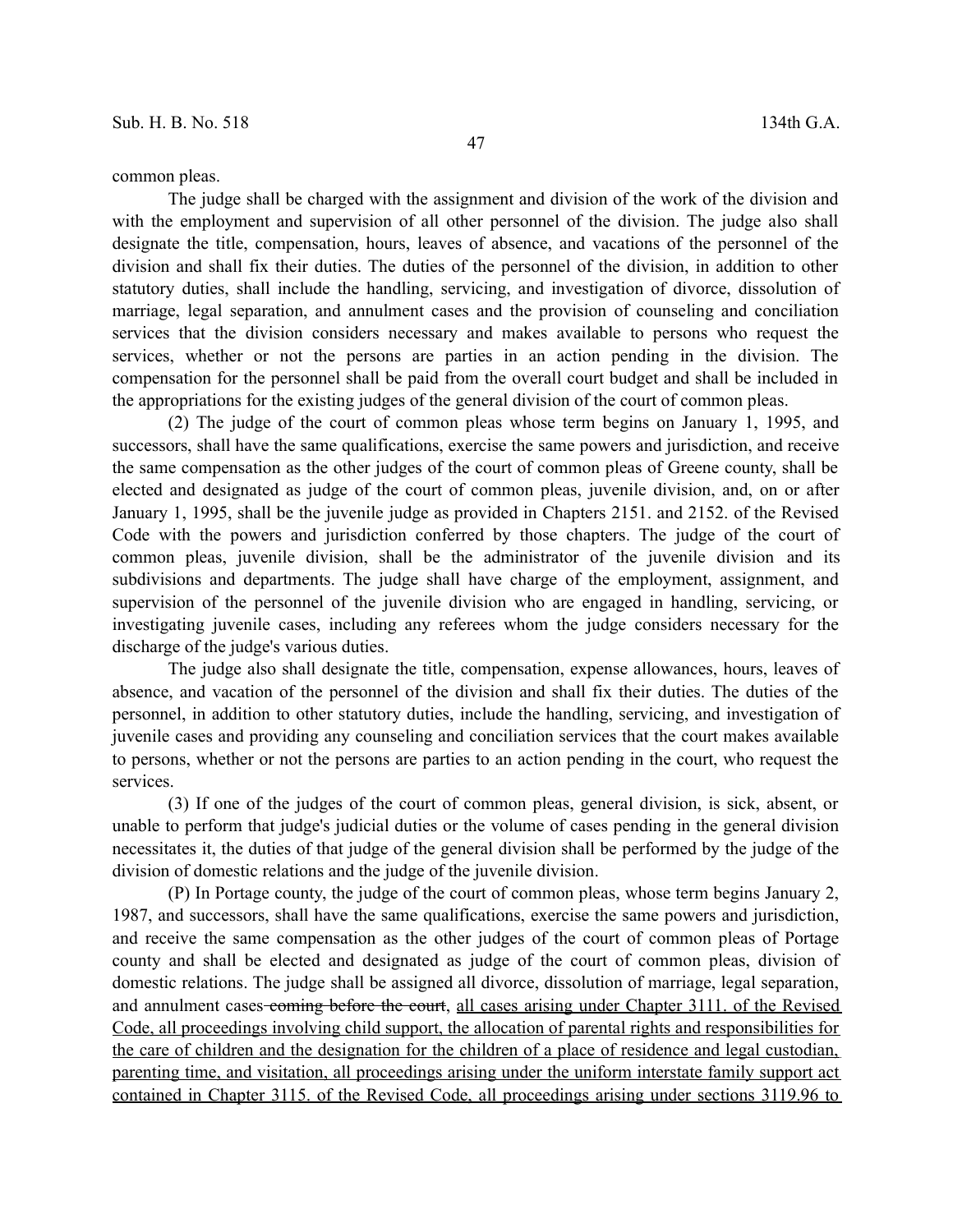3119.967 of the Revised Code, all proceedings arising under the uniform child custody jurisdiction and enforcement act contained in Chapter 3127. of the Revised Code, and all post-decree proceedings and matters arising from those cases and proceedings, except in cases that for some special reason are assigned to some other judge of the court of common pleas. The judge shall be charged with the assignment and division of the work of the division and with the employment and supervision of all other personnel of the domestic relations division.

The judge also shall designate the title, compensation, expense allowances, hours, leaves of absence, and vacations of the personnel of the division and shall fix their duties. The duties of the personnel, in addition to other statutory duties, shall include the handling, servicing, and investigation of divorce, dissolution of marriage, legal separation, and annulment cases, cases arising under Chapter 3111. of the Revised Code, proceedings involving child support, the allocation of parental rights and responsibilities for the care of children and the designation for the children of a place of residence and legal custodian, parenting time, and visitation, proceedings arising under the uniform interstate family support act contained in Chapter 3115. of the Revised Code, proceedings arising under sections 3119.96 to 3119.967 of the Revised Code, and proceedings arising under the uniform child custody jurisdiction and enforcement act contained in Chapter 3127. of the Revised Code, and providing any counseling and conciliation services that the division makes available to persons, whether or not the persons are parties to an action pending in the division, who request the services.

(Q) In Clermont county, the judge of the court of common pleas, whose term begins January 2, 1987, and successors, shall have the same qualifications, exercise the same powers and jurisdiction, and receive the same compensation as the other judges of the court of common pleas of Clermont county and shall be elected and designated as judge of the court of common pleas, division of domestic relations. The judge shall be assigned all divorce, dissolution of marriage, legal separation, and annulment cases coming before the court, except in cases that for some special reason are assigned to some other judge of the court of common pleas. The judge shall be charged with the assignment and division of the work of the division and with the employment and supervision of all other personnel of the domestic relations division.

The judge also shall designate the title, compensation, expense allowances, hours, leaves of absence, and vacations of the personnel of the division and shall fix their duties. The duties of the personnel, in addition to other statutory duties, shall include the handling, servicing, and investigation of divorce, dissolution of marriage, legal separation, and annulment cases and providing any counseling and conciliation services that the division makes available to persons, whether or not the persons are parties to an action pending in the division, who request the services.

(R) In Warren county, the judge of the court of common pleas, whose term begins January 1, 1987, and successors, shall have the same qualifications, exercise the same powers and jurisdiction, and receive the same compensation as the other judges of the court of common pleas of Warren county and shall be elected and designated as judge of the court of common pleas, division of domestic relations. The judge shall be assigned all divorce, dissolution of marriage, legal separation, and annulment cases coming before the court, except in cases that for some special reason are assigned to some other judge of the court of common pleas. The judge shall be charged with the assignment and division of the work of the division and with the employment and supervision of all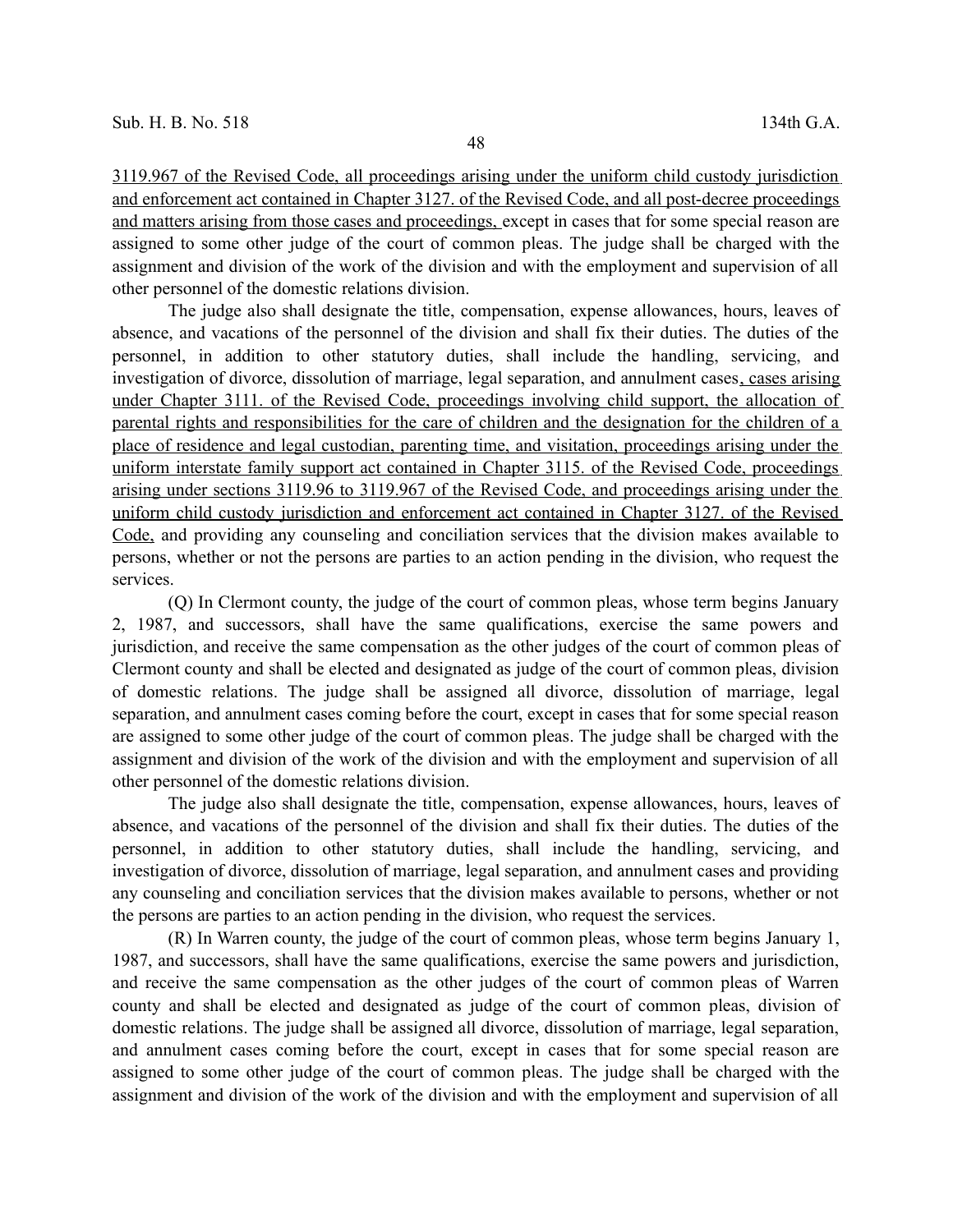other personnel of the domestic relations division.

The judge also shall designate the title, compensation, expense allowances, hours, leaves of absence, and vacations of the personnel of the division and shall fix their duties. The duties of the personnel, in addition to other statutory duties, shall include the handling, servicing, and investigation of divorce, dissolution of marriage, legal separation, and annulment cases and providing any counseling and conciliation services that the division makes available to persons, whether or not the persons are parties to an action pending in the division, who request the services.

(S) In Licking county, the judges of the court of common pleas, whose terms begin on January 1, 1991, and January 1, 2005, and successors, shall have the same qualifications, exercise the same powers and jurisdiction, and receive the same compensation as the other judges of the court of common pleas of Licking county and shall be elected and designated as judges of the court of common pleas, division of domestic relations. The judges shall be assigned all divorce, dissolution of marriage, legal separation, and annulment cases, all cases arising under Chapter 3111. of the Revised Code, all proceedings involving child support, the allocation of parental rights and responsibilities for the care of children and the designation for the children of a place of residence and legal custodian, parenting time, and visitation, and all post-decree proceedings and matters arising from those cases and proceedings, except in cases that for some special reason are assigned to another judge of the court of common pleas. The administrative judge of the division of domestic relations shall be charged with the assignment and division of the work of the division and with the employment and supervision of the personnel of the division.

The administrative judge of the division of domestic relations shall designate the title, compensation, expense allowances, hours, leaves of absence, and vacations of the personnel of the division and shall fix the duties of the personnel of the division. The duties of the personnel of the division, in addition to other statutory duties, shall include the handling, servicing, and investigation of divorce, dissolution of marriage, legal separation, and annulment cases, cases arising under Chapter 3111. of the Revised Code, and proceedings involving child support, the allocation of parental rights and responsibilities for the care of children and the designation for the children of a place of residence and legal custodian, parenting time, and visitation and providing any counseling and conciliation services that the division makes available to persons, whether or not the persons are parties to an action pending in the division, who request the services.

(T) In Allen county, the judge of the court of common pleas, whose term begins January 1, 1993, and successors, shall have the same qualifications, exercise the same powers and jurisdiction, and receive the same compensation as the other judges of the court of common pleas of Allen county and shall be elected and designated as judge of the court of common pleas, division of domestic relations. The judge shall be assigned all divorce, dissolution of marriage, legal separation, and annulment cases, all cases arising under Chapter 3111. of the Revised Code, all proceedings involving child support, the allocation of parental rights and responsibilities for the care of children and the designation for the children of a place of residence and legal custodian, parenting time, and visitation, and all post-decree proceedings and matters arising from those cases and proceedings, except in cases that for some special reason are assigned to another judge of the court of common pleas. The judge shall be charged with the assignment and division of the work of the division and with the employment and supervision of the personnel of the division.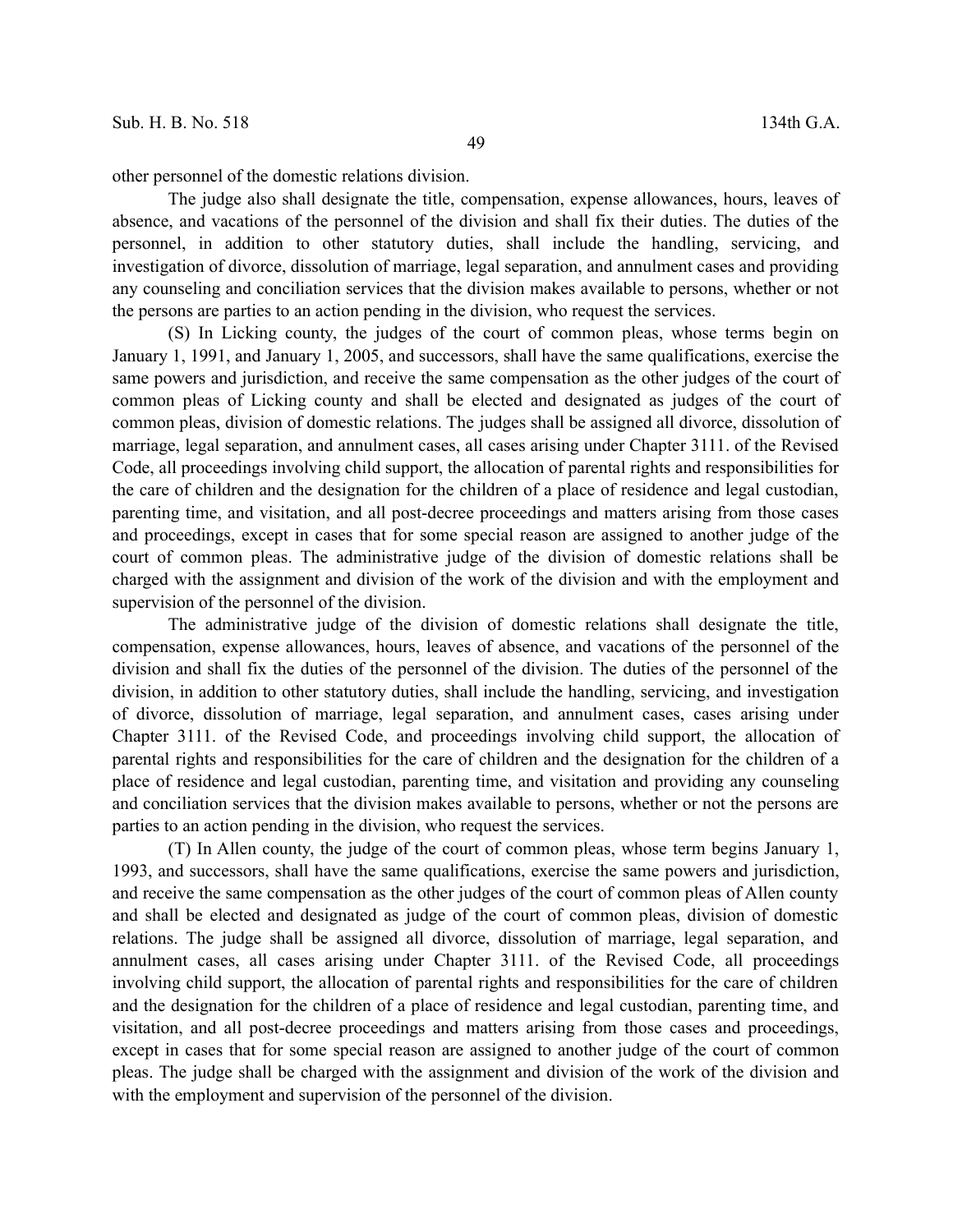The judge shall designate the title, compensation, expense allowances, hours, leaves of absence, and vacations of the personnel of the division and shall fix the duties of the personnel of the division. The duties of the personnel of the division, in addition to other statutory duties, shall include the handling, servicing, and investigation of divorce, dissolution of marriage, legal separation, and annulment cases, cases arising under Chapter 3111. of the Revised Code, and proceedings involving child support, the allocation of parental rights and responsibilities for the care of children and the designation for the children of a place of residence and legal custodian, parenting time, and visitation, and providing any counseling and conciliation services that the division makes available to persons, whether or not the persons are parties to an action pending in the division, who request the services.

(U) In Medina county, the judge of the court of common pleas whose term begins January 1, 1995, and successors, shall have the same qualifications, exercise the same powers and jurisdiction, and receive the same compensation as other judges of the court of common pleas of Medina county and shall be elected and designated as judge of the court of common pleas, division of domestic relations. The judge shall be assigned all divorce, dissolution of marriage, legal separation, and annulment cases, all cases arising under Chapter 3111. of the Revised Code, all proceedings involving child support, the allocation of parental rights and responsibilities for the care of children and the designation for the children of a place of residence and legal custodian, parenting time, and visitation, and all post-decree proceedings and matters arising from those cases and proceedings, except in cases that for some special reason are assigned to another judge of the court of common pleas. The judge shall be charged with the assignment and division of the work of the division and with the employment and supervision of the personnel of the division.

The judge shall designate the title, compensation, expense allowances, hours, leaves of absence, and vacations of the personnel of the division and shall fix the duties of the personnel of the division. The duties of the personnel, in addition to other statutory duties, include the handling, servicing, and investigation of divorce, dissolution of marriage, legal separation, and annulment cases, cases arising under Chapter 3111. of the Revised Code, and proceedings involving child support, the allocation of parental rights and responsibilities for the care of children and the designation for the children of a place of residence and legal custodian, parenting time, and visitation, and providing counseling and conciliation services that the division makes available to persons, whether or not the persons are parties to an action pending in the division, who request the services.

(V) In Fairfield county, the judge of the court of common pleas whose term begins January 2, 1995, and successors, shall have the same qualifications, exercise the same powers and jurisdiction, and receive the same compensation as the other judges of the court of common pleas of Fairfield county and shall be elected and designated as judge of the court of common pleas, division of domestic relations. The judge shall be assigned all divorce, dissolution of marriage, legal separation, and annulment cases, all cases arising under Chapter 3111. of the Revised Code, all proceedings involving child support, the allocation of parental rights and responsibilities for the care of children and the designation for the children of a place of residence and legal custodian, parenting time, and visitation, and all post-decree proceedings and matters arising from those cases and proceedings, except in cases that for some special reason are assigned to another judge of the court of common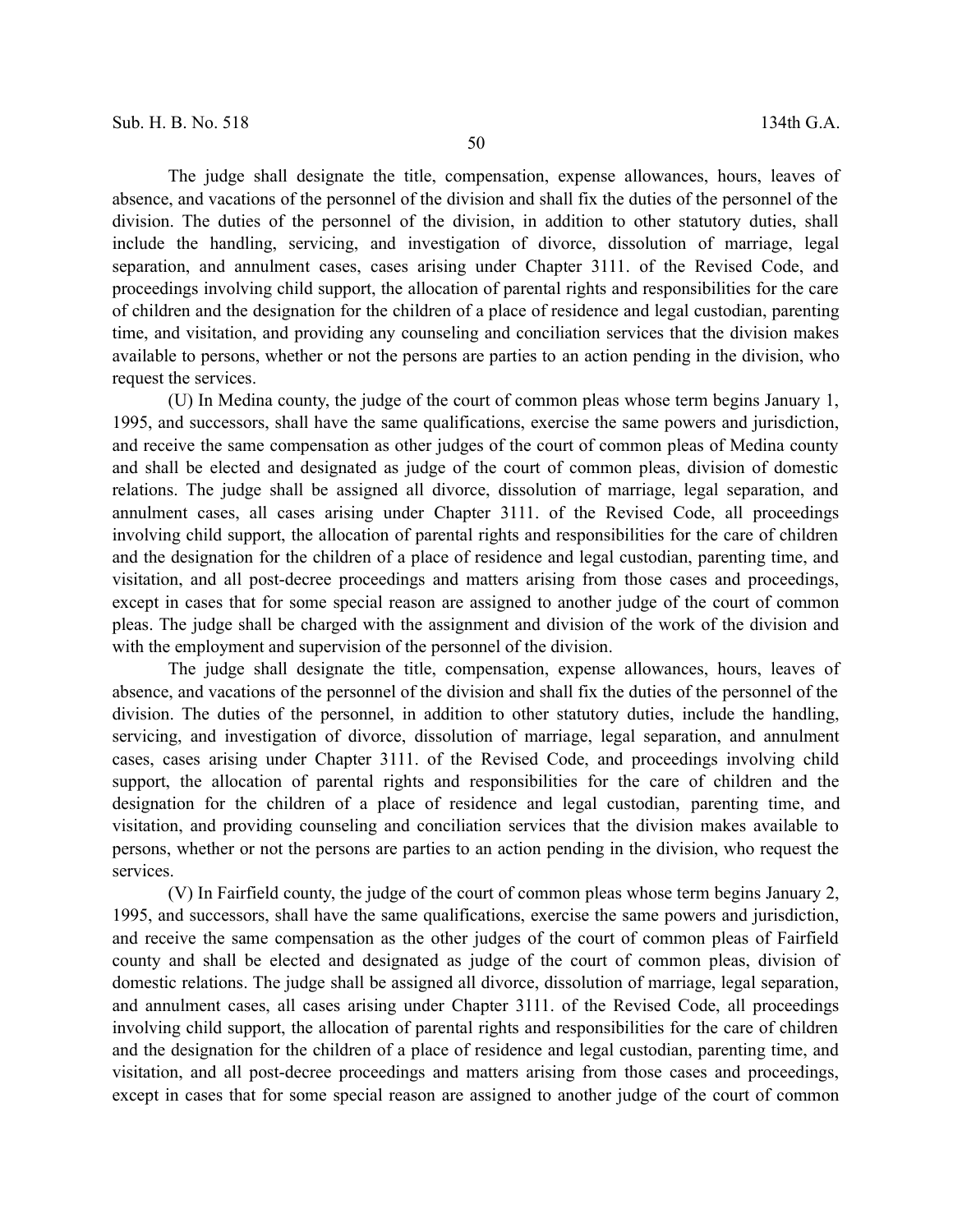pleas. The judge also has concurrent jurisdiction with the probate-juvenile division of the court of common pleas of Fairfield county with respect to and may hear cases to determine the custody of a child, as defined in section 2151.011 of the Revised Code, who is not the ward of another court of this state, cases that are commenced by a parent, guardian, or custodian of a child, as defined in section 2151.011 of the Revised Code, to obtain an order requiring a parent of the child to pay child support for that child when the request for that order is not ancillary to an action for divorce, dissolution of marriage, annulment, or legal separation, a criminal or civil action involving an allegation of domestic violence, an action for support under Chapter 3115. of the Revised Code, or an action that is within the exclusive original jurisdiction of the probate-juvenile division of the court of common pleas of Fairfield county and that involves an allegation that the child is an abused, neglected, or dependent child, and post-decree proceedings and matters arising from those types of cases.

The judge of the domestic relations division shall be charged with the assignment and division of the work of the division and with the employment and supervision of the personnel of the division.

The judge shall designate the title, compensation, expense allowances, hours, leaves of absence, and vacations of the personnel of the division and shall fix the duties of the personnel of the division. The duties of the personnel of the division, in addition to other statutory duties, shall include the handling, servicing, and investigation of divorce, dissolution of marriage, legal separation, and annulment cases, cases arising under Chapter 3111. of the Revised Code, and proceedings involving child support, the allocation of parental rights and responsibilities for the care of children and the designation for the children of a place of residence and legal custodian, parenting time, and visitation, and providing any counseling and conciliation services that the division makes available to persons, regardless of whether the persons are parties to an action pending in the division, who request the services. When the judge hears a case to determine the custody of a child, as defined in section 2151.011 of the Revised Code, who is not the ward of another court of this state or a case that is commenced by a parent, guardian, or custodian of a child, as defined in section 2151.011 of the Revised Code, to obtain an order requiring a parent of the child to pay child support for that child when the request for that order is not ancillary to an action for divorce, dissolution of marriage, annulment, or legal separation, a criminal or civil action involving an allegation of domestic violence, an action for support under Chapter 3115. of the Revised Code, or an action that is within the exclusive original jurisdiction of the probate-juvenile division of the court of common pleas of Fairfield county and that involves an allegation that the child is an abused, neglected, or dependent child, the duties of the personnel of the domestic relations division also include the handling, servicing, and investigation of those types of cases.

(W)(1) In Clark county, the judge of the court of common pleas whose term begins on January 2, 1995, and successors, shall have the same qualifications, exercise the same powers and jurisdiction, and receive the same compensation as other judges of the court of common pleas of Clark county and shall be elected and designated as judge of the court of common pleas, domestic relations division. The judge shall have all the powers relating to juvenile courts, and all cases under Chapters 2151. and 2152. of the Revised Code and all parentage proceedings under Chapter 3111. of the Revised Code over which the juvenile court has jurisdiction shall be assigned to the judge of the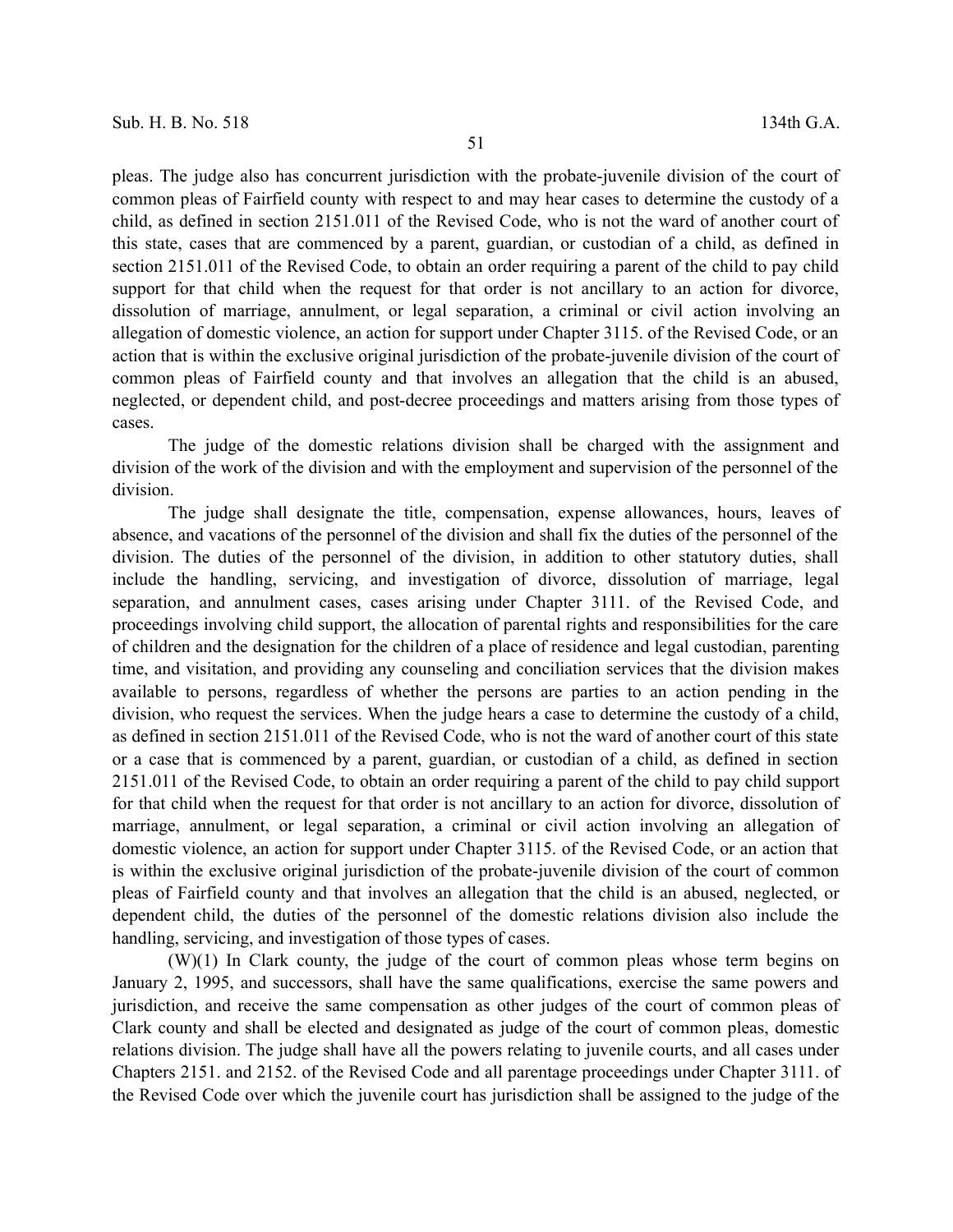division of domestic relations. All divorce, dissolution of marriage, legal separation, annulment, uniform reciprocal support enforcement, and other cases related to domestic relations shall be assigned to the domestic relations division, and the presiding judge of the court of common pleas shall assign the cases to the judge of the domestic relations division and the judges of the general division.

(2) In addition to the judge's regular duties, the judge of the division of domestic relations shall serve on the children services board and the county advisory board.

(3) If the judge of the court of common pleas of Clark county, division of domestic relations, is sick, absent, or unable to perform that judge's judicial duties or if the presiding judge of the court of common pleas of Clark county determines that the volume of cases pending in the division of domestic relations necessitates it, the duties of the judge of the division of domestic relations shall be performed by the judges of the general division or probate division of the court of common pleas of Clark county, as assigned for that purpose by the presiding judge of that court, and the judges so assigned shall act in conjunction with the judge of the division of domestic relations of that court.

(X) In Scioto county, the judge of the court of common pleas whose term begins January 2, 1995, and successors, shall have the same qualifications, exercise the same powers and jurisdiction, and receive the same compensation as other judges of the court of common pleas of Scioto county and shall be elected and designated as judge of the court of common pleas, division of domestic relations. The judge shall be assigned all divorce, dissolution of marriage, legal separation, and annulment cases, all cases arising under Chapter 3111. of the Revised Code, all proceedings involving child support, the allocation of parental rights and responsibilities for the care of children and the designation for the children of a place of residence and legal custodian, parenting time, visitation, and all post-decree proceedings and matters arising from those cases and proceedings, except in cases that for some special reason are assigned to another judge of the court of common pleas. The judge shall be charged with the assignment and division of the work of the division and with the employment and supervision of the personnel of the division.

The judge shall designate the title, compensation, expense allowances, hours, leaves of absence, and vacations of the personnel of the division and shall fix the duties of the personnel of the division. The duties of the personnel, in addition to other statutory duties, include the handling, servicing, and investigation of divorce, dissolution of marriage, legal separation, and annulment cases, cases arising under Chapter 3111. of the Revised Code, and proceedings involving child support, the allocation of parental rights and responsibilities for the care of children and the designation for the children of a place of residence and legal custodian, parenting time, and visitation, and providing counseling and conciliation services that the division makes available to persons, whether or not the persons are parties to an action pending in the division, who request the services.

(Y) In Auglaize county, the judge of the probate and juvenile divisions of the Auglaize county court of common pleas also shall be the administrative judge of the domestic relations division of the court and shall be assigned all divorce, dissolution of marriage, legal separation, and annulment cases coming before the court. The judge shall have all powers as administrator of the domestic relations division and shall have charge of the personnel engaged in handling, servicing, or investigating divorce, dissolution of marriage, legal separation, and annulment cases, including any referees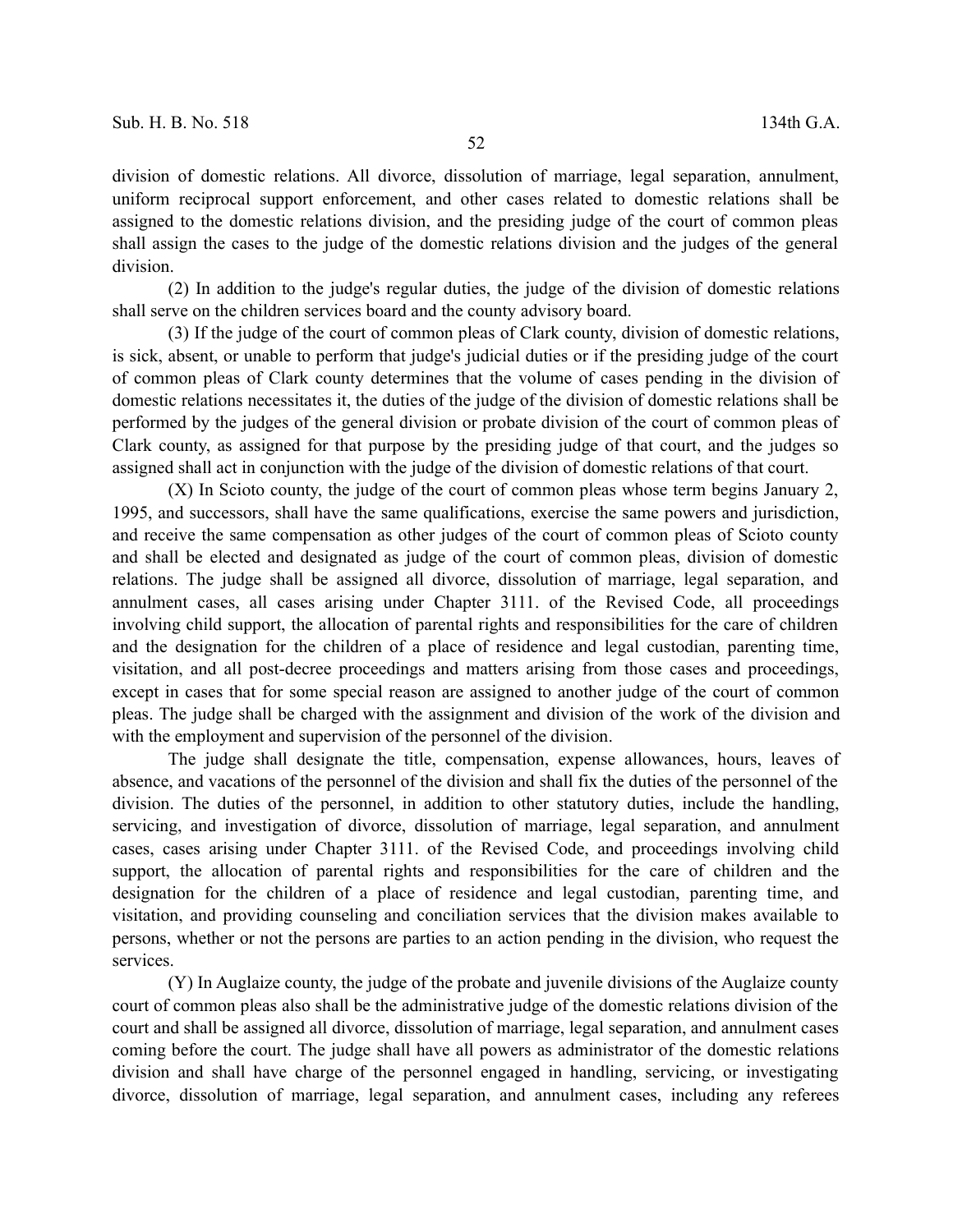considered necessary for the discharge of the judge's various duties.

 $(Z)(1)$  In Marion county, the judge of the court of common pleas whose term begins on February 9, 1999, and the successors to that judge, shall have the same qualifications, exercise the same powers and jurisdiction, and receive the same compensation as the other judges of the court of common pleas of Marion county and shall be elected and designated as judge of the court of common pleas, domestic relations-juvenile-probate division. Except as otherwise specified in this division, that judge, and the successors to that judge, shall have all the powers relating to juvenile courts, and all cases under Chapters 2151. and 2152. of the Revised Code, all cases arising under Chapter 3111. of the Revised Code, all divorce, dissolution of marriage, legal separation, and annulment cases, all proceedings involving child support, the allocation of parental rights and responsibilities for the care of children and the designation for the children of a place of residence and legal custodian, parenting time, and visitation, and all post-decree proceedings and matters arising from those cases and proceedings shall be assigned to that judge and the successors to that judge. Except as provided in division  $(Z)(2)$  of this section and notwithstanding any other provision of any section of the Revised Code, on and after February 9, 2003, the judge of the court of common pleas of Marion county whose term begins on February 9, 1999, and the successors to that judge, shall have all the powers relating to the probate division of the court of common pleas of Marion county in addition to the powers previously specified in this division, and shall exercise concurrent jurisdiction with the judge of the probate division of that court over all matters that are within the jurisdiction of the probate division of that court under Chapter 2101., and other provisions, of the Revised Code in addition to the jurisdiction of the domestic relations-juvenile-probate division of that court otherwise specified in division  $(Z)(1)$  of this section.

(2) The judge of the domestic relations-juvenile-probate division of the court of common pleas of Marion county or the judge of the probate division of the court of common pleas of Marion county, whichever of those judges is senior in total length of service on the court of common pleas of Marion county, regardless of the division or divisions of service, shall serve as the clerk of the probate division of the court of common pleas of Marion county.

(3) On and after February 9, 2003, all references in law to "the probate court," "the probate judge," "the juvenile court," or "the judge of the juvenile court" shall be construed, with respect to Marion county, as being references to both "the probate division" and "the domestic relationsjuvenile-probate division" and as being references to both "the judge of the probate division" and "the judge of the domestic relations- juvenile-probate division." On and after February 9, 2003, all references in law to "the clerk of the probate court" shall be construed, with respect to Marion county, as being references to the judge who is serving pursuant to division  $(Z)(2)$  of this section as the clerk of the probate division of the court of common pleas of Marion county.

(AA) In Muskingum county, the judge of the court of common pleas whose term begins on January 2, 2003, and successors, shall have the same qualifications, exercise the same powers and jurisdiction, and receive the same compensation as the other judges of the court of common pleas of Muskingum county and shall be elected and designated as the judge of the court of common pleas, division of domestic relations. The judge shall be assigned all divorce, dissolution of marriage, legal separation, and annulment cases, all cases arising under Chapter 3111. of the Revised Code, all proceedings involving child support, the allocation of parental rights and responsibilities for the care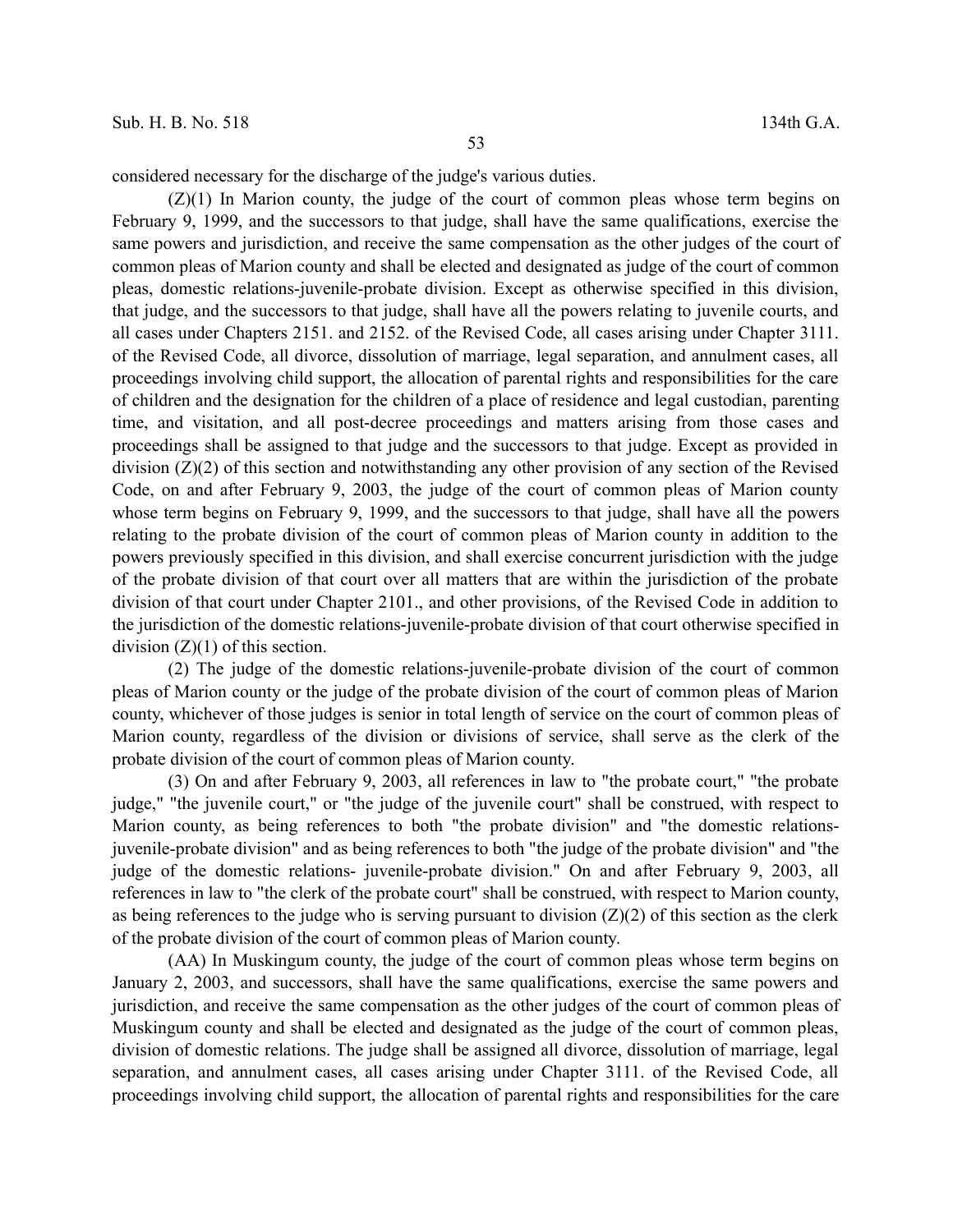of children and the designation for the children of a place of residence and legal custodian, parenting time, and visitation, and all post-decree proceedings and matters arising from those cases and proceedings, except in cases that for some special reason are assigned to another judge of the court of common pleas. The judge shall be charged with the assignment and division of the work of the division and with the employment and supervision of the personnel of the division.

The judge shall designate the title, compensation, expense allowances, hours, leaves of absence, and vacations of the personnel of the division and shall fix the duties of the personnel of the division. The duties of the personnel of the division, in addition to other statutory duties, shall include the handling, servicing, and investigation of divorce, dissolution of marriage, legal separation, and annulment cases, cases arising under Chapter 3111. of the Revised Code, and proceedings involving child support, the allocation of parental rights and responsibilities for the care of children and the designation for the children of a place of residence and legal custodian, parenting time, and visitation and providing any counseling and conciliation services that the division makes available to persons, whether or not the persons are parties to an action pending in the division, who request the services.

(BB) In Henry county, the judge of the court of common pleas whose term begins on January 1, 2005, and successors, shall have the same qualifications, exercise the same powers and jurisdiction, and receive the same compensation as the other judge of the court of common pleas of Henry county and shall be elected and designated as the judge of the court of common pleas, division of domestic relations. The judge shall have all of the powers relating to juvenile courts, and all cases under Chapter 2151. or 2152. of the Revised Code, all parentage proceedings arising under Chapter 3111. of the Revised Code over which the juvenile court has jurisdiction, all divorce, dissolution of marriage, legal separation, and annulment cases, all proceedings involving child support, the allocation of parental rights and responsibilities for the care of children and the designation for the children of a place of residence and legal custodian, parenting time, and visitation, and all postdecree proceedings and matters arising from those cases and proceedings shall be assigned to that judge, except in cases that for some special reason are assigned to the other judge of the court of common pleas.

(CC)(1) In Logan county, the judge of the court of common pleas whose term begins January 2, 2005, and the successors to that judge, shall have the same qualifications, exercise the same powers and jurisdiction, and receive the same compensation as the other judges of the court of common pleas of Logan county and shall be elected and designated as judge of the court of common pleas, family court division. Except as otherwise specified in this division, that judge, and the successors to that judge, shall have all the powers relating to juvenile courts, and all cases under Chapters 2151. and 2152. of the Revised Code, all cases arising under Chapter 3111. of the Revised Code, all divorce, dissolution of marriage, legal separation, and annulment cases, all proceedings involving child support, the allocation of parental rights and responsibilities for the care of children and designation for the children of a place of residence and legal custodian, parenting time, and visitation, and all post-decree proceedings and matters arising from those cases and proceedings shall be assigned to that judge and the successors to that judge. Notwithstanding any other provision of any section of the Revised Code, on and after January 2, 2005, the judge of the court of common pleas of Logan county whose term begins on January 2, 2005, and the successors to that judge, shall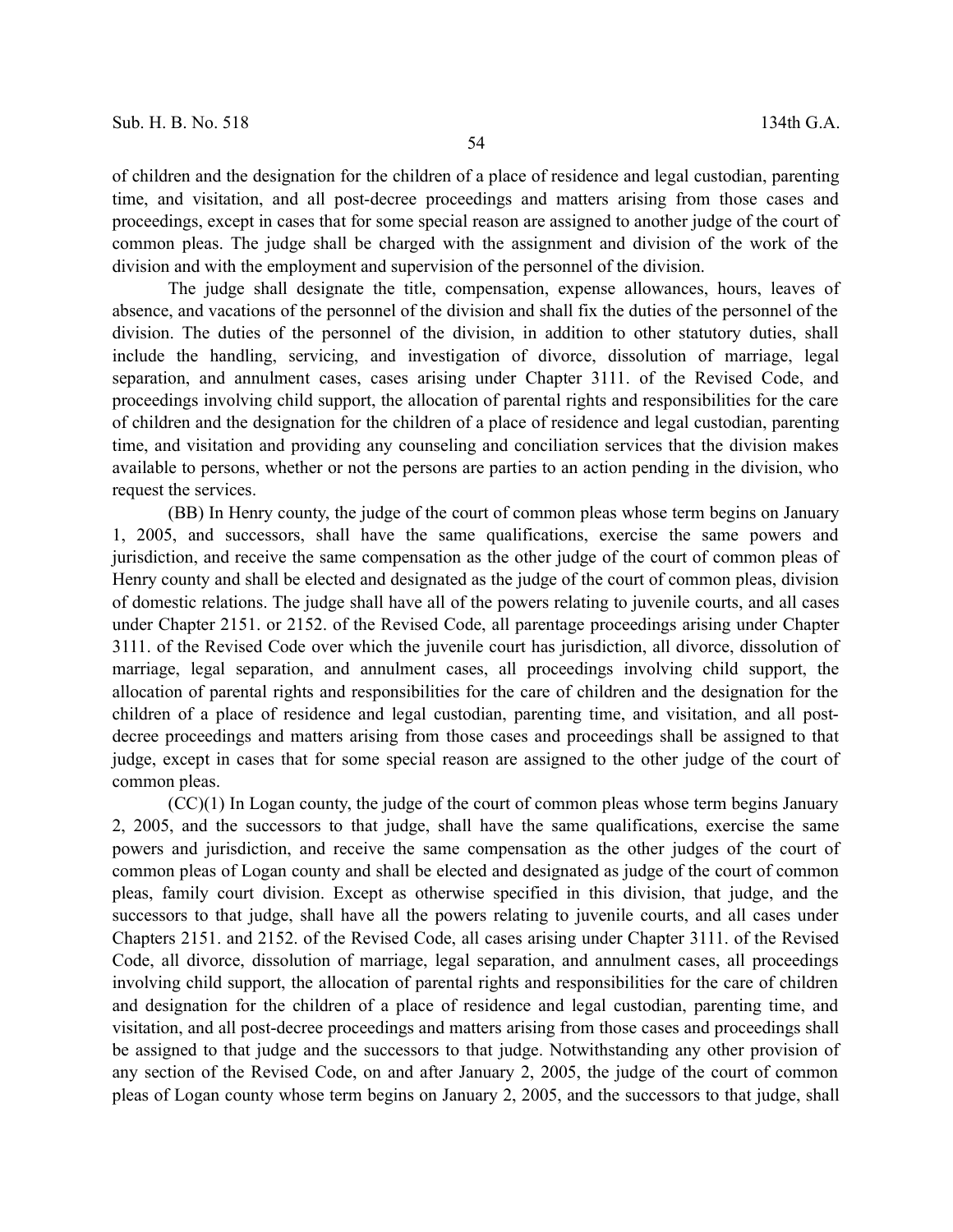have all the powers relating to the probate division of the court of common pleas of Logan county in addition to the powers previously specified in this division and shall exercise concurrent jurisdiction with the judge of the probate division of that court over all matters that are within the jurisdiction of the probate division of that court under Chapter 2101., and other provisions, of the Revised Code in addition to the jurisdiction of the family court division of that court otherwise specified in division (CC)(1) of this section.

(2) The judge of the family court division of the court of common pleas of Logan county or the probate judge of the court of common pleas of Logan county who is elected as the administrative judge of the family court division of the court of common pleas of Logan county pursuant to Rule 4 of the Rules of Superintendence shall be the clerk of the family court division of the court of common pleas of Logan county.

(3) On and after April 5, 2019, all references in law to "the probate court," "the probate judge," "the juvenile court," or "the judge of the juvenile court" shall be construed, with respect to Logan county, as being references to both "the probate division" and the "family court division" and as being references to both "the judge of the probate division" and the "judge of the family court division." On and after April 5, 2019, all references in law to "the clerk of the probate court" shall be construed, with respect to Logan county, as being references to the judge who is serving pursuant to division (CC)(2) of this section as the clerk of the family court division of the court of common pleas of Logan county.

(DD)(1) In Champaign county, the judge of the court of common pleas whose term begins February 9, 2003, and the judge of the court of common pleas whose term begins February 10, 2009, and the successors to those judges, shall have the same qualifications, exercise the same powers and jurisdiction, and receive the same compensation as the other judges of the court of common pleas of Champaign county and shall be elected and designated as judges of the court of common pleas, domestic relations-juvenile-probate division. Except as otherwise specified in this division, those judges, and the successors to those judges, shall have all the powers relating to juvenile courts, and all cases under Chapters 2151. and 2152. of the Revised Code, all cases arising under Chapter 3111. of the Revised Code, all divorce, dissolution of marriage, legal separation, and annulment cases, all proceedings involving child support, the allocation of parental rights and responsibilities for the care of children and the designation for the children of a place of residence and legal custodian, parenting time, and visitation, and all post-decree proceedings and matters arising from those cases and proceedings shall be assigned to those judges and the successors to those judges. Notwithstanding any other provision of any section of the Revised Code, on and after February 9, 2009, the judges designated by this division as judges of the court of common pleas of Champaign county, domestic relations-juvenile-probate division, and the successors to those judges, shall have all the powers relating to probate courts in addition to the powers previously specified in this division and shall exercise jurisdiction over all matters that are within the jurisdiction of probate courts under Chapter 2101., and other provisions, of the Revised Code in addition to the jurisdiction of the domestic relations-juvenile-probate division otherwise specified in division (DD)(1) of this section.

(2) On and after February 9, 2009, all references in law to "the probate court," "the probate judge," "the juvenile court," or "the judge of the juvenile court" shall be construed with respect to Champaign county as being references to the "domestic relations-juvenile-probate division" and as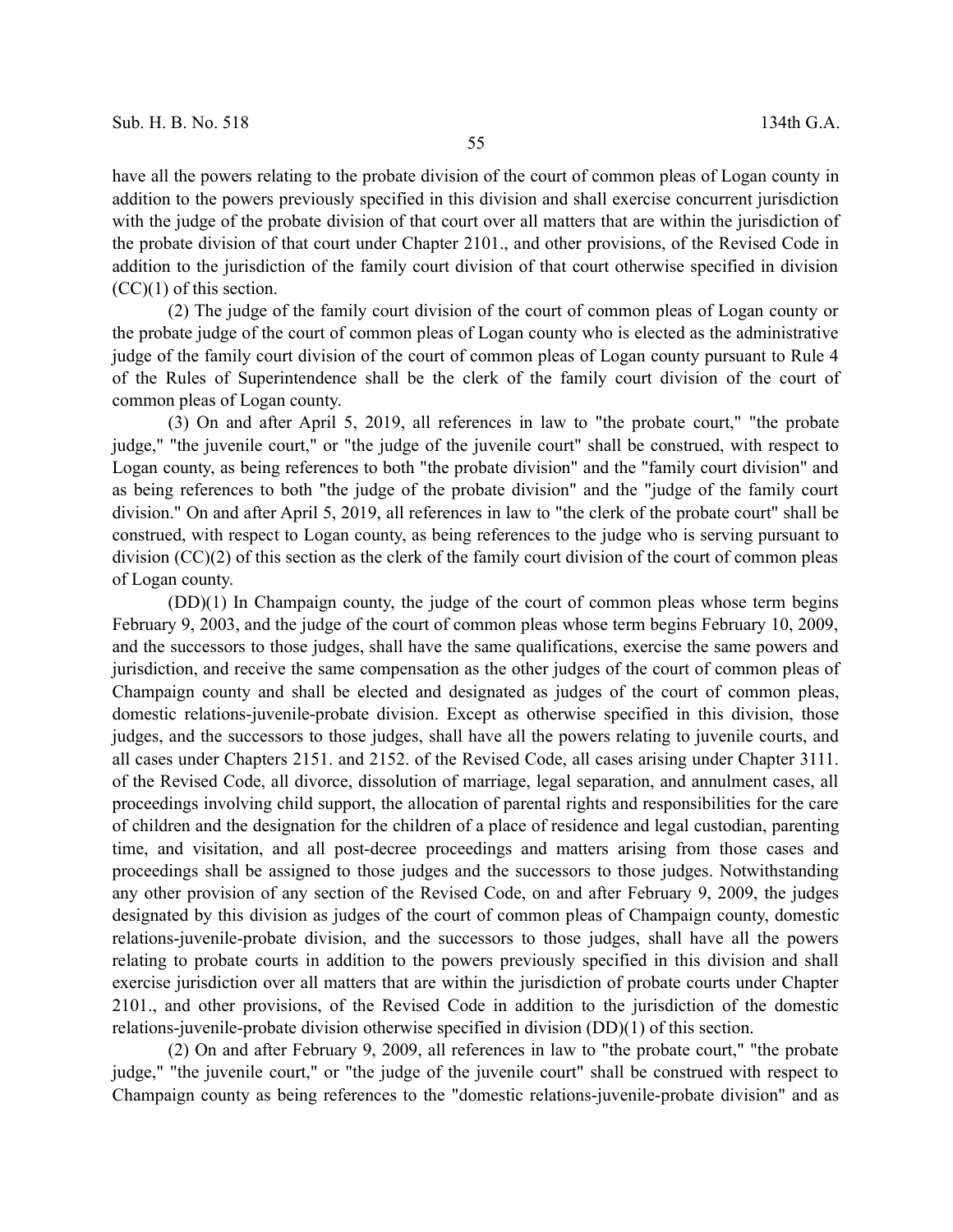being references to the "judge of the domestic relations-juvenile-probate division." On and after February 9, 2009, all references in law to "the clerk of the probate court" shall be construed with respect to Champaign county as being references to the judge who is serving pursuant to Rule 4 of the Rules of Superintendence for the Courts of Ohio as the administrative judge of the court of common pleas, domestic relations-juvenile-probate division.

(EE) In Delaware county, the judge of the court of common pleas whose term begins on January 1, 2017, and successors, shall have the same qualifications, exercise the same powers and jurisdiction, and receive the same compensation as the other judges of the court of common pleas of Delaware county and shall be elected and designated as the judge of the court of common pleas, division of domestic relations. Divorce, dissolution of marriage, legal separation, and annulment cases, including any post-decree proceedings, and cases involving questions of paternity, custody, visitation, child support, and the allocation of parental rights and responsibilities for the care of children, regardless of whether those matters arise in post-decree proceedings or involve children born between unmarried persons, shall be assigned to that judge, except cases that for some special reason are assigned to another judge of the court of common pleas.

(FF) In Hardin county:

(1) The judge of the court of common pleas whose term begins on January 1, 2023, and successors, shall have the same qualifications, exercise the same powers and jurisdiction, and receive the same compensation as the other judge of the court of common pleas of Hardin county and shall be elected and designated as the judge of the court of common pleas, division of domestic relations. The judge shall have all of the powers relating to juvenile courts, and all cases under Chapter 2151. or 2152. of the Revised Code, all parentage proceedings arising under Chapter 3111. of the Revised Code over which the juvenile court has jurisdiction, all divorce, dissolution of marriage, legal separation, and annulment cases, civil protection orders issued under sections 2903.214 and 3113.31 of the Revised Code, all proceedings involving child support, the allocation of parental rights and responsibilities for the care of children and the designation for the children of a place of residence and legal custodian, parenting time, and visitation, and all post-decree proceedings and matters arising from those cases and proceedings shall be assigned to that judge, except in cases that for some special reason are assigned to the other judge of the court of common pleas.

(2) The judge of the court of common pleas, general division, whose term begins on February 9, 2027, and successors, shall have assigned to the judge, in addition to all matters that are within the jurisdiction of the general division of the court of common pleas, all matters that are within the jurisdiction of the probate court under Chapter 2101., and other provisions, of the Revised Code.

(GG) If a judge of the court of common pleas, division of domestic relations, or juvenile judge, of any of the counties mentioned in this section is sick, absent, or unable to perform that judge's judicial duties or the volume of cases pending in the judge's division necessitates it, the duties of that judge shall be performed by another judge of the court of common pleas of that county, assigned for that purpose by the presiding judge of the court of common pleas of that county to act in place of or in conjunction with that judge, as the case may require.

SECTION 2. That existing sections 1901.01, 1901.02, 1901.021, 1901.027, 1901.03, 1901.08, 1901.181, 1901.31, 1901.311, 1901.34, 1907.11, 2151.23, and 2301.03 of the Revised Code are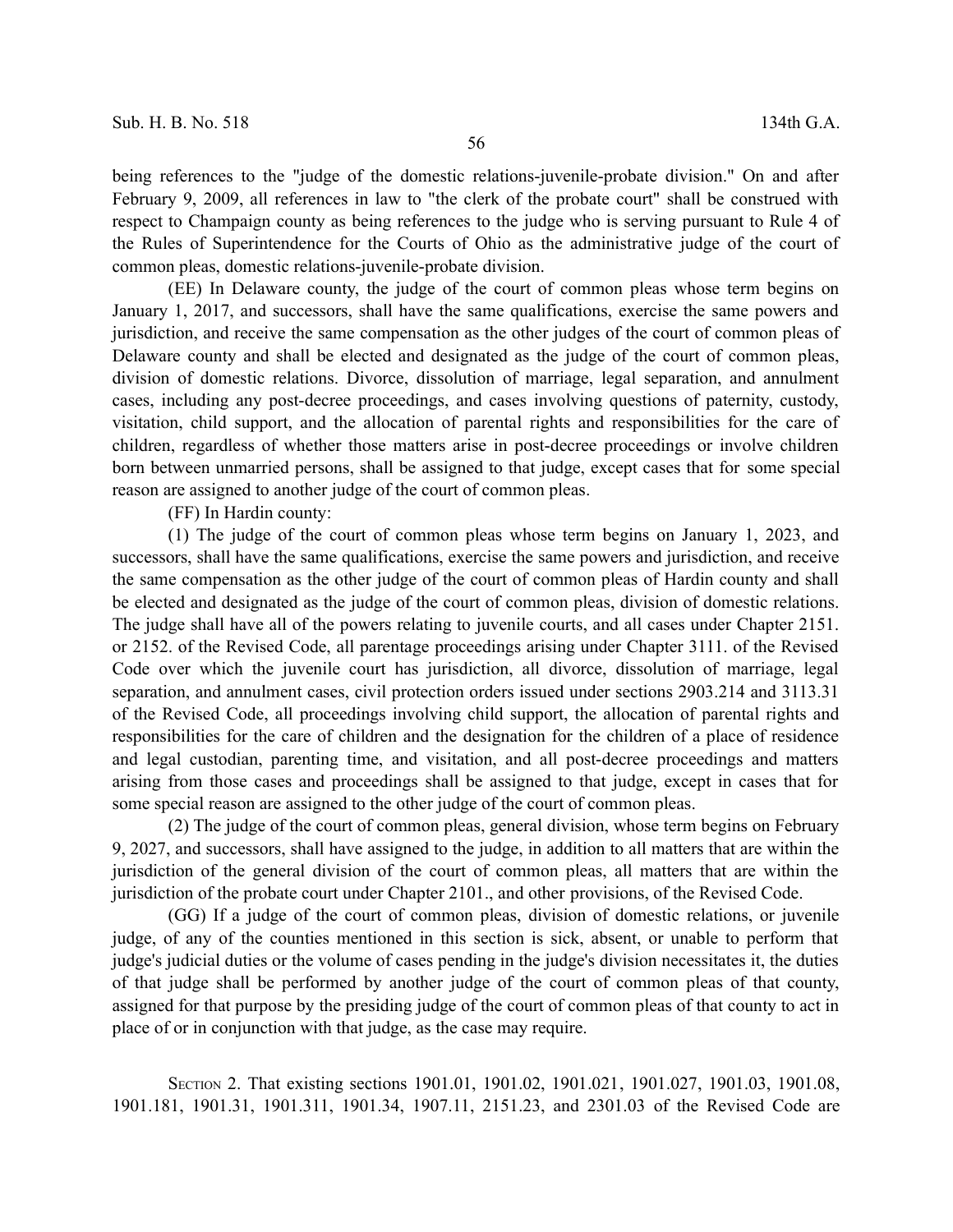hereby repealed.

SECTION 3. (A) Effective January 1, 2024, the Fulton County County Court is abolished.

(B) All causes, judgments, executions, and other proceedings pending in the Fulton County County Court at the close of business on December 31, 2023, shall be transferred to and proceed in the Fulton County Municipal Court on January 1, 2024, as if originally instituted in the Fulton County Municipal Court. The Clerk of the Fulton County County Court or other custodian shall transfer to the Fulton County Municipal Court all pleadings, orders, entries, dockets, bonds, papers, records, books, exhibits, files, moneys, property, and persons that belong to, are in the possession of, or are subject to the jurisdiction of the Fulton County County Court, or any officer of that court, that pertain to those causes, judgments, executions, and proceedings at the close of business on December 31, 2023.

(C) All employees of the Fulton County County Court shall be transferred to and shall become employees of the Fulton County Municipal Court on January 1, 2024.

(D) Effective January 1, 2023, the part-time judgeship in the Fulton County County Court originally elected in 1980 shall be abolished. Effective January 1, 2024, the part-time judgeship in the Fulton County County Court originally elected in 1982 shall be abolished.

SECTION 4. The East Liverpool Municipal Court shall continue in operation until the effective date of this section, at which time the East Liverpool Municipal Court shall cease operations and its existence shall terminate.

SECTION 5. All causes, executions, and other proceedings pending in the East Liverpool Municipal Court on the effective date of this section, shall be transferred to and proceed in the Columbiana County Municipal Court on the effective date of this section, as if originally instituted in the Columbiana County Municipal Court. The Clerk of the East Liverpool Municipal Court or other custodian shall transfer to the Columbiana County Municipal Court all pleadings, orders, entries, dockets, bonds, papers, records, books, exhibits, files, moneys, property, and persons that belong to, are in the possession of, or are subject to the jurisdiction of the East Liverpool Municipal Court, or any officer of that court, at the close of business on the effective date of this section, and that pertain to those causes, judgments, executions, and proceedings.

SECTION 6. The General Assembly, applying the principle stated in division (B) of section 1.52 of the Revised Code that amendments are to be harmonized if reasonably capable of simultaneous operation, finds that the following sections, presented in this act as composites of the sections as amended by the acts indicated, are the resulting versions of the sections in effect prior to the effective date of the sections as presented in this act:

Section 1901.01 of the Revised Code as amended by both H.B. 215 and S.B. 25 of the 132nd General Assembly.

Section 1901.02 of the Revised Code as amended by both H.B. 215 and S.B. 25 of the 132nd General Assembly.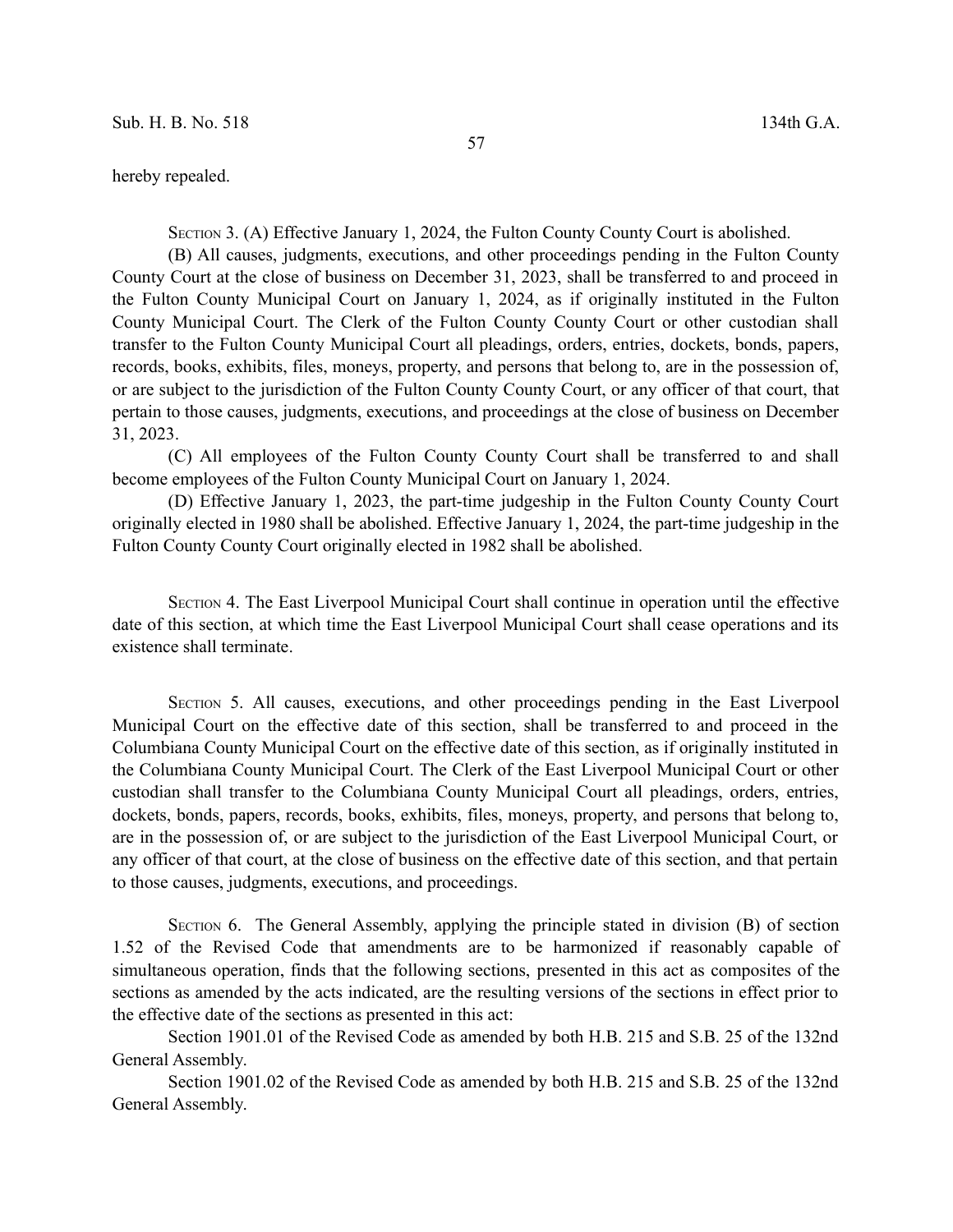Section 1901.03 of the Revised Code as amended by both H.B. 215 and S.B. 25 of the 132nd General Assembly.

Section 1901.08 of the Revised Code as amended by both H.B. 215 and S.B. 25 of the 132nd General Assembly.

Section 1907.11 of the Revised Code as amended by both H.B. 215 and S.B. 25 of the 132nd General Assembly.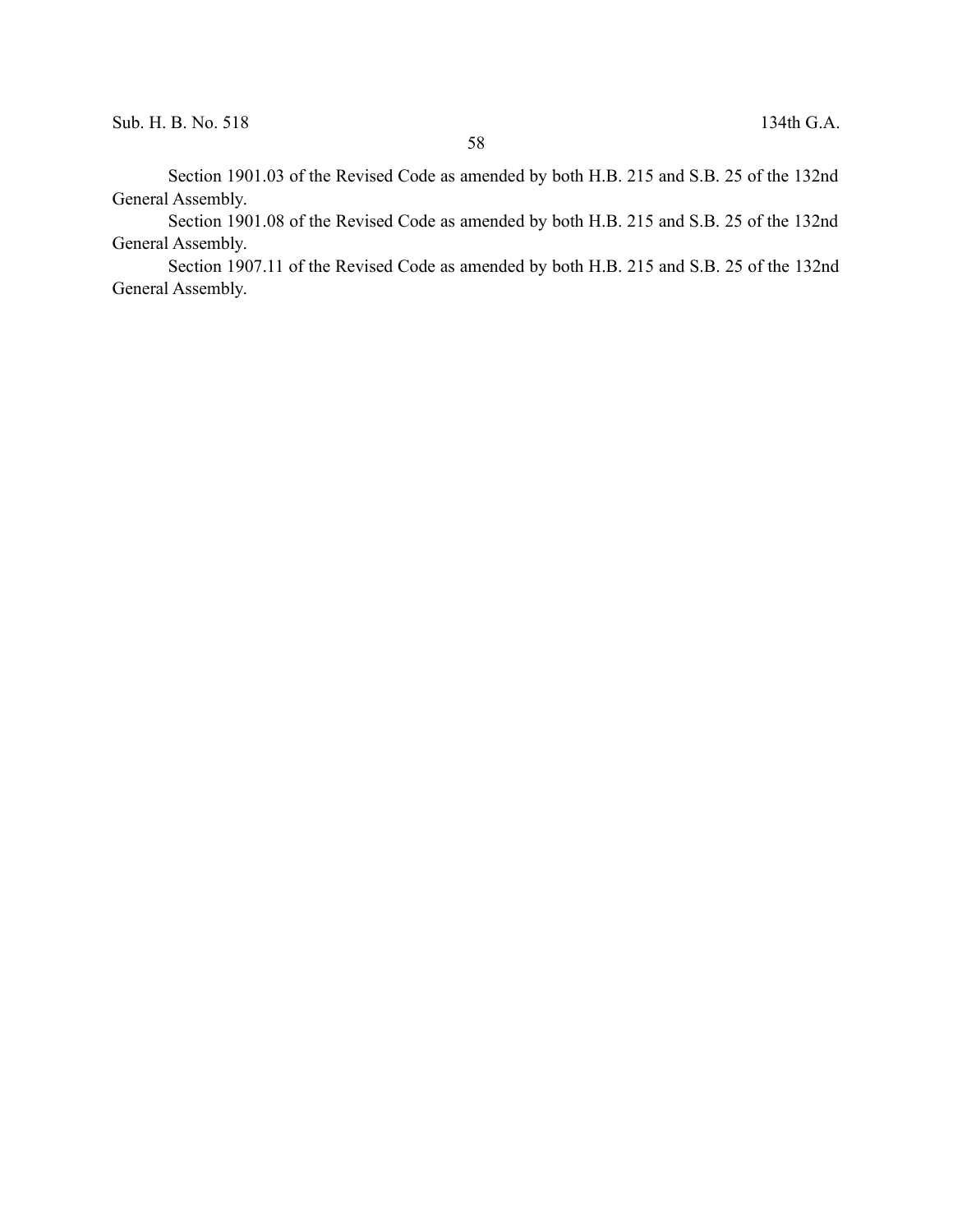*Speaker \_\_\_\_\_\_\_\_\_\_\_\_\_\_\_\_\_\_\_ of the House of Representatives.*

59

*President \_\_\_\_\_\_\_\_\_\_\_\_\_\_\_\_\_\_\_ of the Senate.*

Passed \_\_\_\_\_\_\_\_\_\_\_\_\_\_\_\_\_\_\_\_\_\_\_\_, 20\_\_\_\_

Approved \_\_\_\_\_\_\_\_\_\_\_\_\_\_\_\_\_\_\_\_\_\_\_\_, 20\_\_\_\_

*Governor.*